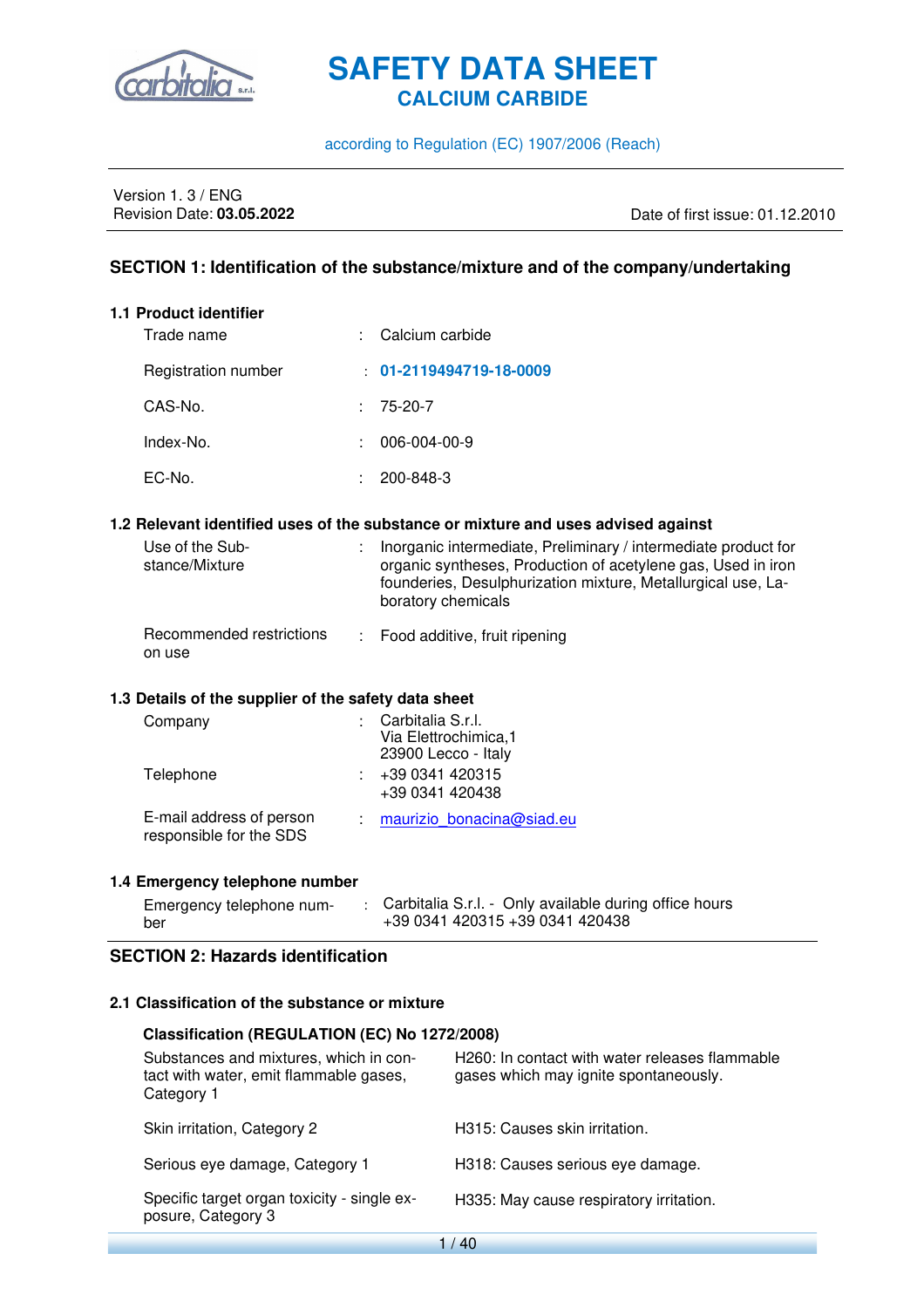

according to Regulation (EC) 1907/2006 (Reach)

Version 1. 3 / ENG<br>Revision Date: 03.05.2022

Revision Date: **03.05.2022** Date of first issue: 01.12.2010

#### **2.2 Label elements**

| Labelling (REGULATION (EC) No 1272/2008) |                                                                                                                                                                                                                                                                                                                                                                                                                                                                   |
|------------------------------------------|-------------------------------------------------------------------------------------------------------------------------------------------------------------------------------------------------------------------------------------------------------------------------------------------------------------------------------------------------------------------------------------------------------------------------------------------------------------------|
| Hazard pictograms                        |                                                                                                                                                                                                                                                                                                                                                                                                                                                                   |
| Signal word                              | Danger                                                                                                                                                                                                                                                                                                                                                                                                                                                            |
| Hazard statements                        | H <sub>260</sub><br>In contact with water releases flammable gases which<br>may ignite spontaneously.<br>H315 Causes skin irritation.<br>H318 Causes serious eye damage.<br>H335<br>May cause respiratory irritation.                                                                                                                                                                                                                                             |
| Precautionary statements                 | <b>Prevention:</b><br>P223<br>Do not allow contact with water.<br>P280<br>Wear protective gloves/protective clothing/eye protec-<br>tion/face protection.                                                                                                                                                                                                                                                                                                         |
|                                          | <b>Response:</b><br>P335 Brush off loose particles from skin.<br>P302 + P352<br>IF ON SKIN: Wash with plenty of soap and<br>water.<br>P305 + P351 + P338 IF IN EYES: Rinse cautiously with wa-<br>ter for several minutes. Remove contact lenses, if present and<br>easy to do. Continue rinsing.<br>Take off contaminated clothing and wash it<br>$P362 + P364$<br>before reuse.<br>P370 + P378<br>In case of fire: Use dry powder or dry sand to<br>extinguish. |

#### **2.3 Other hazards**

Not a PBT, vPvB substance as per the criteria of the REACH Ordinance

Note alkalinity of product. Contact with water liberates toxic, extremely flammable gas.

#### **SECTION 3: Composition/information on ingredients**

| 3.1 Substances |                     |
|----------------|---------------------|
| Substance name | : calcium acetylide |
| Index-No.      | $: 006-004-00-9$    |

#### **Components**

| Chemical name | CAS-No. | (%<br>Concentration | <b>ATE</b><br>M-Factor, SCL, |
|---------------|---------|---------------------|------------------------------|
|               | EC-No.  | W/W)                |                              |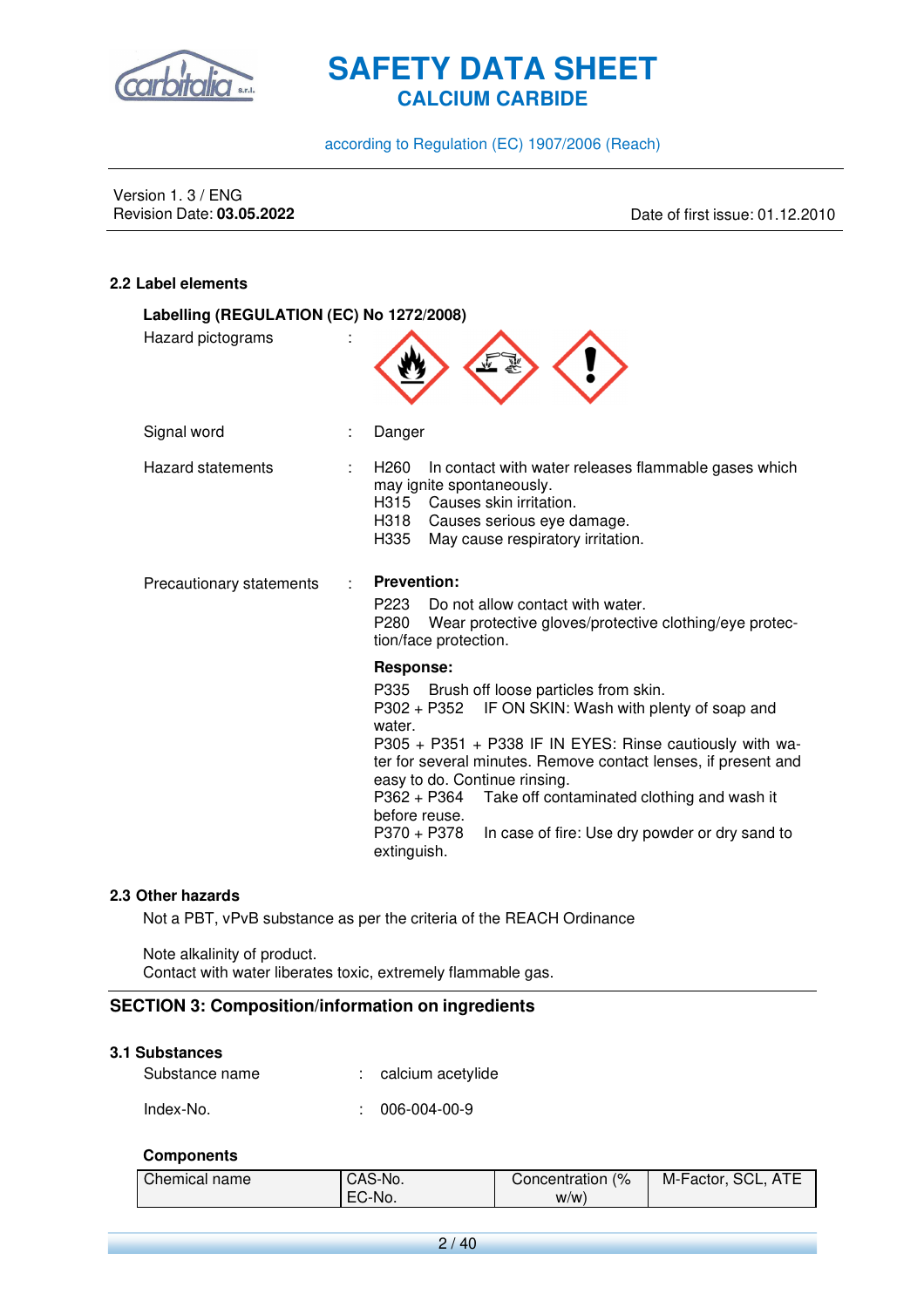

according to Regulation (EC) 1907/2006 (Reach)

| Version 1, 3 / ENG        |
|---------------------------|
| Revision Date: 03.05.2022 |

Date of first issue: 01.12.2010

| calcium carbide | 75-20-7<br>200-848-3   | 76 - 82 |  |
|-----------------|------------------------|---------|--|
| calcium oxide   | 1305-78-8<br>215-138-9 | 14 - 18 |  |

#### **SECTION 4: First aid measures**

#### **4.1 Description of first aid measures**

| General advice          | Seek medical advice in case of symptoms caused by eye or<br>skin contact, inhalation or swallowing.<br>Remove contaminated or soaked clothing immediately and<br>dispose of safely.                                          |
|-------------------------|------------------------------------------------------------------------------------------------------------------------------------------------------------------------------------------------------------------------------|
| If inhaled              | Move to fresh air.                                                                                                                                                                                                           |
| In case of skin contact | Before washing use a dry brush to remove dust from skin.<br>Wash off with plenty of water and soap immediately.                                                                                                              |
| In case of eye contact  | Rinse immediately with plenty of water, also under the eyelids,<br>for at least 10 minutes.<br>Remove contact lenses if this can be easily done.<br>Immediate further treatment in ophthalmic hospital/ophthal-<br>mologist. |
| If swallowed            | Rinse out mouth.<br>Drink 1 or 2 glasses of water.<br>Do NOT induce vomiting.                                                                                                                                                |
|                         | 4.2 Most important symptoms and effects, both acute and delayed                                                                                                                                                              |
| Symptoms                | Nausea<br>Vomiting<br>Irritation of skin and mucous membranes                                                                                                                                                                |
| <b>Risks</b>            | In contact with aqueous liquids, the product hydrolyses to<br>flammable gases and strong alcaline hydroxide.                                                                                                                 |
|                         | 4.3 Indication of any immediate medical attention and special treatment needed                                                                                                                                               |
| Treatment               | Do NOT induce vomiting.<br>In case of the intake of large amounts, pump out stomach<br>ensuring to avoid reinhalation.<br>In case of skin irritation, use corticoid containing external<br>preparations.                     |
| .                       |                                                                                                                                                                                                                              |

#### **SECTION 5: Firefighting measures**

#### **5.1 Extinguishing media**

Suitable extinguishing media : Dry sand Dry powder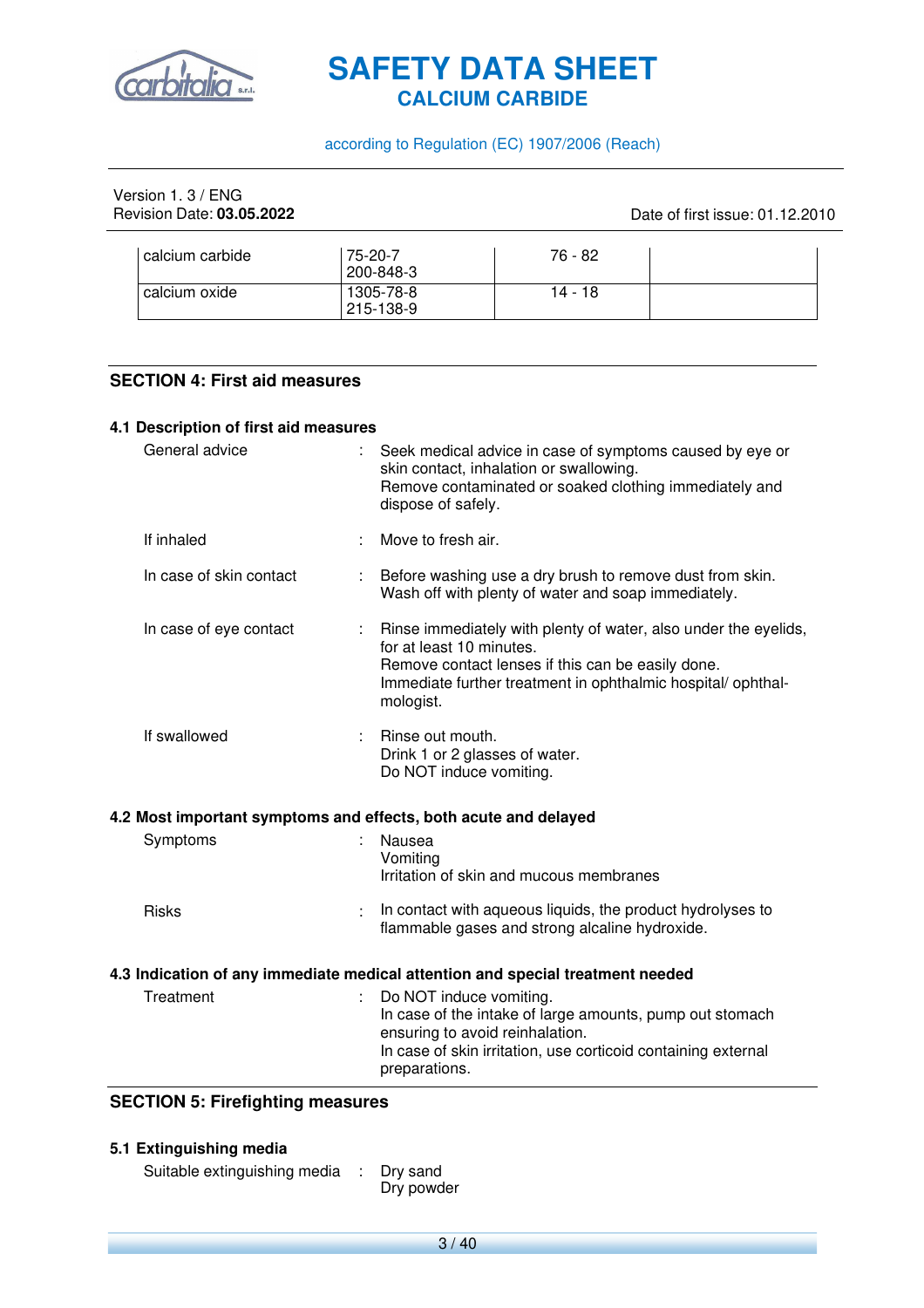

#### according to Regulation (EC) 1907/2006 (Reach)

| Version 1, 3 / ENG<br><b>Revision Date: 03.05.2022</b>                                                           |    | Date of first issue: 01.12.2010                                                                                                                                           |
|------------------------------------------------------------------------------------------------------------------|----|---------------------------------------------------------------------------------------------------------------------------------------------------------------------------|
| Unsuitable extinguishing<br>media                                                                                |    | Foam<br>Water                                                                                                                                                             |
| 5.2 Special hazards arising from the substance or mixture<br>Hazardous combustion prod- : carbon dioxide<br>ucts |    | calcium oxide                                                                                                                                                             |
| 5.3 Advice for firefighters<br>Special protective equipment :                                                    |    | In the case of fire, wear respiratory protective equipment in-                                                                                                            |
| for firefighters<br>Further information                                                                          | ÷. | dependent of surrounding air and chemical protective suit.<br>In case of fire, remove the endangered containers and bring to<br>a safe place, if this can be done safely. |

#### **SECTION 6: Accidental release measures**

|                                                          |    | 6.1 Personal precautions, protective equipment and emergency procedures                                                                                                                 |
|----------------------------------------------------------|----|-----------------------------------------------------------------------------------------------------------------------------------------------------------------------------------------|
| Personal precautions                                     |    | : Wear personal protective equipment; see section 8.<br>Keep out unprotected persons.<br>Avoid all contact with water and moisture.<br>Keep away from sources of ignition - No smoking. |
| 6.2 Environmental precautions                            |    |                                                                                                                                                                                         |
| Environmental precautions                                |    | : Do not allow substance to enter soil, bodies of water or sew-<br>age canals.                                                                                                          |
| 6.3 Methods and material for containment and cleaning up |    |                                                                                                                                                                                         |
| Methods for cleaning up                                  | ÷. | Pick up mechanically and collect in a suitable container. Avoid<br>formation of dust.<br>Keep containers open; do not seal hermetically.<br>Keep away from water and humidity.          |

#### **6.4 Reference to other sections**

For disposal considerations see section 13.

#### **SECTION 7: Handling and storage**

#### **7.1 Precautions for safe handling**

| Advice on safe handling                            | Provide sufficient ventilation and exhaust at the workplace.<br>Avoid dust formation.<br>Avoid deposition of dust.<br>Protect against humid air and water.<br>Handle and open container with care. |
|----------------------------------------------------|----------------------------------------------------------------------------------------------------------------------------------------------------------------------------------------------------|
| Advice on protection against<br>fire and explosion | Contact with water liberates extremely flammable gases. Pro-<br>tect against humid air and water. Keep away from combustion<br>sources such as sparks, flames and unprotected light sources        |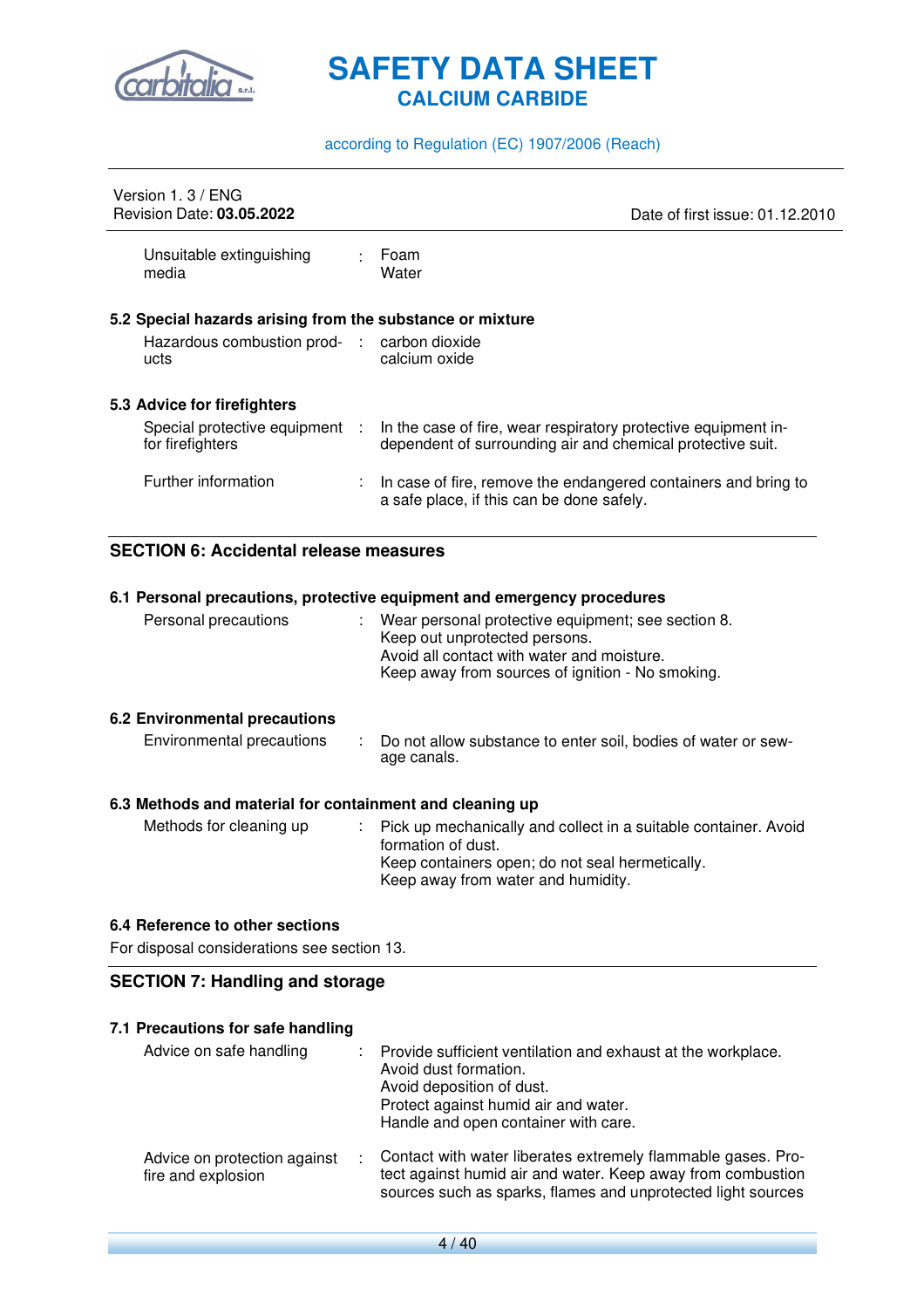

according to Regulation (EC) 1907/2006 (Reach)

| Version 1, 3 / ENG<br>Revision Date: 03.05.2022                  | Date of first issue: 01.12.2010                                                                                                                                                                                                                                                                                                                                                                                                                   |
|------------------------------------------------------------------|---------------------------------------------------------------------------------------------------------------------------------------------------------------------------------------------------------------------------------------------------------------------------------------------------------------------------------------------------------------------------------------------------------------------------------------------------|
|                                                                  | Use only explosion-proof equipment. No sparking tools should<br>be used.                                                                                                                                                                                                                                                                                                                                                                          |
| Hygiene measures                                                 | Do not breathe vapours/dust. Contact with skin, eyes and<br>clothes must be strictly avoided Remove contaminated or<br>saturated clothing immediately and dispose of safely. Before<br>reuse remove dust in a dry manner, then wash. Keep working<br>clothes separately. Do not eat, drink or smoke while working.<br>Wash hands, and/or face before breaks and when workday is<br>finished. Keep away from food, drink and animal feedingstuffs. |
| 7.2 Conditions for safe storage, including any incompatibilities |                                                                                                                                                                                                                                                                                                                                                                                                                                                   |
| Requirements for storage<br>areas and containers                 | Store in a dry place. Protect from moisture. recommended:<br>cover with dry inert gas.                                                                                                                                                                                                                                                                                                                                                            |
| Advice on common storage<br>÷                                    | Incompatible with acids and bases.<br>Incompatible with oxidizing agents.<br>Never allow product to get in contact with water during stor-<br>age.                                                                                                                                                                                                                                                                                                |
| Packaging material                                               | Suitable material: Mild steel, Aluminium<br>Unsuitable material: Copper                                                                                                                                                                                                                                                                                                                                                                           |
| 7.3 Specific end use(s)                                          |                                                                                                                                                                                                                                                                                                                                                                                                                                                   |
| Specific use(s)                                                  | We are unaware of any specific end uses which go beyond<br>the data reported in Section 1.                                                                                                                                                                                                                                                                                                                                                        |

#### **SECTION 8: Exposure controls/personal protection**

#### **8.1 Control parameters**

#### **Occupational Exposure Limits**

| Components    | CAS-No.                         | Value type (Form       | Control parameters | <b>Basis</b> |
|---------------|---------------------------------|------------------------|--------------------|--------------|
|               |                                 | of exposure)           |                    |              |
| calcium oxide | 1305-78-8                       | <b>TWA (Respirable</b> | mg/m3              | 2017/164/EU  |
|               |                                 | fraction)              |                    |              |
|               | Further information: Indicative |                        |                    |              |
|               |                                 | STEL (Respira-         | $4 \text{ mg/m}$ 3 | 2017/164/EU  |
|               |                                 | ble fraction)          |                    |              |
|               | Further information: Indicative |                        |                    |              |

#### **Derived No Effect Level (DNEL) according to Regulation (EC) No. 1907/2006:**

| Substance name  | End Use              | Exposure routes | Potential health ef- | Value            |
|-----------------|----------------------|-----------------|----------------------|------------------|
|                 |                      |                 | fects                |                  |
| calcium carbide | Workers              | Inhalation      | Long-term local ef-  | $2 \text{ mg/m}$ |
|                 |                      |                 | fects                |                  |
|                 | Workers              | Inhalation      | Acute local effects  | 4 mg/m $3$       |
|                 | Workers              | Skin contact    | Long-term systemic   |                  |
|                 |                      |                 | effects              |                  |
| Remarks:        | No hazard identified |                 |                      |                  |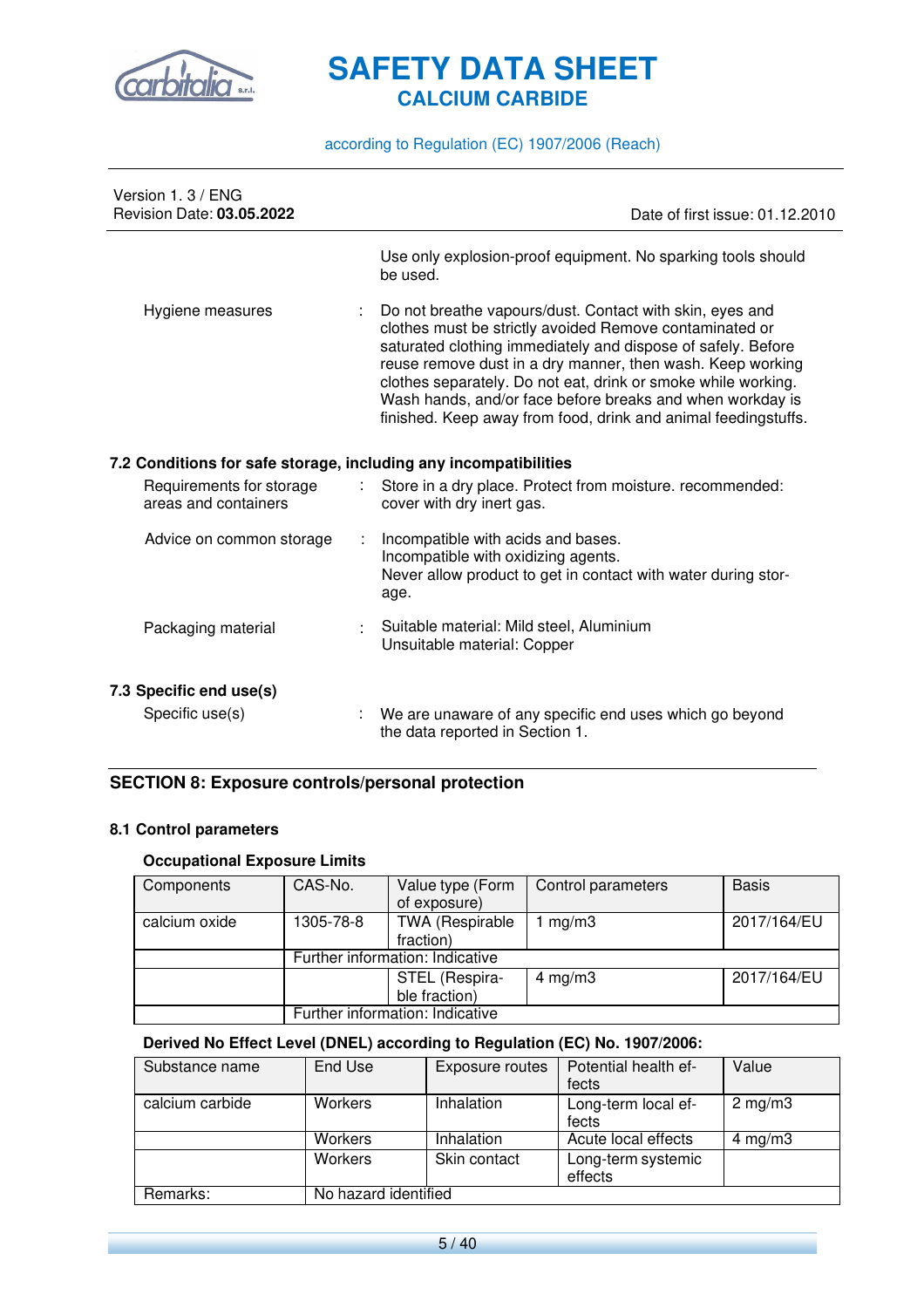

#### according to Regulation (EC) 1907/2006 (Reach)

# Version 1. 3 / ENG<br>Revision Date: 03.05.2022

Date of first issue: 01.12.2010

|               | Workers                                    | Skin contact | Acute - local effects         |       |
|---------------|--------------------------------------------|--------------|-------------------------------|-------|
| Remarks:      | not derived                                |              |                               |       |
| calcium oxide | <b>Workers</b>                             | Inhalation   | Long-term systemic<br>effects |       |
| Remarks:      | Exposure time: 8 h<br>No hazard identified |              |                               |       |
|               | <b>Workers</b>                             | Inhalation   |                               |       |
|               |                                            |              | Long-term local ef-<br>fects  | mg/m3 |
| Remarks:      | Exposure time: 8 h                         |              |                               |       |

#### **Predicted No Effect Concentration (PNEC) according to Regulation (EC) No. 1907/2006:**

| Substance name    |                   | <b>Environmental Compartment</b> | Value                            |  |  |  |
|-------------------|-------------------|----------------------------------|----------------------------------|--|--|--|
| calcium carbide   |                   | Freshwater                       | $0,00462$ mg/l                   |  |  |  |
|                   |                   | Fresh water sediment             |                                  |  |  |  |
| Remarks:          |                   | No exposure expected.            |                                  |  |  |  |
|                   |                   | Marine water                     | 0,000462 mg/l                    |  |  |  |
|                   |                   | Marine sediment                  |                                  |  |  |  |
|                   |                   | No exposure expected.            |                                  |  |  |  |
|                   |                   | Sewage treatment plant           |                                  |  |  |  |
|                   |                   | No exposure expected.            |                                  |  |  |  |
|                   |                   | Soil                             |                                  |  |  |  |
|                   |                   | No exposure expected.            |                                  |  |  |  |
| calcium oxide     |                   | Freshwater                       | $0,37 \text{ mg}/I$              |  |  |  |
|                   |                   | Fresh water sediment             |                                  |  |  |  |
| Remarks:          | no data available |                                  |                                  |  |  |  |
|                   |                   | sewage treatment plant (STP)     | $2,27$ mg/l                      |  |  |  |
|                   |                   | Soil                             | 817,4 mg/kg dry<br>weight (d.w.) |  |  |  |
|                   |                   | Marine water                     | $0,24 \text{ mg/l}$              |  |  |  |
|                   |                   | Marine sediment                  |                                  |  |  |  |
| no data available |                   |                                  |                                  |  |  |  |

#### **8.2 Exposure controls**

#### **Engineering measures**

Control of environmental exposure: see exposure scenario

Eye protection : Safety glasses

#### **Personal protective equipment**

| Hand protection<br>Material<br>Break through time<br>Glove thickness<br><b>Directive</b><br>Manufacturer | Nitrile rubber, Recommendation: Camatril 730<br>÷.<br>480 min<br>$0,4$ mm<br><b>DIN EN 374</b><br>Kächele-Cama Latex GmbH (KCL), Germany<br>÷. |
|----------------------------------------------------------------------------------------------------------|------------------------------------------------------------------------------------------------------------------------------------------------|
| Material<br>Break through time<br>Glove thickness<br><b>Directive</b><br>Manufacturer                    | Chloroprene, Recommendation: Camapren 722<br>480 min<br>$0.6$ mm<br><b>DIN EN 374</b><br>Kächele-Cama Latex GmbH (KCL), Germany<br>÷.          |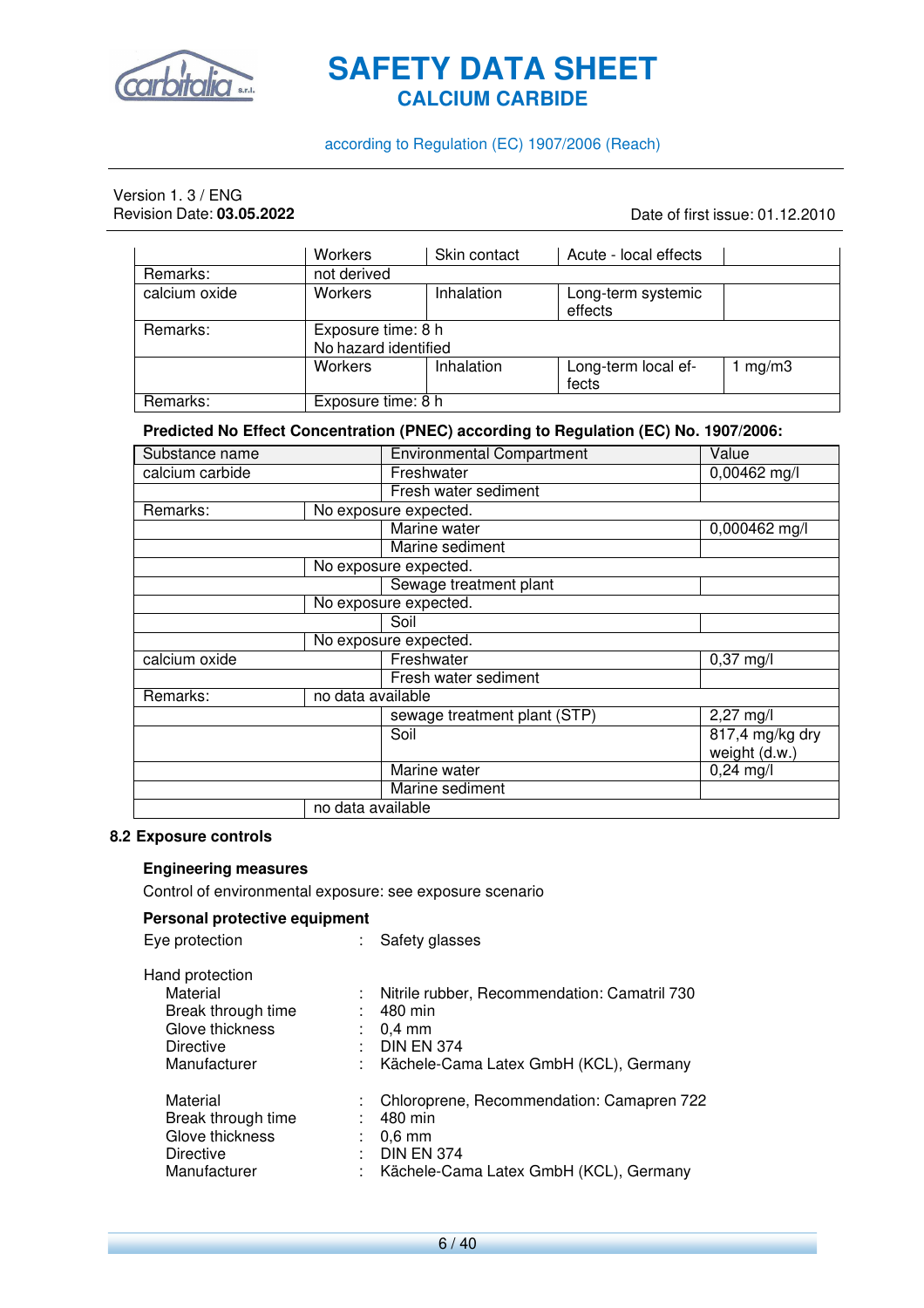

according to Regulation (EC) 1907/2006 (Reach)

| Version 1, 3 / ENG<br><b>Revision Date: 03.05.2022</b> |    | Date of first issue: 01.12.2010                                                                                                                                                                                                                                            |
|--------------------------------------------------------|----|----------------------------------------------------------------------------------------------------------------------------------------------------------------------------------------------------------------------------------------------------------------------------|
| Remarks                                                | ÷. | When handling hot material, use heat resistant gloves.                                                                                                                                                                                                                     |
| Skin and body protection                               | ÷. | Protective clothing<br>If intensive contact with the hazardous material cannot be<br>avoided with certainty, order (depending on the hazard in-<br>volved) additional protective measures for example chemical<br>protective suit.<br>DuPont™ Tyvek® Classic Xpert (white) |
| Respiratory protection                                 |    | Use suitable respiratory protection in the presence of dust.<br>Dust protection mask in accordance with EN 149 FFP2                                                                                                                                                        |

#### **SECTION 9: Physical and chemical properties**

#### **9.1 Information on basic physical and chemical properties**

| Physical state                                      |   | powder or solid in various shapes                   |
|-----------------------------------------------------|---|-----------------------------------------------------|
| Colour                                              |   | dark grey or dark brown                             |
| Odour                                               | t | like garlic                                         |
| <b>Odour Threshold</b>                              | t | no data available                                   |
| Melting point/range                                 | ÷ | 2300 °C<br>pure substance                           |
| Boiling point/boiling range                         | t | Not applicable                                      |
| Flammability                                        | t | contact with water liberates highly flammable gases |
| Upper explosion limit / upper<br>flammability limit |   | ca. 99,9 $%$ (V)<br>Acetylene                       |
| Lower explosion limit / Lower<br>flammability limit | ÷ | $2,3\%$ (V)<br>Acetylene                            |
| Flash point                                         |   | Not applicable                                      |
| Auto-ignition temperature                           |   | not determined                                      |
| Decomposition temperature                           | ÷ | not determined                                      |
| pH                                                  | t | 12,48 (20 $°C$ )<br>(1 % solution)                  |
| Viscosity<br>Viscosity, dynamic                     | ÷ | Not applicable                                      |
| Viscosity, kinematic                                | ÷ | Not applicable                                      |
| Solubility(ies)<br>Water solubility                 |   | decomposition by hydrolysis                         |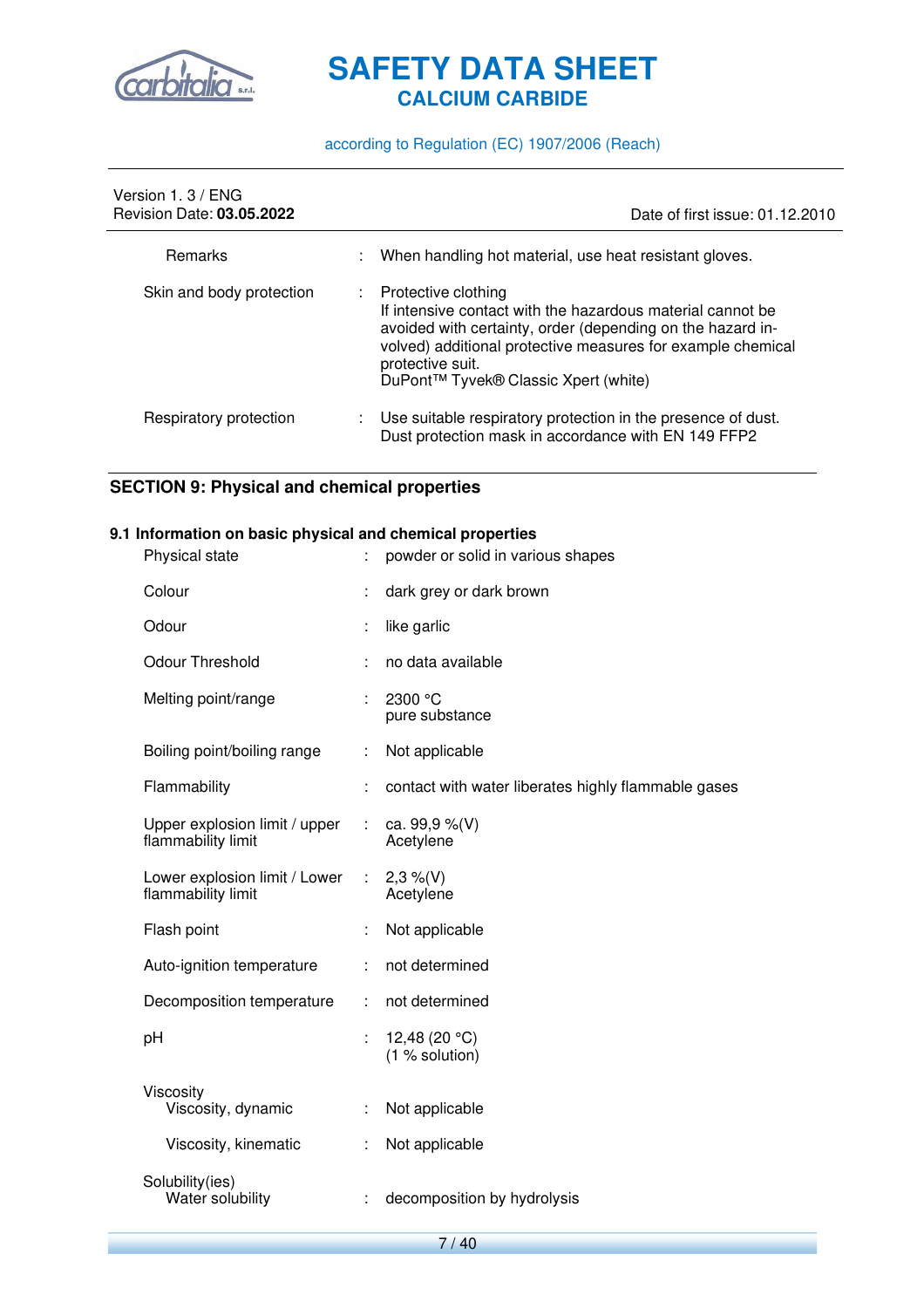

#### according to Regulation (EC) 1907/2006 (Reach)

# Version 1. 3 / ENG<br>Revision Date: 03.05.2022

Revision Date: **03.05.2022** Date of first issue: 01.12.2010

| Solubility in other solvents : not determined |                                |
|-----------------------------------------------|--------------------------------|
| Partition coefficient: n-<br>octanol/water    | not determined                 |
| Vapour pressure                               | not determined                 |
| Relative density                              | not determined                 |
| Density                                       | : 2,22 g/cm3 (20 $^{\circ}$ C) |
| Bulk density                                  | 800 - 900 kg/m3                |
| Relative vapour density                       | not determined                 |

#### **9.2 Other information**

no data available

#### **SECTION 10: Stability and reactivity**

#### **10.1 Reactivity**

See section 10.3

#### **10.2 Chemical stability**

No decomposition if stored and applied as directed.

| 10.3 Possibility of hazardous reactions |                                                                                                    |
|-----------------------------------------|----------------------------------------------------------------------------------------------------|
| Hazardous reactions                     | : Under influence of humidity and water:<br>Formation of acetylene (danger of fire and explosion). |
| 10.4 Conditions to avoid                |                                                                                                    |
| Conditions to avoid                     | Exposure to moisture<br>Keep away from heat and sources of ignition.                               |
| 10.5 Incompatible materials             |                                                                                                    |
| Materials to avoid                      | $:$ humid air and water<br>Acids<br><b>Bases</b><br>methanol<br>hydrogen chloride (HCI)            |

- Oxidizing agents Copper
- silver
- Heavy metal salts

#### **10.6 Hazardous decomposition products**

Upon hydrolysis: hydrogen Acetylene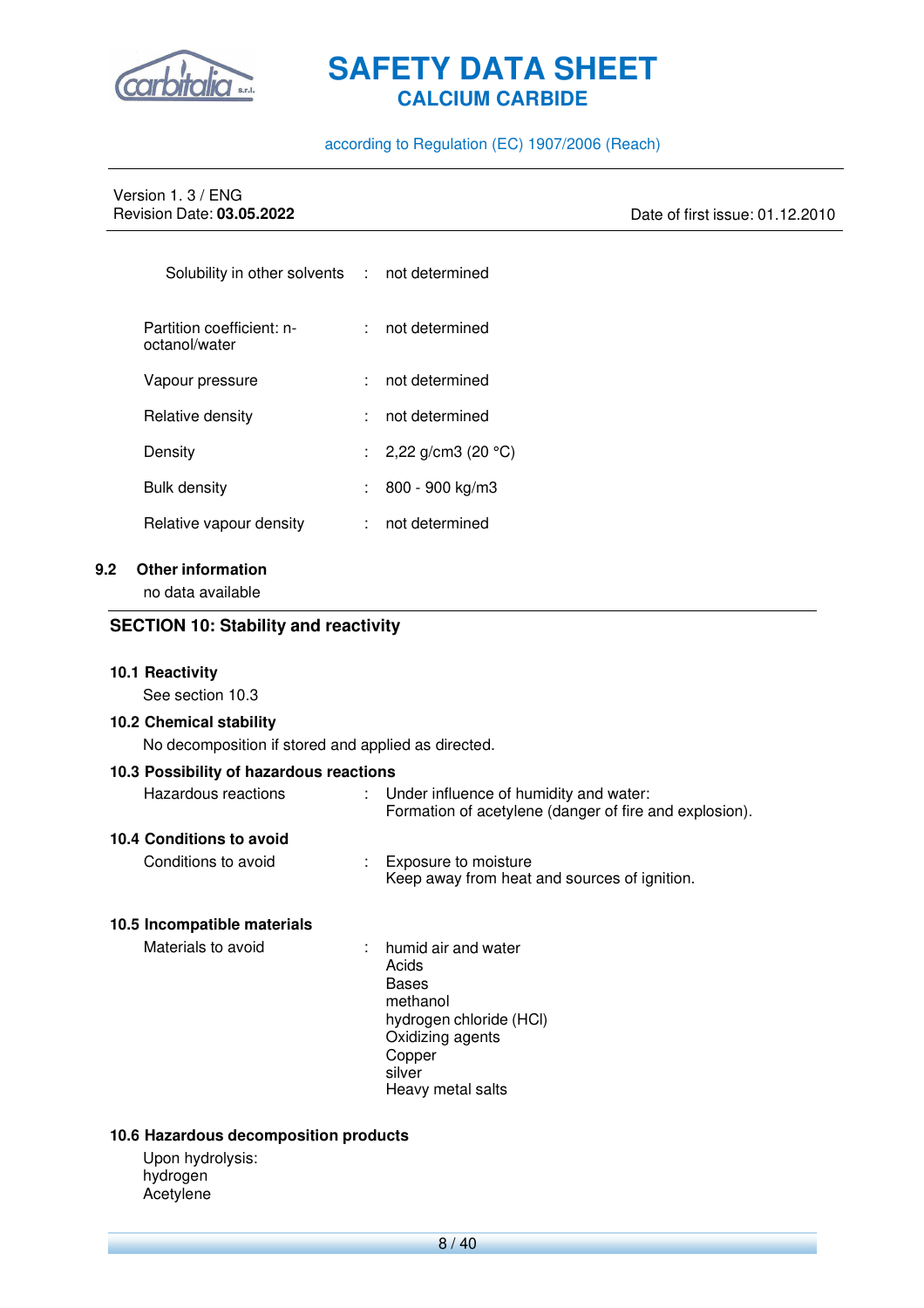

according to Regulation (EC) 1907/2006 (Reach)

## Version 1. 3 / ENG<br>Revision Date: 03.05.2022

Date of first issue: 01.12.2010

calcium hydroxide Trace amounts of phosphine.

#### **SECTION 11: Toxicological information**

**11.1 Information on hazard classes as defined in Regulation (EC) No 1272/2008** 

| <b>Acute toxicity</b>                     |                                                                                                                                                  |
|-------------------------------------------|--------------------------------------------------------------------------------------------------------------------------------------------------|
| Components:                               |                                                                                                                                                  |
| calcium carbide:                          |                                                                                                                                                  |
| Acute oral toxicity                       | : Remarks: Acute oral and dermatological toxicity examinations<br>were not carried out due to the pH value.<br>Own test result.<br><b>IUCLID</b> |
| Acute inhalation toxicity                 | : Assessment: Based on available data, the classification crite-<br>ria are not met.<br><b>Remarks: IUCLID</b>                                   |
| calcium oxide:                            |                                                                                                                                                  |
| Acute oral toxicity                       | : LD50 (rat): $> 2000$ mg/kg<br>Assessment: Based on available data, the classification crite-<br>ria are not met.<br>Remarks: IUCLID            |
| Acute inhalation toxicity                 | : Remarks: no data available<br><b>IUCLID</b>                                                                                                    |
| Acute dermal toxicity                     | : LD50 (Rabbit): $>$ 2500 mg/kg<br>Assessment: Based on available data, the classification crite-<br>ria are not met.<br>Remarks: IUCLID         |
| <b>Skin corrosion/irritation</b>          |                                                                                                                                                  |
| Product:<br>Assessment                    | Causes skin irritation.                                                                                                                          |
| Components:                               |                                                                                                                                                  |
| calcium carbide:<br>Assessment<br>Remarks | Irritating to skin.<br><b>IUCLID</b>                                                                                                             |
| calcium oxide:<br>Assessment<br>Remarks   | Irritating to skin.<br><b>IUCLID</b>                                                                                                             |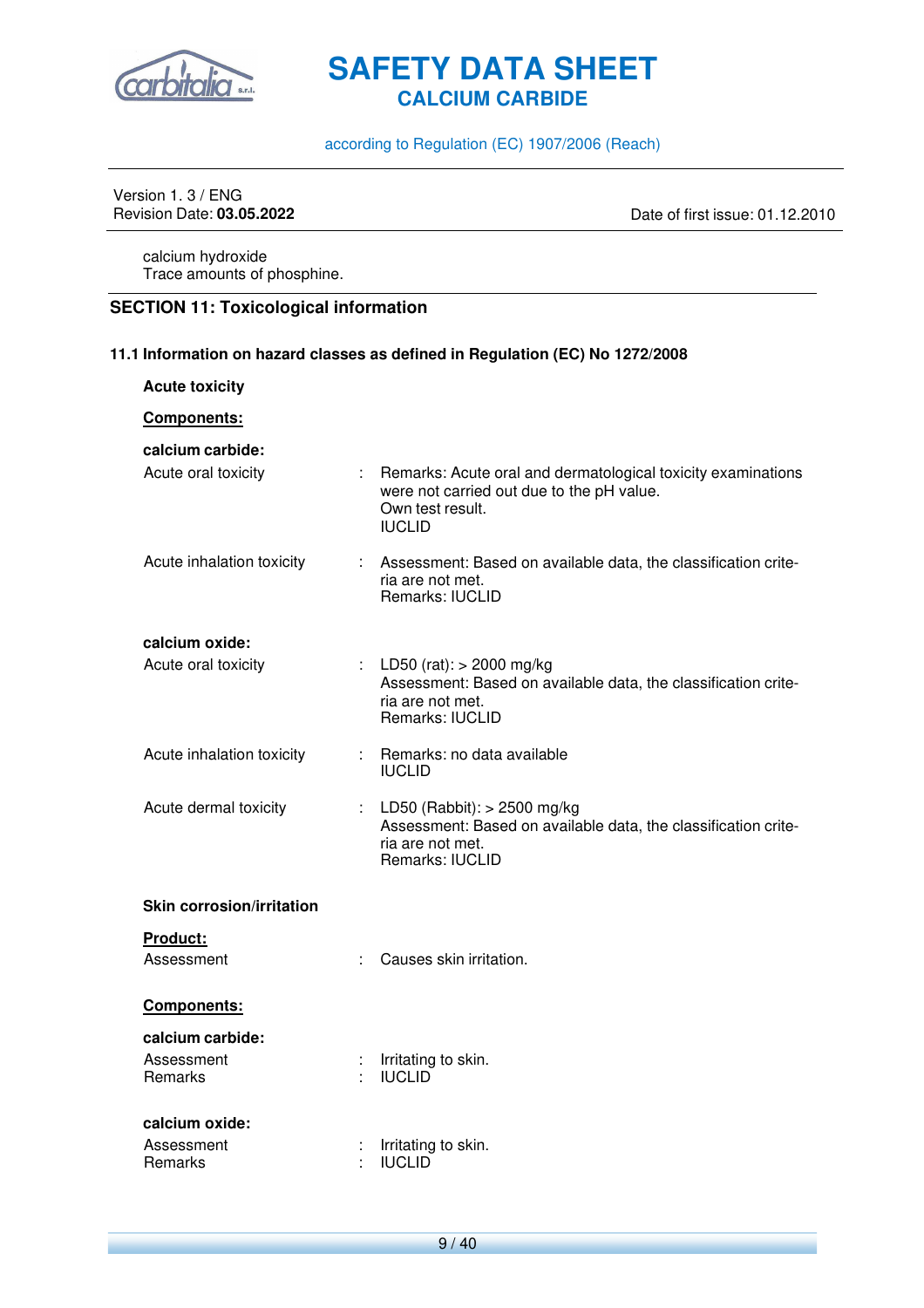

#### according to Regulation (EC) 1907/2006 (Reach)

| Version 1.3 / ENG<br>Revision Date: 03.05.2022             |                                                                                      | Date of first issue: 01.12.2010 |
|------------------------------------------------------------|--------------------------------------------------------------------------------------|---------------------------------|
| Serious eye damage/eye irritation                          |                                                                                      |                                 |
| <b>Product:</b><br>Assessment                              | Causes serious eye damage.                                                           |                                 |
| <b>Components:</b>                                         |                                                                                      |                                 |
| calcium carbide:<br>Assessment<br>Method<br>Remarks        | Risk of serious damage to eyes.<br>OECD Guide-line 405<br><b>IUCLID</b>              |                                 |
| calcium oxide:<br>Assessment<br>Remarks                    | Risk of serious damage to eyes.<br><b>IUCLID</b>                                     |                                 |
| Respiratory or skin sensitisation                          |                                                                                      |                                 |
| Components:                                                |                                                                                      |                                 |
| calcium carbide:<br>Assessment<br>Remarks                  | Based on available data, the classification criteria are not met.<br><b>IUCLID</b>   |                                 |
| calcium oxide:<br>Assessment<br>Remarks                    | Based on available data, the classification criteria are not met.<br><b>IUCLID</b>   |                                 |
| <b>Germ cell mutagenicity</b>                              |                                                                                      |                                 |
| Components:                                                |                                                                                      |                                 |
| calcium carbide:<br>Germ cell mutagenicity-As-<br>sessment | Based on available data, the classification criteria are not met.<br>Remarks: IUCLID |                                 |
| calcium oxide:<br>Germ cell mutagenicity-As-<br>sessment   | Not mutagenic in Ames Test<br>Remarks: IUCLID                                        |                                 |
| Carcinogenicity                                            |                                                                                      |                                 |
| Components:                                                |                                                                                      |                                 |
| calcium carbide:<br>Carcinogenicity - Assess-<br>ment      | Based on available data, the classification criteria are not met.<br>Remarks: IUCLID |                                 |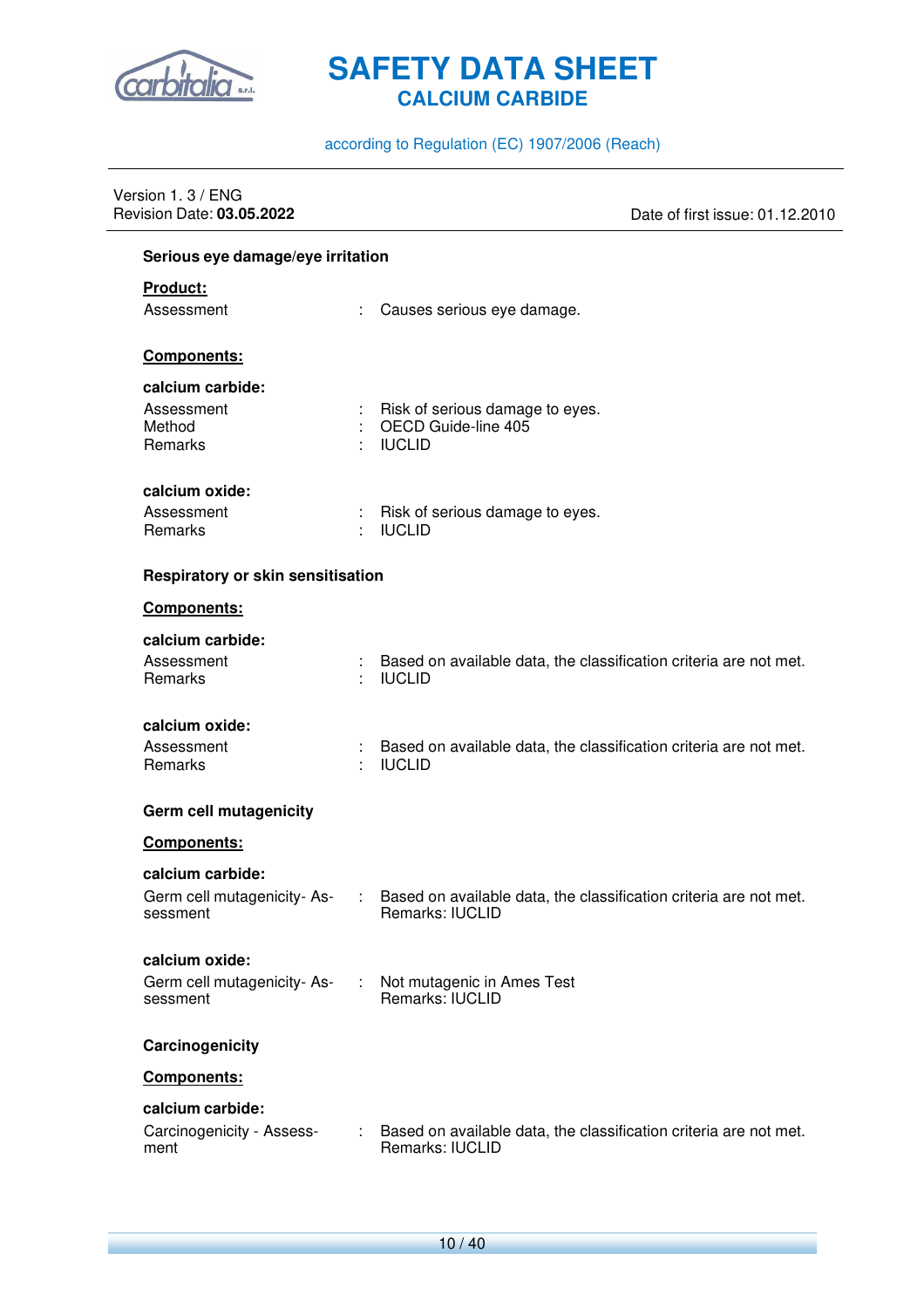

according to Regulation (EC) 1907/2006 (Reach)

| Version 1.3 / ENG<br>Revision Date: 03.05.2022      | Date of first issue: 01.12.2010                                                                                                                |
|-----------------------------------------------------|------------------------------------------------------------------------------------------------------------------------------------------------|
| calcium oxide:<br>Carcinogenicity - Assess-<br>ment | : Based on available data, the classification criteria are not met.<br>Remarks: IUCLID                                                         |
| <b>Reproductive toxicity</b>                        |                                                                                                                                                |
| Components:                                         |                                                                                                                                                |
| calcium carbide:                                    |                                                                                                                                                |
| Reproductive toxicity - As-<br>sessment             | : Based on available data, the classification criteria are not met.<br>Remarks: IUCLID                                                         |
| calcium oxide:                                      |                                                                                                                                                |
| Reproductive toxicity - As-<br>sessment             | Based on available data, the classification criteria are not met.<br>Remarks: IUCLID                                                           |
| <b>STOT - single exposure</b>                       |                                                                                                                                                |
| <b>Product:</b>                                     |                                                                                                                                                |
| Assessment                                          | The substance or mixture is classified as specific target organ<br>toxicant, single exposure, category 3 with respiratory tract<br>irritation. |
| Components:                                         |                                                                                                                                                |
| calcium carbide:                                    |                                                                                                                                                |
| Assessment                                          | The substance or mixture is classified as specific target organ<br>toxicant, single exposure, category 3 with respiratory tract<br>irritation. |
| Remarks                                             | <b>IUCLID</b>                                                                                                                                  |
| calcium oxide:                                      |                                                                                                                                                |
| Assessment                                          | The substance or mixture is classified as specific target organ<br>toxicant, single exposure, category 3 with respiratory tract<br>irritation. |
| Remarks                                             | <b>IUCLID</b>                                                                                                                                  |
| <b>STOT - repeated exposure</b>                     |                                                                                                                                                |
| Components:                                         |                                                                                                                                                |
| calcium carbide:<br>Assessment<br>Remarks           | Based on available data, the classification criteria are not met.<br><b>IUCLID</b>                                                             |
| calcium oxide:<br>Assessment<br>Remarks             | Based on available data, the classification criteria are not met.<br><b>IUCLID</b>                                                             |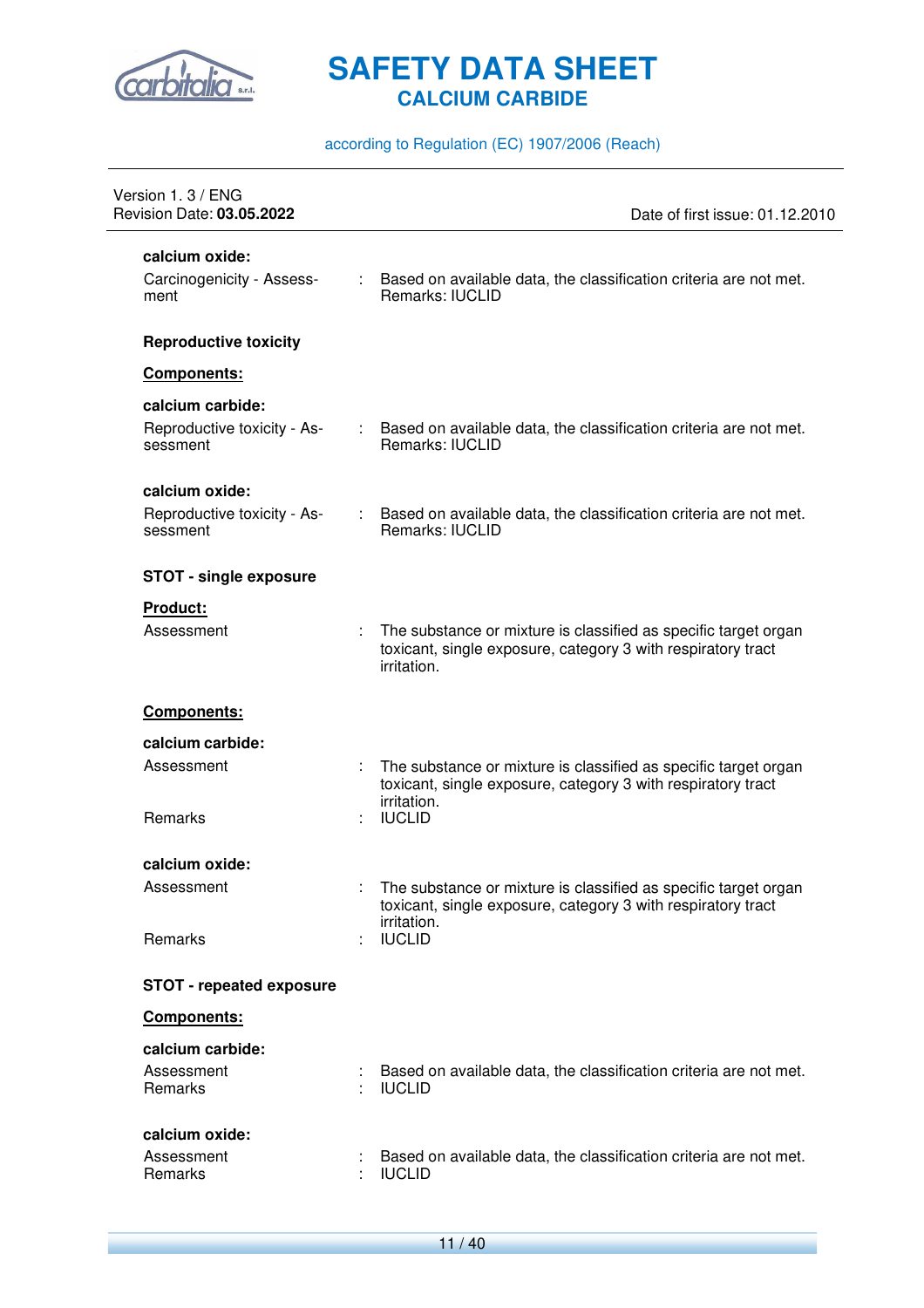

according to Regulation (EC) 1907/2006 (Reach)

| Date of first issue: 01.12.2010                                                                                                                                                          |
|------------------------------------------------------------------------------------------------------------------------------------------------------------------------------------------|
|                                                                                                                                                                                          |
|                                                                                                                                                                                          |
|                                                                                                                                                                                          |
|                                                                                                                                                                                          |
|                                                                                                                                                                                          |
|                                                                                                                                                                                          |
|                                                                                                                                                                                          |
|                                                                                                                                                                                          |
|                                                                                                                                                                                          |
|                                                                                                                                                                                          |
|                                                                                                                                                                                          |
|                                                                                                                                                                                          |
| Under physiological conditions, complete hydrolysis. The fol-<br>lowing toxicological data refer to calcium hydroxide.<br>It is not possible to carry out toxicological examinations be- |
|                                                                                                                                                                                          |

#### **SECTION 12: Ecological information**

#### **12.1 Toxicity**

| <b>Components:</b>                                       |                                                                                                                             |
|----------------------------------------------------------|-----------------------------------------------------------------------------------------------------------------------------|
| calcium carbide:                                         |                                                                                                                             |
| Toxicity to fish                                         | : LC50 (Oncorhynchus mykiss): $>$ 50 mg/l<br>Exposure time: 96 h<br>Method: OECD 203<br>Remarks: Own test result.           |
|                                                          | NOEC (Oncorhynchus mykiss): 50 mg/l<br>Exposure time: 96 h<br>Method: OECD 203<br>Remarks: Own test result.                 |
| Toxicity to daphnia and other :<br>aquatic invertebrates | EC50 (Daphnia magna (Water flea)): 4,62 mg/l<br>Exposure time: 48 h<br>Method: OECD 202 part 1<br>Remarks: Own test result. |
|                                                          | NOEC (Daphnia magna (Water flea)): 2,22 mg/l<br>Exposure time: 48 h                                                         |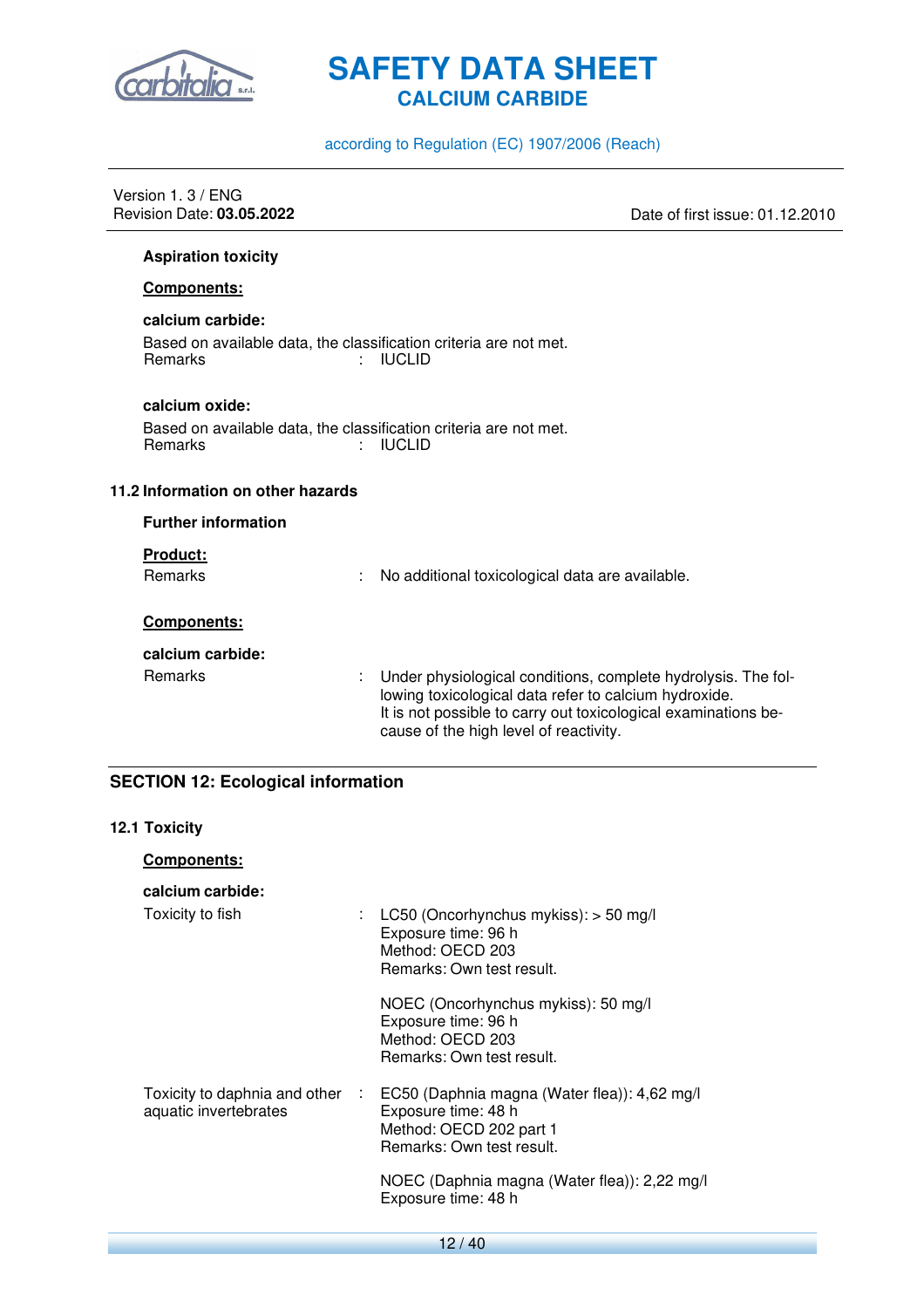

according to Regulation (EC) 1907/2006 (Reach)

| Version 1.3 / ENG<br>Revision Date: 03.05.2022            |               |                                                                                                              | Date of first issue: 01.12.2010 |
|-----------------------------------------------------------|---------------|--------------------------------------------------------------------------------------------------------------|---------------------------------|
|                                                           |               | Method: OECD 202 part 1<br>Remarks: Own test result.                                                         |                                 |
| Toxicity to algae/aquatic<br>plants                       |               | ErC50 (Scenedesmus spec.): 46,5 mg/l<br>Exposure time: 72 h<br>Method: OECD 201<br>Remarks: Own test result. |                                 |
|                                                           |               | NOEC (Scenedesmus spec.): 5,6 mg/l<br>Exposure time: 72 h<br>Method: OECD 201<br>Remarks: Own test result.   |                                 |
| calcium oxide:                                            |               |                                                                                                              |                                 |
| Toxicity to fish                                          | t.            | LC50 (Cyprinus carpio (Carp)): 1070 mg/l<br>Exposure time: 96 h<br>Test Type: LC50<br>Remarks: IUCLID        |                                 |
| 12.2 Persistence and degradability                        |               |                                                                                                              |                                 |
| Components:                                               |               |                                                                                                              |                                 |
| calcium carbide:<br>Biodegradability                      |               | Result: readily biodegradable<br><b>Remarks: IUCLID</b>                                                      |                                 |
|                                                           |               |                                                                                                              |                                 |
| calcium oxide:<br>Biodegradability                        |               | Remarks: Readily biodegradable.<br>Literature, IUCLID                                                        |                                 |
| 12.3 Bioaccumulative potential                            |               |                                                                                                              |                                 |
| no data available                                         |               |                                                                                                              |                                 |
| 12.4 Mobility in soil<br>no data available                |               |                                                                                                              |                                 |
| 12.5 Results of PBT and vPvB assessment                   |               |                                                                                                              |                                 |
| Product:<br>Assessment                                    | ÷.            | Not a PBT, vPvB substance as per the criteria of the REACH<br>Ordinance                                      |                                 |
| 12.6 Endocrine disrupting properties<br>no data available |               |                                                                                                              |                                 |
| 12.7 Other adverse effects                                |               |                                                                                                              |                                 |
| Product:                                                  |               |                                                                                                              |                                 |
| Environmental fate and<br>pathways                        | $\mathcal{L}$ | Under ambient conditions quick hydrolysis, Reduction or de-<br>composition occurs.                           |                                 |
|                                                           |               | $13/40$                                                                                                      |                                 |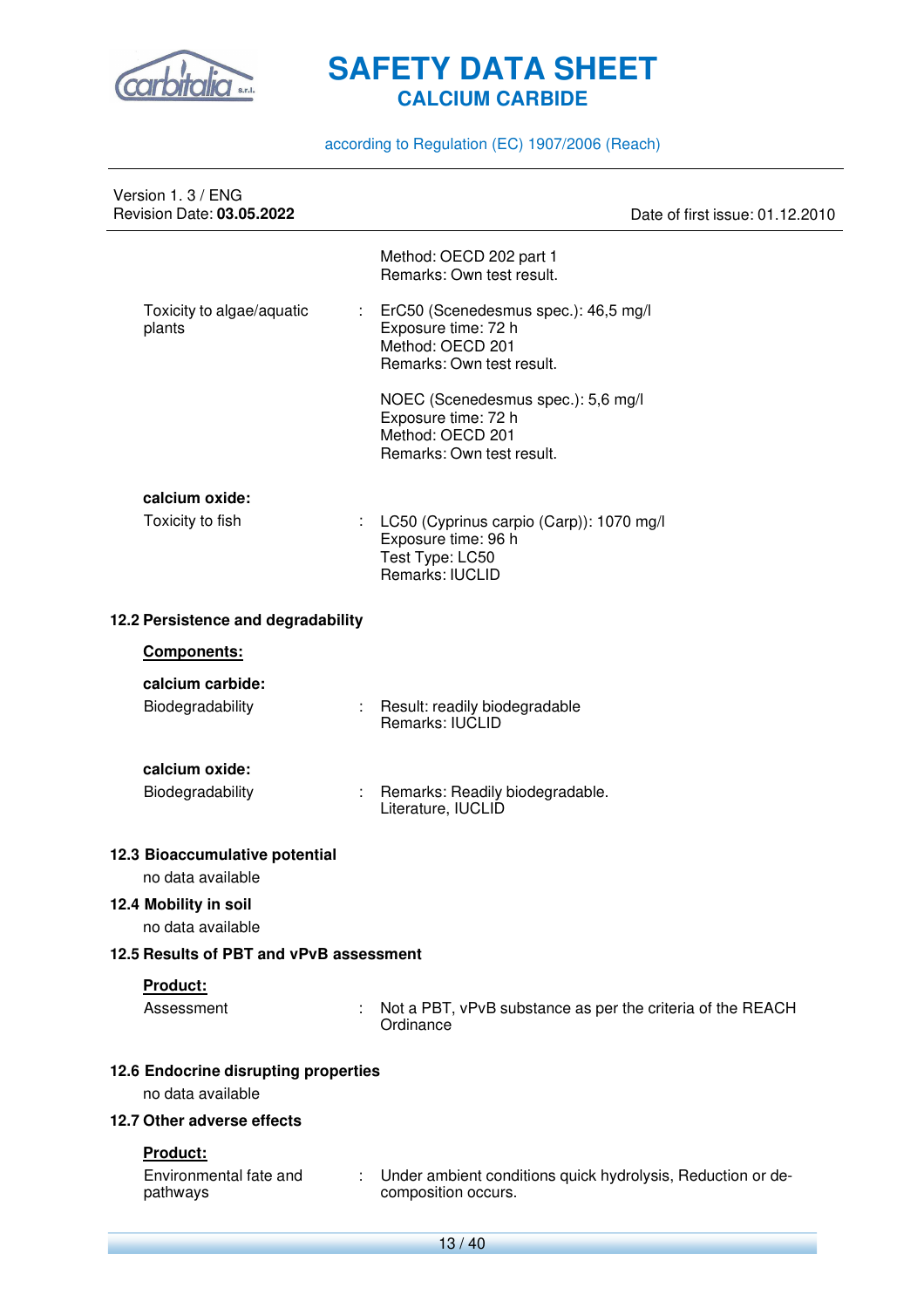

according to Regulation (EC) 1907/2006 (Reach)

| Version 1, 3 / ENG<br><b>Revision Date: 03.05.2022</b> | Date of first issue: 01.12.2010                                                                                       |
|--------------------------------------------------------|-----------------------------------------------------------------------------------------------------------------------|
| Additional ecological infor-<br>mation                 | The product may be harmful to aquatic organisms by pH-shift.<br>÷.<br>No further ecotoxicological data are available. |
| <b>Components:</b>                                     |                                                                                                                       |
| calcium carbide:<br>Environmental fate and<br>pathways | Under ambient conditions quick hydrolysis, Reduction or de-<br>composition occurs.                                    |

#### **SECTION 13: Disposal considerations**

#### **13.1 Waste treatment methods**

| Product                | t. | Must be brought to an adequate waste treatment facility, in<br>conformity with applicable waste disposal regulations.<br>According to the European Waste Catalogue, Waste Codes<br>are not product specific, but application specific.<br>Waste codes should be assigned by the user, preferably in<br>discussion with the waste disposal authorities. |
|------------------------|----|--------------------------------------------------------------------------------------------------------------------------------------------------------------------------------------------------------------------------------------------------------------------------------------------------------------------------------------------------------|
| Contaminated packaging |    | : Packaging, that can not be reused after cleaning must be<br>disposed or recycled in accordance with all federal, national<br>and local regulations.<br>Return reusable containers to supplier.                                                                                                                                                       |

#### **SECTION 14: Transport information**

#### **14.1 UN number or ID number**

| <b>ADR</b>                   | : UN 1402                                             |
|------------------------------|-------------------------------------------------------|
| <b>RID</b>                   | UN 1402                                               |
| <b>IMDG</b>                  | UN 1402                                               |
| <b>IATA (Cargo)</b>          | UN 1402                                               |
| <b>IATA (Passenger)</b>      | UN 1402<br>Not permitted for transport                |
| 14.2 UN proper shipping name |                                                       |
| <b>ADR</b>                   | CALCIUM CARBIDE                                       |
| <b>RID</b>                   | CALCIUM CARBIDE                                       |
| <b>IMDG</b>                  | CALCIUM CARBIDE                                       |
| <b>IATA (Cargo)</b>          | Calcium carbide                                       |
| <b>IATA (Passenger)</b>      | <b>CALCIUM CARBIDE</b><br>Not permitted for transport |

#### **14.3 Transport hazard class(es)**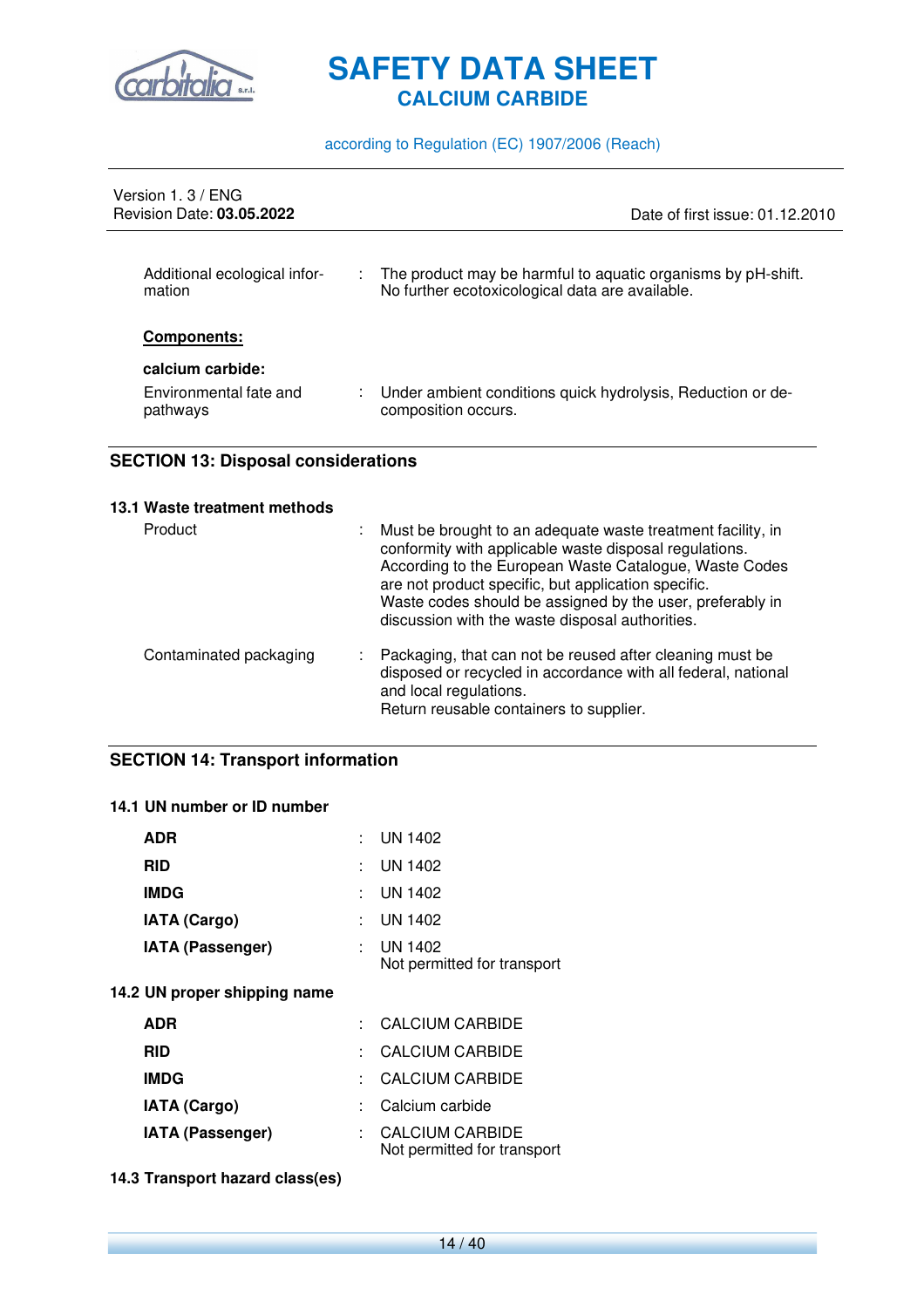

according to Regulation (EC) 1907/2006 (Reach)

| Version 1.3 / ENG<br>Revision Date: 03.05.2022               |    | Date of first issue: 01.12.2010                       |
|--------------------------------------------------------------|----|-------------------------------------------------------|
|                                                              |    |                                                       |
| <b>ADR</b>                                                   |    | 4.3                                                   |
| <b>RID</b>                                                   | ÷  | 4.3                                                   |
| <b>IMDG</b>                                                  |    | 4.3                                                   |
| <b>IATA (Cargo)</b>                                          | ÷  | 4.3                                                   |
| IATA (Passenger)                                             | ÷  | Not permitted for transport                           |
| 14.4 Packing group                                           |    |                                                       |
| Remarks                                                      |    | Keep dry: vigorous reaction with water                |
|                                                              |    |                                                       |
| <b>ADR</b><br>Packing group                                  |    | $\mathbf{I}$                                          |
| <b>Classification Code</b>                                   |    | W <sub>2</sub>                                        |
| Hazard Identification Number :                               |    | X423                                                  |
| Labels                                                       |    | 4.3                                                   |
| Tunnel restriction code                                      |    | (B/E)                                                 |
| <b>RID</b>                                                   |    |                                                       |
| Packing group                                                |    | $\mathbf{I}$                                          |
| <b>Classification Code</b><br>Hazard Identification Number : |    | W <sub>2</sub><br>X423                                |
| Labels                                                       |    | 4.3                                                   |
| <b>IMDG</b>                                                  |    |                                                       |
| Packing group                                                |    | $\mathbf{L}$                                          |
| Labels                                                       |    | 4.3                                                   |
| EmS Code                                                     | ÷  | $F-G$ , S-N                                           |
| Remarks                                                      |    | Keep separate from acids.                             |
|                                                              |    | Keep dry: vigorous reaction with water                |
| <b>IATA (Cargo)</b>                                          |    |                                                       |
| Packing instruction (cargo                                   | t. | 487                                                   |
| aircraft)                                                    |    |                                                       |
| Packing group                                                |    | $\mathbf{I}$                                          |
| Labels                                                       |    | Dangerous When Wet                                    |
| Remarks                                                      |    | ERG-Code 4W<br>Keep dry: vigorous reaction with water |
|                                                              |    |                                                       |
| <b>IATA (Passenger)</b>                                      |    | Not permitted for transport                           |
| Remarks                                                      |    | ERG-Code 4W                                           |
| <b>14.5 Environmental hazards</b>                            |    |                                                       |
| <b>ADR</b>                                                   |    |                                                       |
| Environmentally hazardous                                    |    | no                                                    |
| <b>RID</b>                                                   |    |                                                       |
| Environmentally hazardous                                    |    | no                                                    |
| <b>IMDG</b>                                                  |    |                                                       |
| Marine pollutant                                             |    | no                                                    |
| 14.6 Special precautions for user                            |    |                                                       |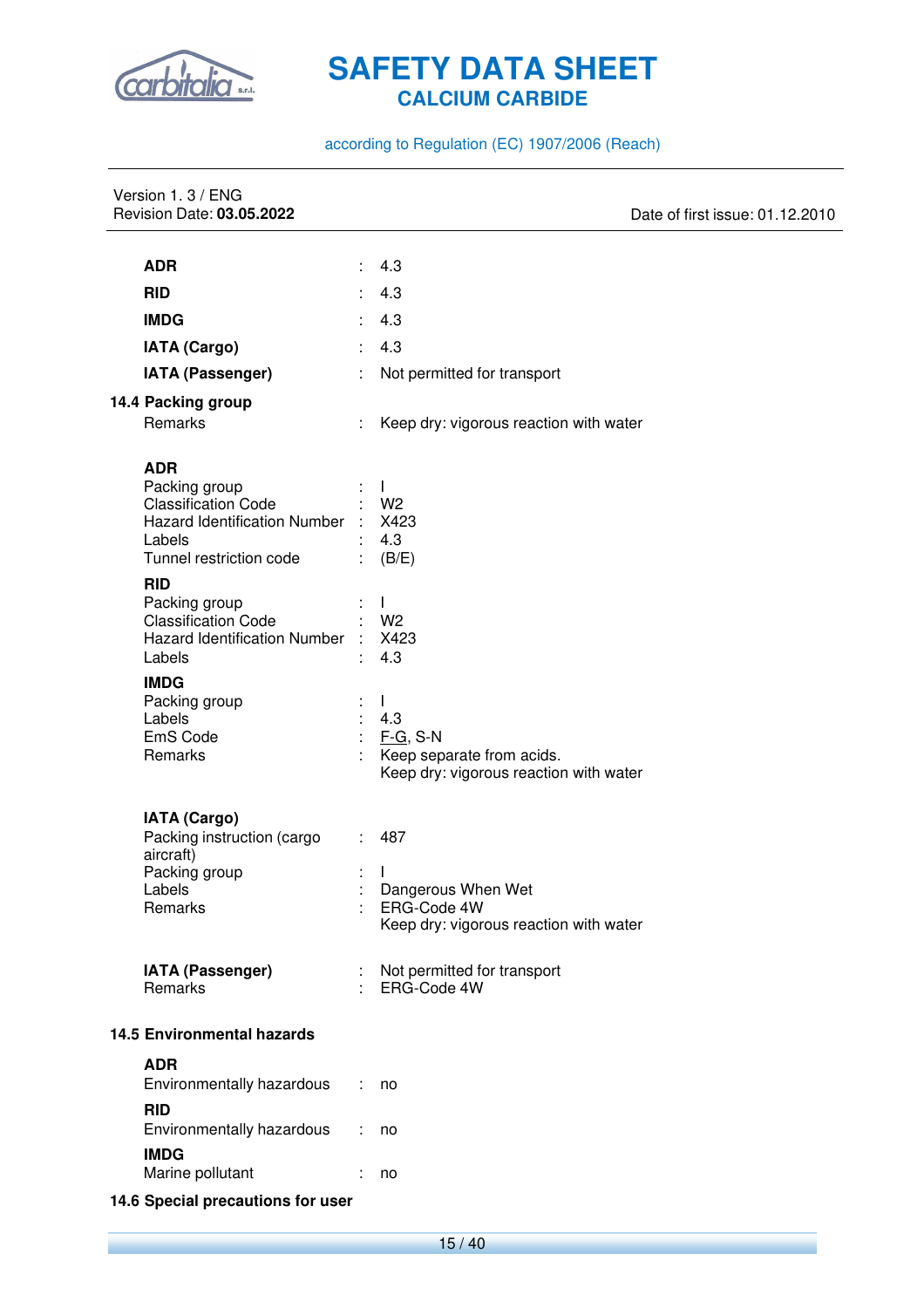

according to Regulation (EC) 1907/2006 (Reach)

## Version 1. 3 / ENG

Revision Date: **03.05.2022** Date of first issue: 01.12.2010

Remarks : Keep dry: vigorous reaction with water

The transport classification(s) provided herein are for informational purposes only, and solely based upon the properties of the unpackaged material as it is described within this Safety Data Sheet. Transportation classifications may vary by mode of transportation, package sizes, and variations in regional or country regulations.

#### **14.7 Maritime transport in bulk according to IMO instruments**

Not applicable for product as supplied.

#### **SECTION 15: Regulatory information**

#### **15.1 Safety, health and environmental regulations/legislation specific for the substance or mixture**

#### **15.2 Chemical safety assessment**

A substance safety assessment was carried out for this product.

#### **SECTION 16: Other information**

#### **Full text of other abbreviations**

| 2017/164/EU        | : Europe. Commission Directive 2017/164/EU establishing a<br>fourth list of indicative occupational exposure limit values |
|--------------------|---------------------------------------------------------------------------------------------------------------------------|
| 2017/164/EU / STEL | : Short term exposure limit                                                                                               |
| 2017/164/EU / TWA  | : Limit Value - eight hours                                                                                               |

ADN - European Agreement concerning the International Carriage of Dangerous Goods by Inland Waterways; ADR - European Agreement concerning the International Carriage of Dangerous Goods by Road; AIIC - Australian Inventory of Industrial Chemicals; ASTM - American Society for the Testing of Materials; bw - Body weight; CLP - Classification Labelling Packaging Regulation; Regulation (EC) No 1272/2008; CMR - Carcinogen, Mutagen or Reproductive Toxicant; DIN - Standard of the German Institute for Standardisation; DSL - Domestic Substances List (Canada); ECHA - European Chemicals Agency; EC-Number - European Community number; ECx - Concentration associated with x% response; ELx - Loading rate associated with x% response; EmS - Emergency Schedule; ENCS - Existing and New Chemical Substances (Japan); ErCx - Concentration associated with x% growth rate response; GHS - Globally Harmonized System; GLP - Good Laboratory Practice; IARC - International Agency for Research on Cancer; IATA - International Air Transport Association; IBC - International Code for the Construction and Equipment of Ships carrying Dangerous Chemicals in Bulk; IC50 - Half maximal inhibitory concentration; ICAO - International Civil Aviation Organization; IECSC - Inventory of Existing Chemical Substances in China; IMDG - International Maritime Dangerous Goods; IMO - International Maritime Organization; ISHL - Industrial Safety and Health Law (Japan); ISO - International Organisation for Standardization; KECI - Korea Existing Chemicals Inventory; LC50 - Lethal Concentration to 50 % of a test population; LD50 - Lethal Dose to 50% of a test population (Median Lethal Dose); MARPOL - International Convention for the Prevention of Pollution from Ships; n.o.s. - Not Otherwise Specified; NO(A)EC - No Observed (Adverse) Effect Concentration; NO(A)EL - No Observed (Adverse) Effect Level; NOELR - No Observable Effect Loading Rate; NZIoC - New Zealand Inventory of Chemicals; OECD - Organization for Economic Co-operation and Development; OPPTS - Office of Chemical Safety and Pollution Prevention; PBT - Persistent, Bioaccumulative and Toxic substance; PICCS - Philippines Inventory of Chemicals and Chemical Substances; (Q)SAR - (Quantitative) Structure Activity Relationship; REACH - Regulation (EC) No 1907/2006 of the European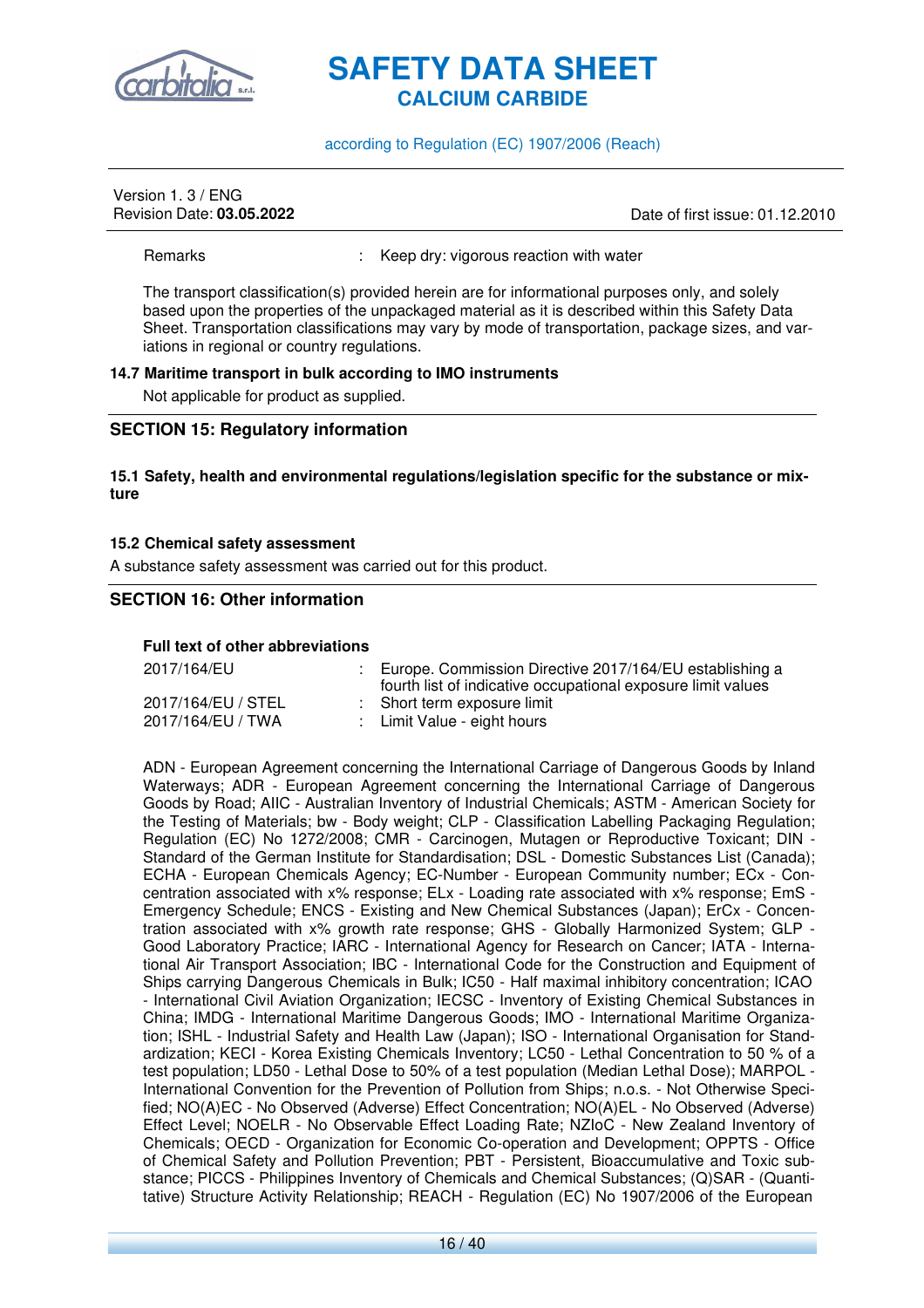

according to Regulation (EC) 1907/2006 (Reach)

Version 1. 3 / ENG

Revision Date: **03.05.2022** Date of first issue: 01.12.2010

Parliament and of the Council concerning the Registration, Evaluation, Authorisation and Restriction of Chemicals; RID - Regulations concerning the International Carriage of Dangerous Goods by Rail; SADT - Self-Accelerating Decomposition Temperature; SDS - Safety Data Sheet; SVHC - Substance of Very High Concern; TCSI - Taiwan Chemical Substance Inventory; TECI - Thailand Existing Chemicals Inventory; TRGS - Technical Rule for Hazardous Substances; TSCA - Toxic Substances Control Act (United States); UN - United Nations; vPvB - Very Persistent and Very Bioaccumulative

#### **Further information**

The information provided in this Safety Data Sheet is correct to the best of our knowledge, information and belief at the date of its publication. The information given is designed only as a guidance for safe handling, use, processing, storage, transportation, disposal and release and is not to be considered a warranty or quality specification. The information relates only to the specific material designated and may not be valid for such material used in combination with any other materials or in any process, unless specified in the text.

REG\_EU / EN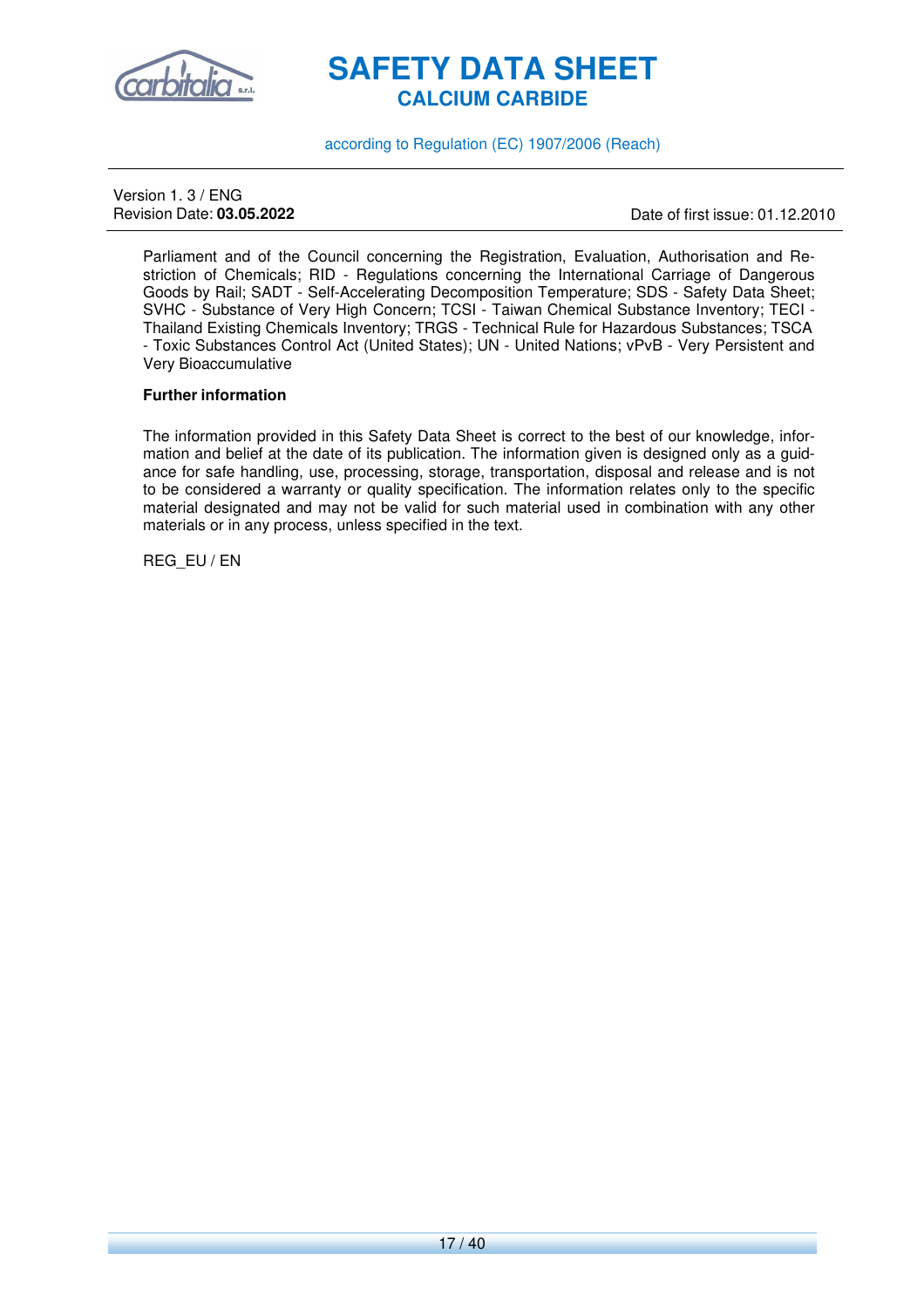

according to Regulation (EC) 1907/2006 (Reach)

Version 1. 3 / ENG<br>Revision Date: 03.05.2022

Date of first issue: 01.12.2010

### **Annex: Exposure Scenarios**

#### **Table of Contents**

| <b>Number</b>   | <b>Title</b>                                     |
|-----------------|--------------------------------------------------|
| ES <sub>1</sub> | Worker (industrial) - Formulation and Re-Packing |
| ES <sub>2</sub> | Worker (industrial) - Use as an Intermediate     |
| ES <sub>3</sub> | Worker (industrial) - Metallurgy                 |
| ES <sub>4</sub> | Worker (occupational) - Carbide lamp             |
| ES <sub>5</sub> | Worker (occupational) - Carbide welding          |
| ES <sub>6</sub> | Worker (occupational) - Moisture analyser        |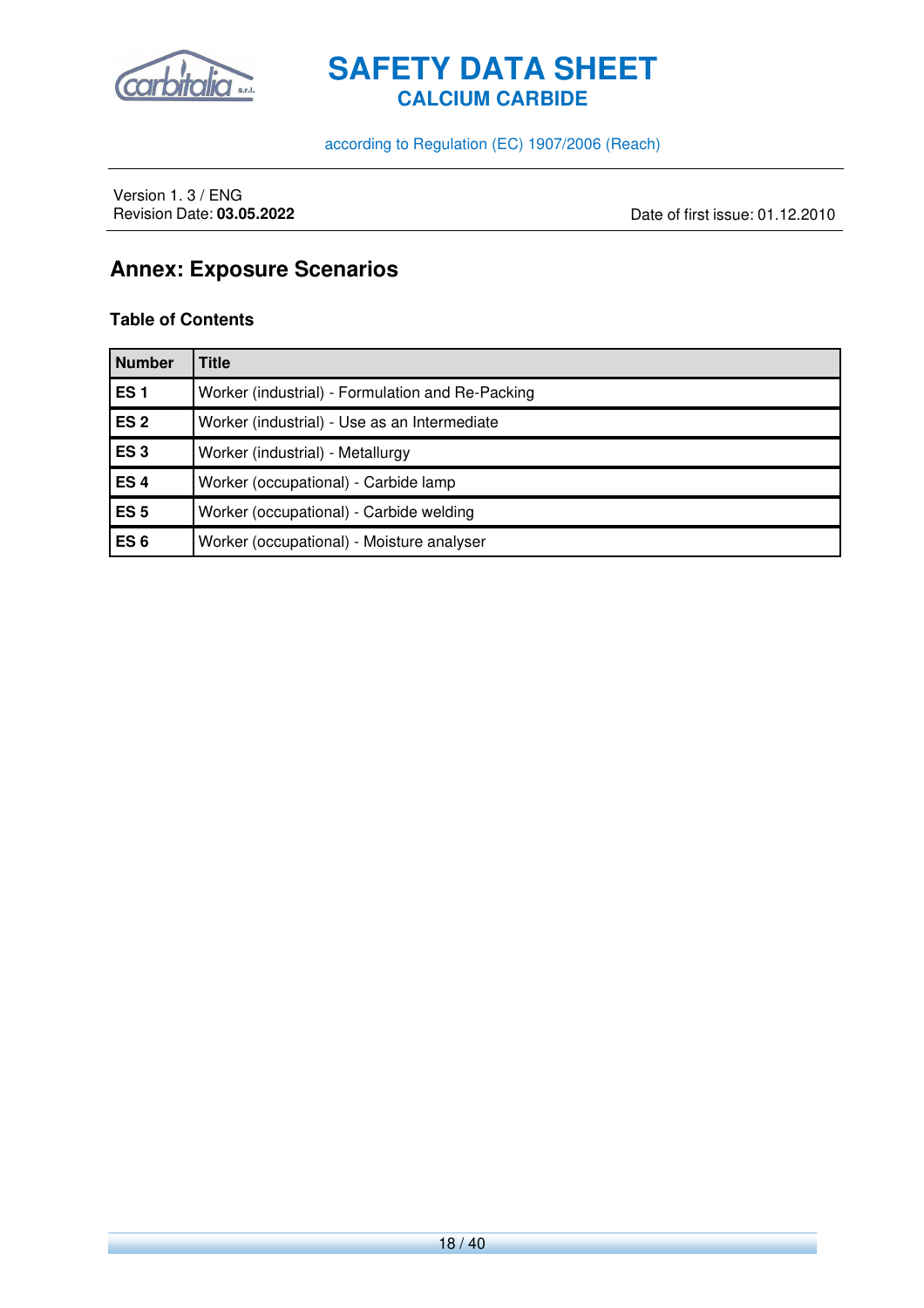

according to Regulation (EC) 1907/2006 (Reach)

Version 1. 3 / ENG<br>Revision Date: 03.05.2022

Revision Date: **03.05.2022** Date of first issue: 01.12.2010

#### **ES 1: Worker (industrial) - Formulation and Re-Packing**

#### **1.1. Title section**

**Structured Short Title** : Worker (industrial) - Formulation and Re-Packing

| <b>Environment</b> |                                                  |                  |
|--------------------|--------------------------------------------------|------------------|
| CS <sub>1</sub>    | Worker (industrial) - Formulation and Re-Packing | ERC <sub>2</sub> |
| Worker             |                                                  |                  |
| CS <sub>2</sub>    | Worker (industrial) - Formulation and Re-Packing | PROC5            |
| CS <sub>3</sub>    | Worker (industrial) - Formulation and Re-Packing | PROC8b           |

#### **1.2. Conditions of use affecting exposure**

#### **1.2.1. Control of environmental exposure: Formulation of preparations (ERC2)**

| Amount used (or contained in articles), frequency and duration of use/exposure                                 |                           |                                          |  |
|----------------------------------------------------------------------------------------------------------------|---------------------------|------------------------------------------|--|
| Annual amount per site                                                                                         | $\mathbb{Z}^{\mathbb{Z}}$ | 120000000 kg<br>100 $%$                  |  |
| Daily amount per site                                                                                          | $\mathbb{Z}^n$ .          | 400000 kg                                |  |
| Technical and organisational conditions and measures                                                           |                           |                                          |  |
| Air filtration – particle removal<br>Air - minimum efficiency of 99,9 %<br>Water - minimum efficiency of 100 % |                           |                                          |  |
| Conditions and measures related to sewage treatment plant                                                      |                           |                                          |  |
| STP type                                                                                                       | ÷                         | <b>Municipal STP</b>                     |  |
| STP sludge treatment                                                                                           | ÷                         | sludge to soil                           |  |
| <b>STP</b> effluent                                                                                            |                           | 2000 $m^3/d$                             |  |
| efficiency of sewage treatment plant : 100 %                                                                   |                           |                                          |  |
| Conditions and measures related to treatment of waste (including article waste)                                |                           |                                          |  |
| Waste treatment                                                                                                | ÷.                        | See Section 13 of the Safety Data Sheet. |  |
| Other conditions affecting environmental exposure                                                              |                           |                                          |  |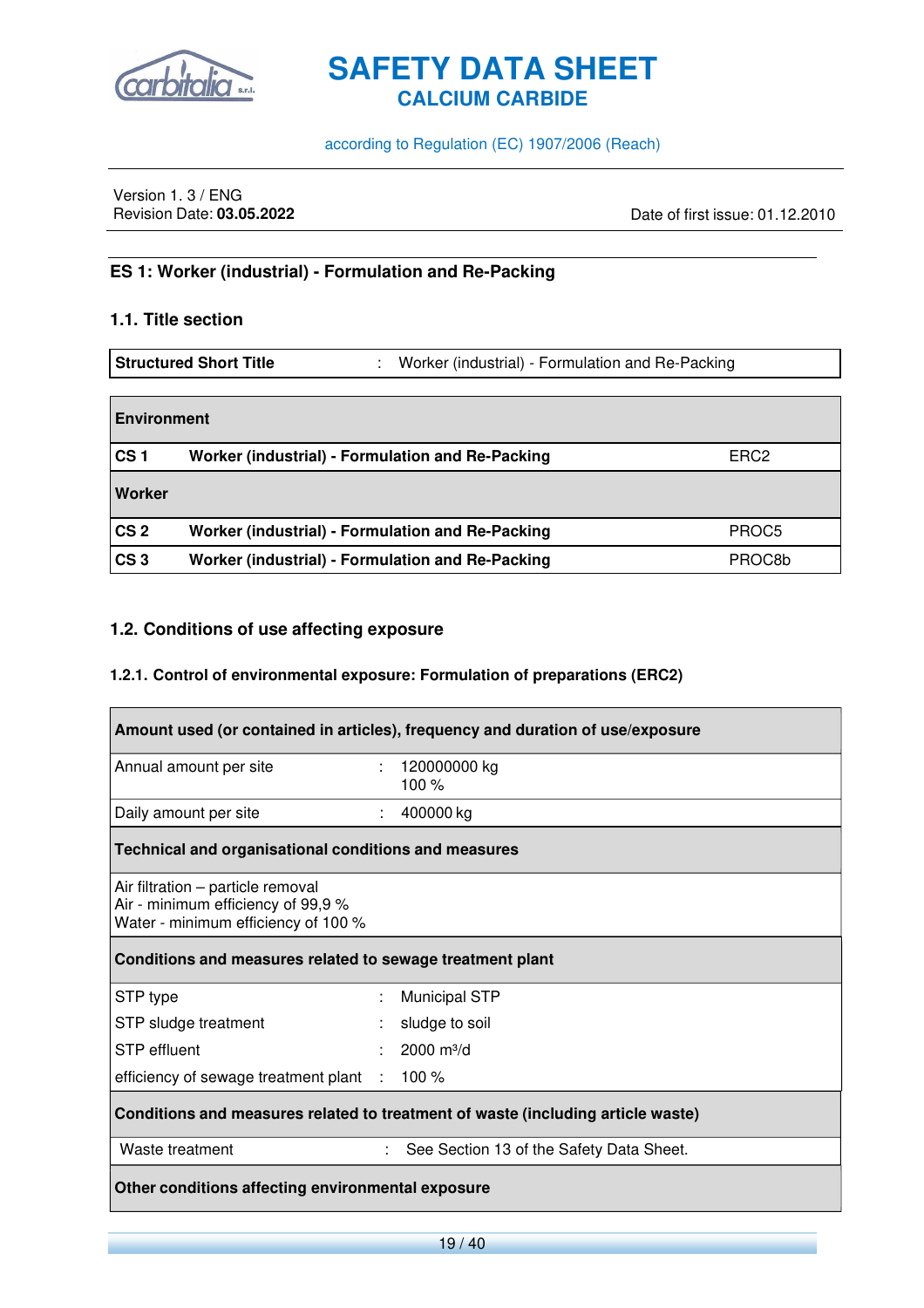

#### according to Regulation (EC) 1907/2006 (Reach)

## Version 1. 3 / ENG<br>Revision Date: 03.05.2022

Revision Date: **03.05.2022** Date of first issue: 01.12.2010

| Receiving surface water flow | 18000 m <sup>3</sup> /d |  |
|------------------------------|-------------------------|--|
| Indoor or outdoor use        | Indoor use              |  |

#### **1.2.2. Control of worker exposure: Mixing or blending in batch processes for formulation of preparations and articles (multistage and/ or significant contact) (PROC5)**

| <b>Product (article) characteristics</b>                                                                                                 |                                                                                |  |  |  |
|------------------------------------------------------------------------------------------------------------------------------------------|--------------------------------------------------------------------------------|--|--|--|
| Covers concentrations up to 100 %                                                                                                        |                                                                                |  |  |  |
| Physical form of product                                                                                                                 | solid<br>Dustiness: High                                                       |  |  |  |
|                                                                                                                                          | Amount used (or contained in articles), frequency and duration of use/exposure |  |  |  |
| Duration                                                                                                                                 | duration of activity $<$ 8 h                                                   |  |  |  |
| Technical and organisational conditions and measures                                                                                     |                                                                                |  |  |  |
| Local exhaust ventilation<br>Dermal - minimum efficiency of 90 %<br>Inhalation - minimum efficiency of 90 %                              |                                                                                |  |  |  |
| Conditions and measures related to personal protection, hygiene and health evaluation                                                    |                                                                                |  |  |  |
| Wear chemically resistant gloves (tested to EN374) in combination with 'basic' employee training.<br>Dermal - minimum efficiency of 90 % |                                                                                |  |  |  |
|                                                                                                                                          | For further specification, refer to section 8 of the SDS.                      |  |  |  |
| Other conditions affecting workers exposure                                                                                              |                                                                                |  |  |  |
| Indoor or outdoor use                                                                                                                    | Indoor use.                                                                    |  |  |  |
| Room size                                                                                                                                | 3000 m3                                                                        |  |  |  |
| Temperature                                                                                                                              | Covers use at temperatures below melting point.                                |  |  |  |
| Ventilation rate per hour                                                                                                                | 10                                                                             |  |  |  |
| Additional good practice advice. Obligations according to Article 37(4) of REACH do not apply                                            |                                                                                |  |  |  |
| Occupational Health and Safety Management System: Advanced                                                                               |                                                                                |  |  |  |

#### **1.2.3. Control of worker exposure: Transfer of substance or preparation (charging/ discharging) from/ to vessels/ large containers at dedicated facilities (PROC8b)**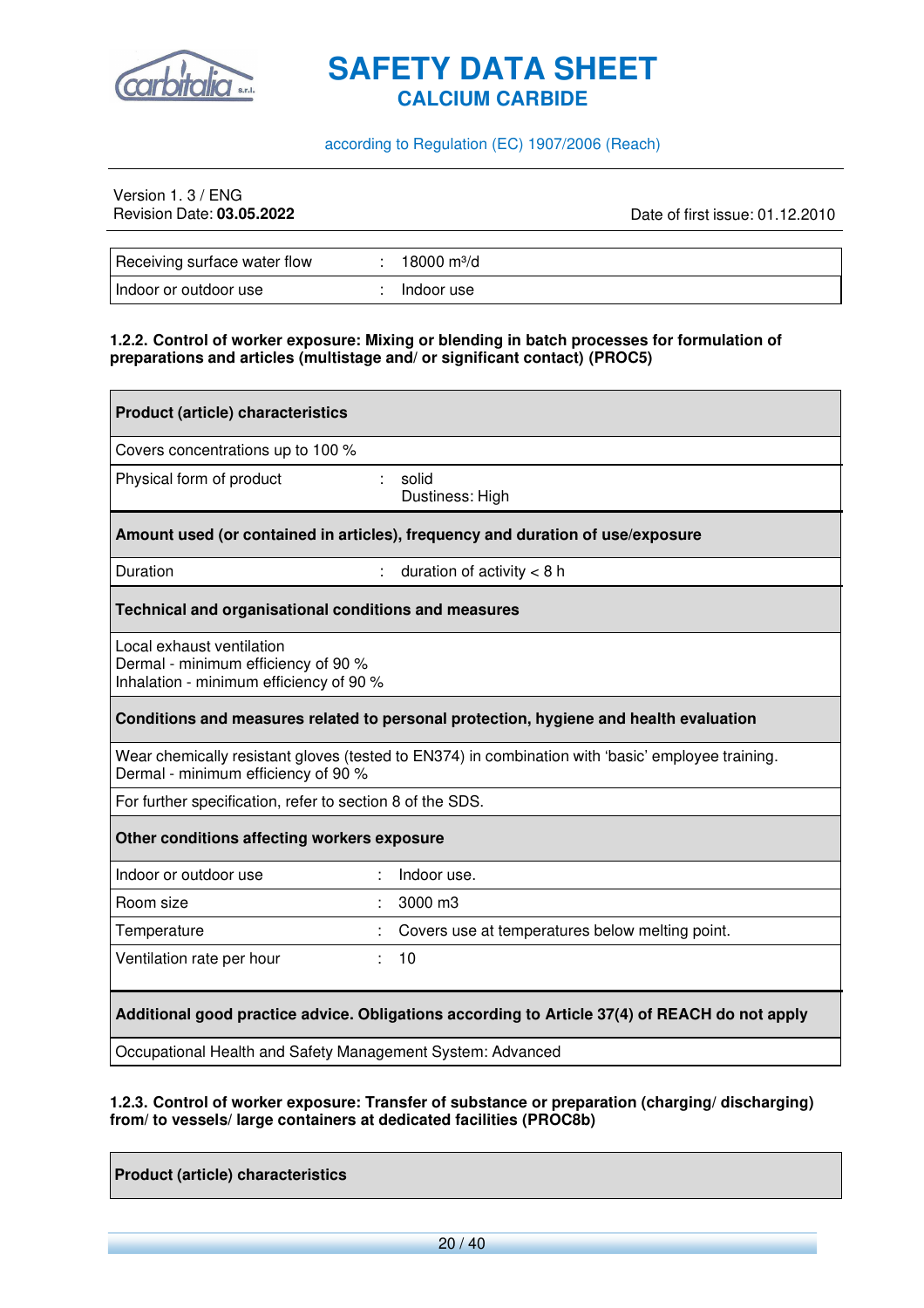

#### according to Regulation (EC) 1907/2006 (Reach)

## Version 1. 3 / ENG<br>Revision Date: 03.05.2022

Date of first issue: 01.12.2010

| Covers concentrations up to 100 %                                                             |                                                                                       |  |  |  |
|-----------------------------------------------------------------------------------------------|---------------------------------------------------------------------------------------|--|--|--|
| Physical form of product                                                                      | ÷.<br>solid<br>Dustiness: High                                                        |  |  |  |
|                                                                                               | Amount used (or contained in articles), frequency and duration of use/exposure        |  |  |  |
| Duration                                                                                      | duration of activity $<$ 15 min                                                       |  |  |  |
| Technical and organisational conditions and measures                                          |                                                                                       |  |  |  |
| Local exhaust ventilation<br>Inhalation - minimum efficiency of 95 %                          |                                                                                       |  |  |  |
|                                                                                               | Conditions and measures related to personal protection, hygiene and health evaluation |  |  |  |
| Wear suitable respiratory protection.<br>Inhalation - minimum efficiency of 90 %              |                                                                                       |  |  |  |
| Wear suitable gloves tested to EN374.<br>Dermal - minimum efficiency of 90 %                  |                                                                                       |  |  |  |
| Other conditions affecting workers exposure                                                   |                                                                                       |  |  |  |
| Indoor or outdoor use                                                                         | Indoor use.                                                                           |  |  |  |
| Temperature                                                                                   | Covers use at ambient temperatures.                                                   |  |  |  |
| Ventilation rate per hour<br>÷.                                                               | 3                                                                                     |  |  |  |
| Additional good practice advice. Obligations according to Article 37(4) of REACH do not apply |                                                                                       |  |  |  |
| Occupational Health and Safety Management System: Advanced                                    |                                                                                       |  |  |  |

#### **1.3. Exposure estimation and reference to its source**

#### **1.3.1. Environmental release and exposure: Formulation of preparations (ERC2)**

| <b>Protection Target</b> | <b>Exposure estimate</b>                      | <b>RCR</b> |
|--------------------------|-----------------------------------------------|------------|
| Freshwater               | $< 0,0000001$ mg/L (EUSES)                    | < 0.01     |
| Marine water             | $< 0,0000001$ mg/L (EUSES)                    | < 0.01     |
| Freshwater sediment      | (Other consideration (non-<br>standard tool)) |            |
| Marine sediment          | (Other consideration (non-<br>standard tool)) |            |
| Sewage treatment plant   | (Other consideration (non-                    |            |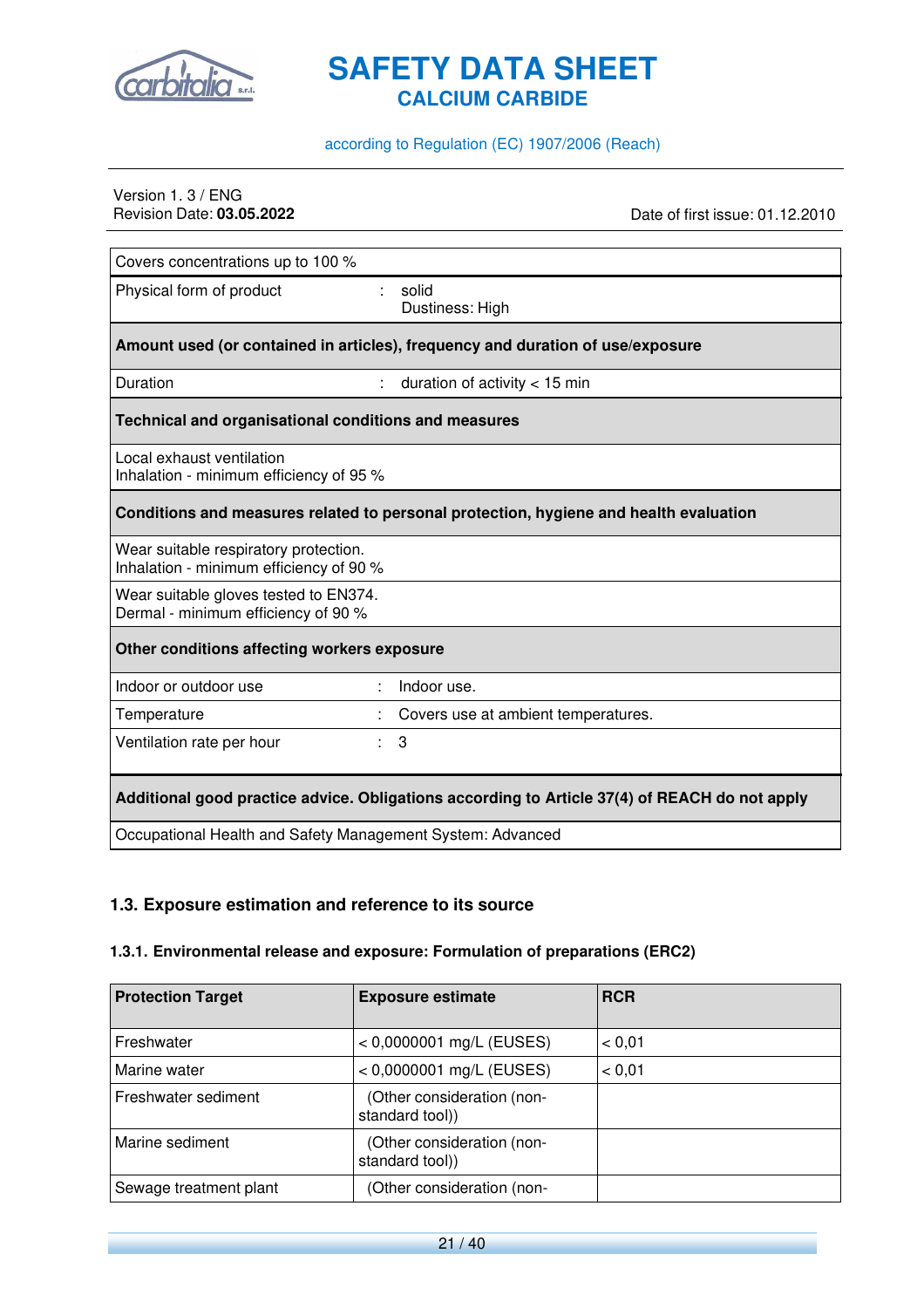

#### according to Regulation (EC) 1907/2006 (Reach)

## Version 1. 3 / ENG<br>Revision Date: **03.05.2022**

Revision Date: **03.05.2022** Date of first issue: 01.12.2010

|                            | standard tool)                                |  |
|----------------------------|-----------------------------------------------|--|
| Agricultural soil          | (Other consideration (non-<br>standard tool)) |  |
| Man via environment - Oral | (Other consideration (non-<br>standard tool)) |  |

#### **1.3.2. Worker exposure: Mixing or blending in batch processes for formulation of preparations and articles (multistage and/ or significant contact) (PROC5)**

| <b>Exposure route</b> | <b>Health effect</b> | <b>Exposure indica-</b><br>tor | <b>Exposure esti-</b><br>mate          | <b>RCR</b> |
|-----------------------|----------------------|--------------------------------|----------------------------------------|------------|
| inhalative            | local                | long-term                      | $0,25$ mg/m <sup>3</sup> (ART<br>V1.0) | 0,125      |
| inhalative            | local                | short-term                     | $0,53$ mg/m <sup>3</sup> (ART<br>v1.0  | 0,132      |
| dermal                | local                | long-term                      | (Qualitative ap-<br>proach)            |            |
| dermal                | local                | short-term                     | (Qualitative ap-<br>proach)            |            |

#### **1.3.3. Worker exposure: Transfer of substance or preparation (charging/ discharging) from/ to vessels/ large containers at dedicated facilities (PROC8b)**

| <b>Exposure route</b> | <b>Health effect</b> | <b>Exposure indica-</b><br>tor | <b>Exposure esti-</b><br>mate                          | <b>RCR</b> |
|-----------------------|----------------------|--------------------------------|--------------------------------------------------------|------------|
| inhalative            | local                | long-term                      | $0,012$ mg/m <sup>3</sup><br>(ECETOC TRA<br>worker v3) | < 0.01     |
| inhalative            | local                | short-term                     | $0,5 \text{ mg/m}^3$<br>(ECETOC TRA<br>worker v3)      | 0,125      |
| dermal                | local                | long-term                      | (Qualitative ap-<br>proach)                            |            |
| dermal                | local                | short-term                     | (Qualitative ap-<br>proach)                            |            |

#### **1.4. Guidance to DU to evaluate whether he works inside the boundaries set by the ES**

In addition to the displayed PROC all PROC could be regarded as safe uses that could be deduced from "PROC Inclusion Hierarchy" (CEFIC, 2011-07-13)

If necessary, an increase in the use tonnage can be achieved by adapting the use conditions to local circumstances (scaling).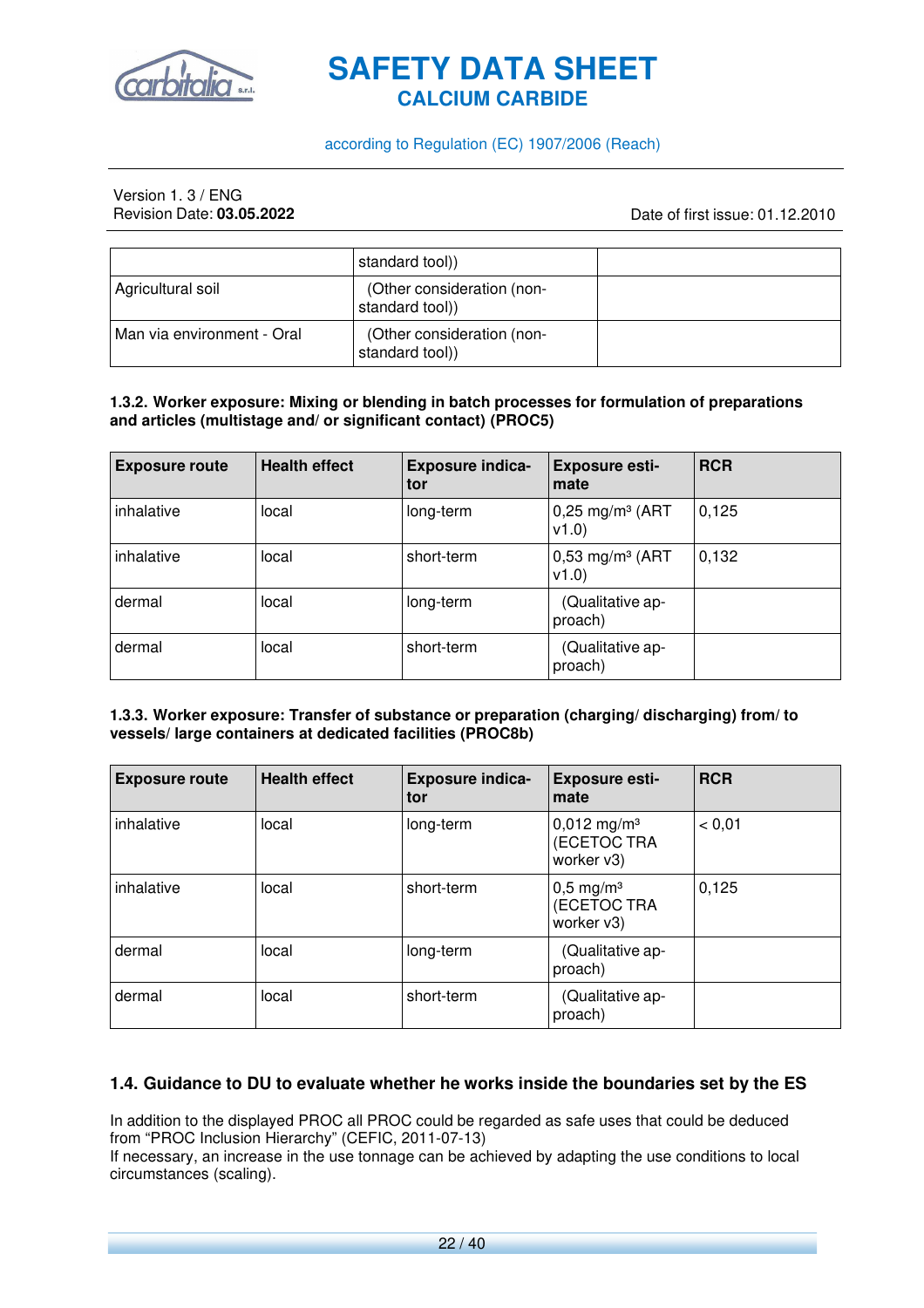

according to Regulation (EC) 1907/2006 (Reach)

Version 1. 3 / ENG<br>Revision Date: **03.05.2022** 

Revision Date: **03.05.2022** Date of first issue: 01.12.2010

Guidance is based on assumed operating conditions which may not be applicable to all sites; thus, scaling may be necessary to define appropriate site-specific risk management measures. If scaling reveals a condition of unsafe use (i.e., RCRs > 1), additional RMMs or a site-specific chemical safety assessment is required.

Further details on scaling and control technologies are provided in SPERC factsheet.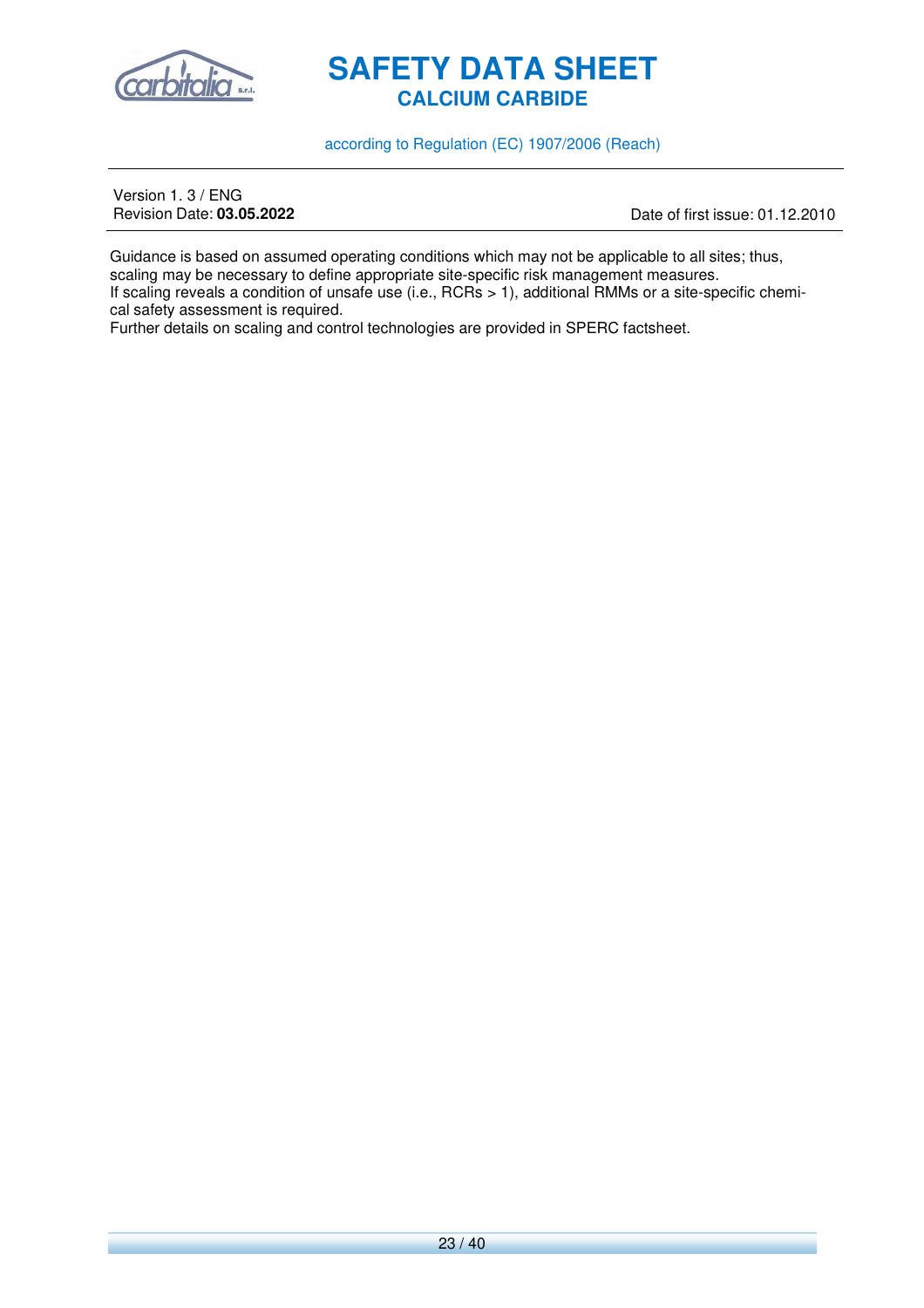

according to Regulation (EC) 1907/2006 (Reach)

Version 1. 3 / ENG<br>Revision Date: 03.05.2022

Revision Date: **03.05.2022** Date of first issue: 01.12.2010

#### **ES 2: Worker (industrial) - Use as an Intermediate**

#### **2.1. Title section**

 $\blacksquare$ 

**Structured Short Title** : Worker (industrial) - Use as an Intermediate

| <b>Environment</b> |                                              |                   |
|--------------------|----------------------------------------------|-------------------|
| CS <sub>1</sub>    | Worker (industrial) - Use as an Intermediate | ERC6a             |
| Worker             |                                              |                   |
| CS <sub>2</sub>    | Worker (industrial) - Use as an Intermediate | PROC <sub>2</sub> |
| CS <sub>3</sub>    | Worker (industrial) - Use as an Intermediate | PROC8b            |

#### **2.2. Conditions of use affecting exposure**

**2.2.1. Control of environmental exposure: Industrial use resulting in manufacture of another substance (use of intermediates) (ERC6a)** 

| Amount used (or contained in articles), frequency and duration of use/exposure                                 |                                                             |                                          |  |  |
|----------------------------------------------------------------------------------------------------------------|-------------------------------------------------------------|------------------------------------------|--|--|
| Annual amount per site                                                                                         |                                                             | $: 100000000$ kg<br>100 %                |  |  |
| Daily amount per site                                                                                          |                                                             | 333300 kg                                |  |  |
|                                                                                                                | <b>Technical and organisational conditions and measures</b> |                                          |  |  |
| Air filtration – particle removal<br>Air - minimum efficiency of 99,9 %<br>Water - minimum efficiency of 100 % |                                                             |                                          |  |  |
| Conditions and measures related to sewage treatment plant                                                      |                                                             |                                          |  |  |
| STP type                                                                                                       | ÷                                                           | <b>Municipal STP</b>                     |  |  |
| STP sludge treatment                                                                                           | ÷                                                           | sludge to soil                           |  |  |
| <b>STP</b> effluent                                                                                            |                                                             | $2000 \text{ m}^3/\text{d}$              |  |  |
| efficiency of sewage treatment plant : 100 %                                                                   |                                                             |                                          |  |  |
| Conditions and measures related to treatment of waste (including article waste)                                |                                                             |                                          |  |  |
| Waste treatment                                                                                                |                                                             | See Section 13 of the Safety Data Sheet. |  |  |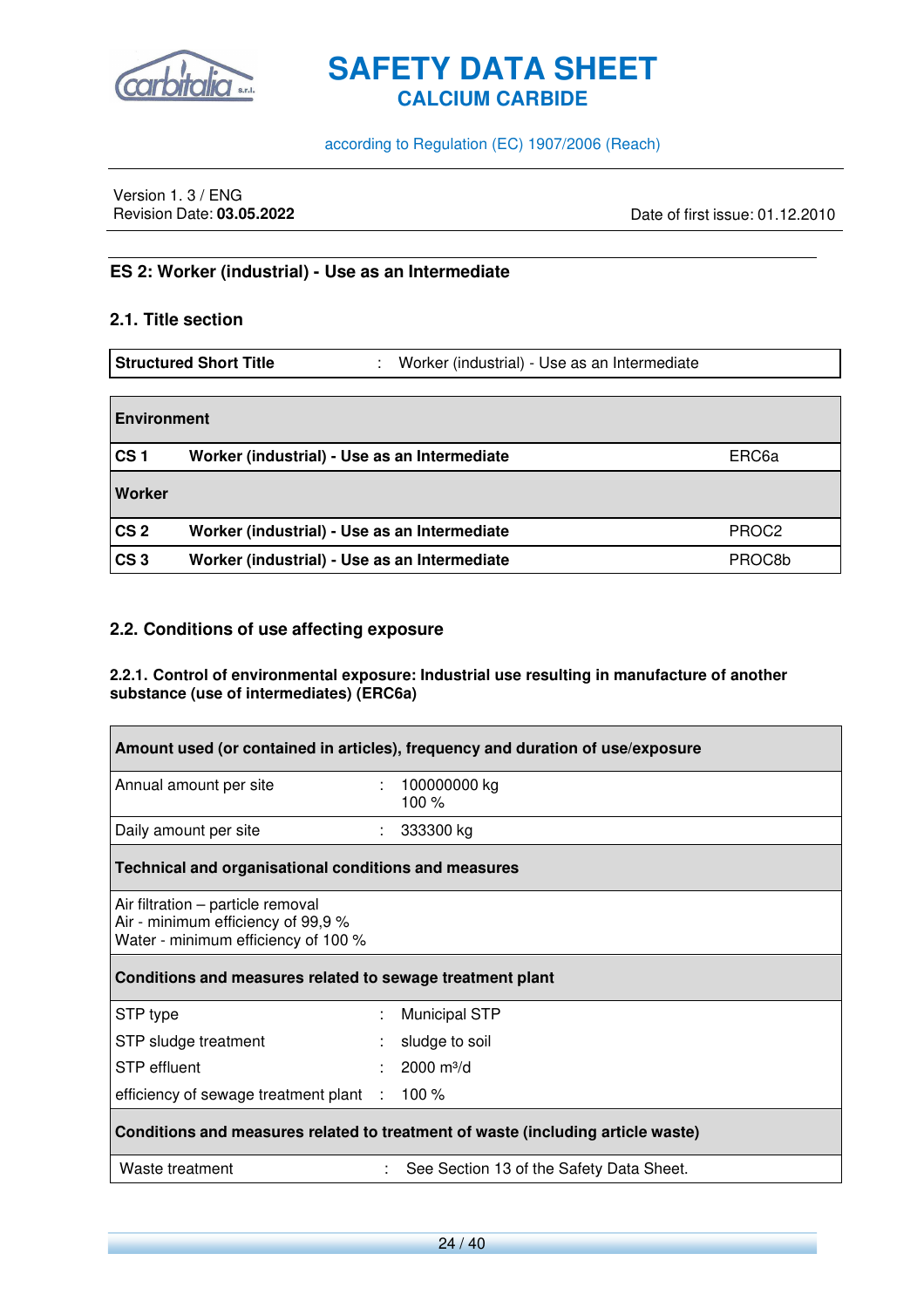

according to Regulation (EC) 1907/2006 (Reach)

## Version 1. 3 / ENG<br>Revision Date: 03.05.2022

Revision Date: **03.05.2022** Date of first issue: 01.12.2010

| Other conditions affecting environmental exposure |                         |
|---------------------------------------------------|-------------------------|
| Receiving surface water flow                      | 18000 m <sup>3</sup> /d |

#### **2.2.2. Control of worker exposure: Use in closed, continuous process with occasional controlled exposure (PROC2)**

| <b>Product (article) characteristics</b>                                                                                                 |                                                                                       |  |
|------------------------------------------------------------------------------------------------------------------------------------------|---------------------------------------------------------------------------------------|--|
| Covers concentrations up to 100 %                                                                                                        |                                                                                       |  |
| Physical form of product                                                                                                                 | $\mathbb{R}^n$<br>solid<br>Dustiness: High                                            |  |
|                                                                                                                                          | Amount used (or contained in articles), frequency and duration of use/exposure        |  |
| Duration                                                                                                                                 | : duration of activity $<$ 8 h                                                        |  |
|                                                                                                                                          | Conditions and measures related to personal protection, hygiene and health evaluation |  |
| Wear chemically resistant gloves (tested to EN374) in combination with 'basic' employee training.<br>Dermal - minimum efficiency of 90 % |                                                                                       |  |
| For further specification, refer to section 8 of the SDS.                                                                                |                                                                                       |  |
| Other conditions affecting workers exposure                                                                                              |                                                                                       |  |
| Indoor or outdoor use                                                                                                                    | Indoor use.                                                                           |  |
| Temperature                                                                                                                              | Covers use at ambient temperatures.                                                   |  |
| Ventilation rate per hour                                                                                                                | : 10                                                                                  |  |
| Additional good practice advice. Obligations according to Article 37(4) of REACH do not apply                                            |                                                                                       |  |
| Occupational Health and Safety Management System: Advanced                                                                               |                                                                                       |  |

#### **2.2.3. Control of worker exposure: Transfer of substance or preparation (charging/ discharging) from/ to vessels/ large containers at dedicated facilities (PROC8b)**

| <b>Product (article) characteristics</b>                                       |                          |  |
|--------------------------------------------------------------------------------|--------------------------|--|
| Covers concentrations up to 100 %                                              |                          |  |
| Physical form of product                                                       | solid<br>Dustiness: High |  |
| Amount used (or contained in articles), frequency and duration of use/exposure |                          |  |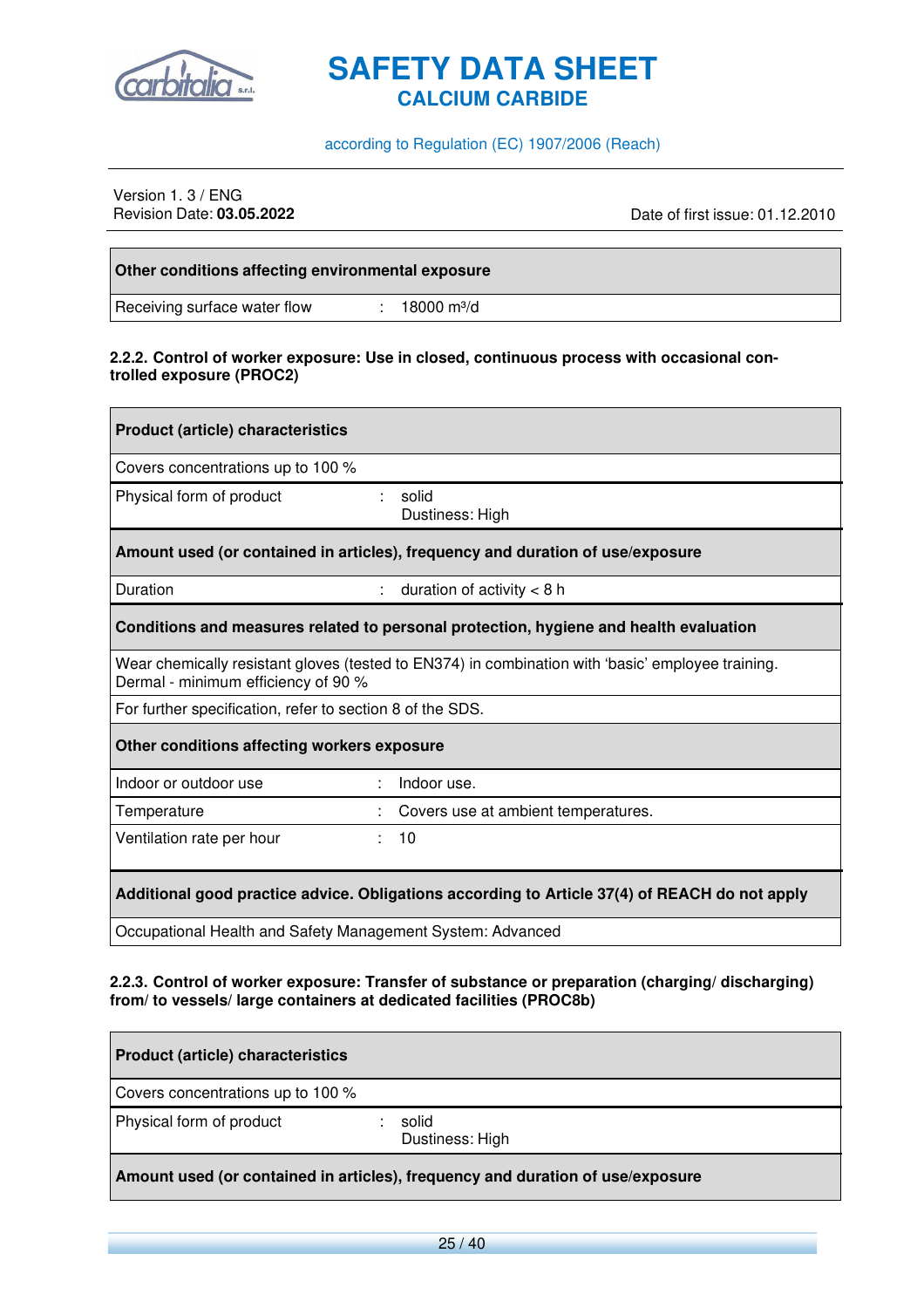

#### according to Regulation (EC) 1907/2006 (Reach)

## Version 1. 3 / ENG<br>Revision Date: 03.05.2022

Revision Date: **03.05.2022** Date of first issue: 01.12.2010

| Duration                                                                          | duration of activity $<$ 15 min                                                                   |  |
|-----------------------------------------------------------------------------------|---------------------------------------------------------------------------------------------------|--|
| Technical and organisational conditions and measures                              |                                                                                                   |  |
| Local exhaust ventilation<br>Inhalation - minimum efficiency of 95 %              |                                                                                                   |  |
|                                                                                   | Conditions and measures related to personal protection, hygiene and health evaluation             |  |
| Dermal - minimum efficiency of 90 %                                               | Wear chemically resistant gloves (tested to EN374) in combination with 'basic' employee training. |  |
| Wear a respirator conforming to EN140.<br>Inhalation - minimum efficiency of 90 % |                                                                                                   |  |
| For further specification, refer to section 8 of the SDS.                         |                                                                                                   |  |
| Other conditions affecting workers exposure                                       |                                                                                                   |  |
| Indoor or outdoor use                                                             | Indoor use.                                                                                       |  |
| Temperature                                                                       | Covers use at ambient temperatures.                                                               |  |
| Ventilation rate per hour                                                         | 3<br>÷.                                                                                           |  |
|                                                                                   | Additional good practice advice. Obligations according to Article 37(4) of REACH do not apply     |  |
|                                                                                   | Occupational Health and Safety Management System: Advanced                                        |  |

#### **2.3. Exposure estimation and reference to its source**

#### **2.3.1. Environmental release and exposure: Industrial use resulting in manufacture of another substance (use of intermediates) (ERC6a)**

| <b>Protection Target</b>   | <b>Exposure estimate</b>                      | <b>RCR</b> |
|----------------------------|-----------------------------------------------|------------|
| Freshwater                 | $< 0,0000001$ mg/L (EUSES)                    | < 0.01     |
| Marine water               | $< 0,0000001$ mg/L (EUSES)                    | < 0.01     |
| Freshwater sediment        | (Other consideration (non-<br>standard tool)) |            |
| Marine sediment            | (Other consideration (non-<br>standard tool)) |            |
| Sewage treatment plant     | (Other consideration (non-<br>standard tool)) |            |
| Agricultural soil          | (Other consideration (non-<br>standard tool)) |            |
| Man via environment - Oral | (Other consideration (non-                    |            |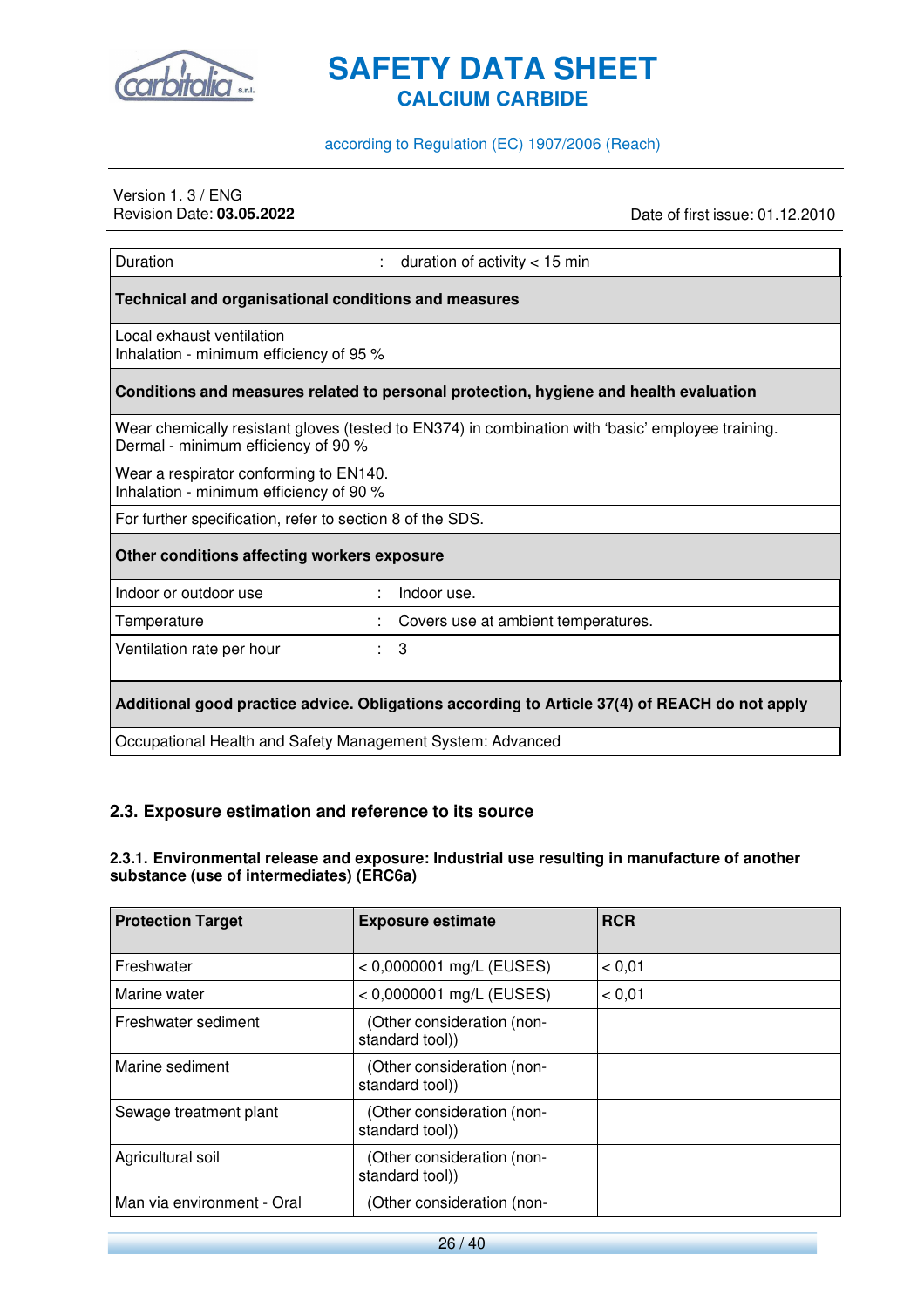

#### according to Regulation (EC) 1907/2006 (Reach)

## Version 1. 3 / ENG<br>Revision Date: **03.05.2022**

Revision Date: **03.05.2022** Date of first issue: 01.12.2010

standard tool))

#### **2.3.2. Worker exposure: Use in closed, continuous process with occasional controlled exposure (PROC2)**

| <b>Exposure route</b> | <b>Health effect</b> | <b>Exposure indica-</b><br>tor | <b>Exposure esti-</b><br>mate                        | <b>RCR</b> |
|-----------------------|----------------------|--------------------------------|------------------------------------------------------|------------|
| inhalative            | local                | long-term                      | $0,3$ mg/m <sup>3</sup><br>(ECETOC TRA<br>worker v3) | 0,15       |
| inhalative            | local                | short-term                     | 1,2 mg/m <sup>3</sup><br>(ECETOC TRA<br>worker v3)   | 0,3        |
| dermal                | local                | long-term                      | (Qualitative ap-<br>proach)                          |            |
| dermal                | local                | short-term                     | (Qualitative ap-<br>proach)                          |            |

#### **2.3.3. Worker exposure: Transfer of substance or preparation (charging/ discharging) from/ to vessels/ large containers at dedicated facilities (PROC8b)**

| <b>Exposure route</b> | <b>Health effect</b> | <b>Exposure indica-</b><br>tor | <b>Exposure esti-</b><br>mate                          | <b>RCR</b> |
|-----------------------|----------------------|--------------------------------|--------------------------------------------------------|------------|
| inhalative            | local                | long-term                      | $0,012$ mg/m <sup>3</sup><br>(ECETOC TRA<br>worker v3) | < 0.01     |
| inhalative            | local                | short-term                     | $0,5 \text{ mg/m}^3$<br>(ECETOC TRA<br>worker v3)      | 0,125      |
| dermal                | local                | long-term                      | (Qualitative ap-<br>proach)                            |            |
| dermal                | local                | short-term                     | (Qualitative ap-<br>proach)                            |            |

#### **2.4. Guidance to DU to evaluate whether he works inside the boundaries set by the ES**

In addition to the displayed PROC all PROC could be regarded as safe uses that could be deduced from "PROC Inclusion Hierarchy" (CEFIC, 2011-07-13) If necessary, an increase in the use tonnage can be achieved by adapting the use conditions to local circumstances (scaling).

Guidance is based on assumed operating conditions which may not be applicable to all sites; thus, scaling may be necessary to define appropriate site-specific risk management measures. If scaling reveals a condition of unsafe use (i.e., RCRs > 1), additional RMMs or a site-specific chemical safety assessment is required.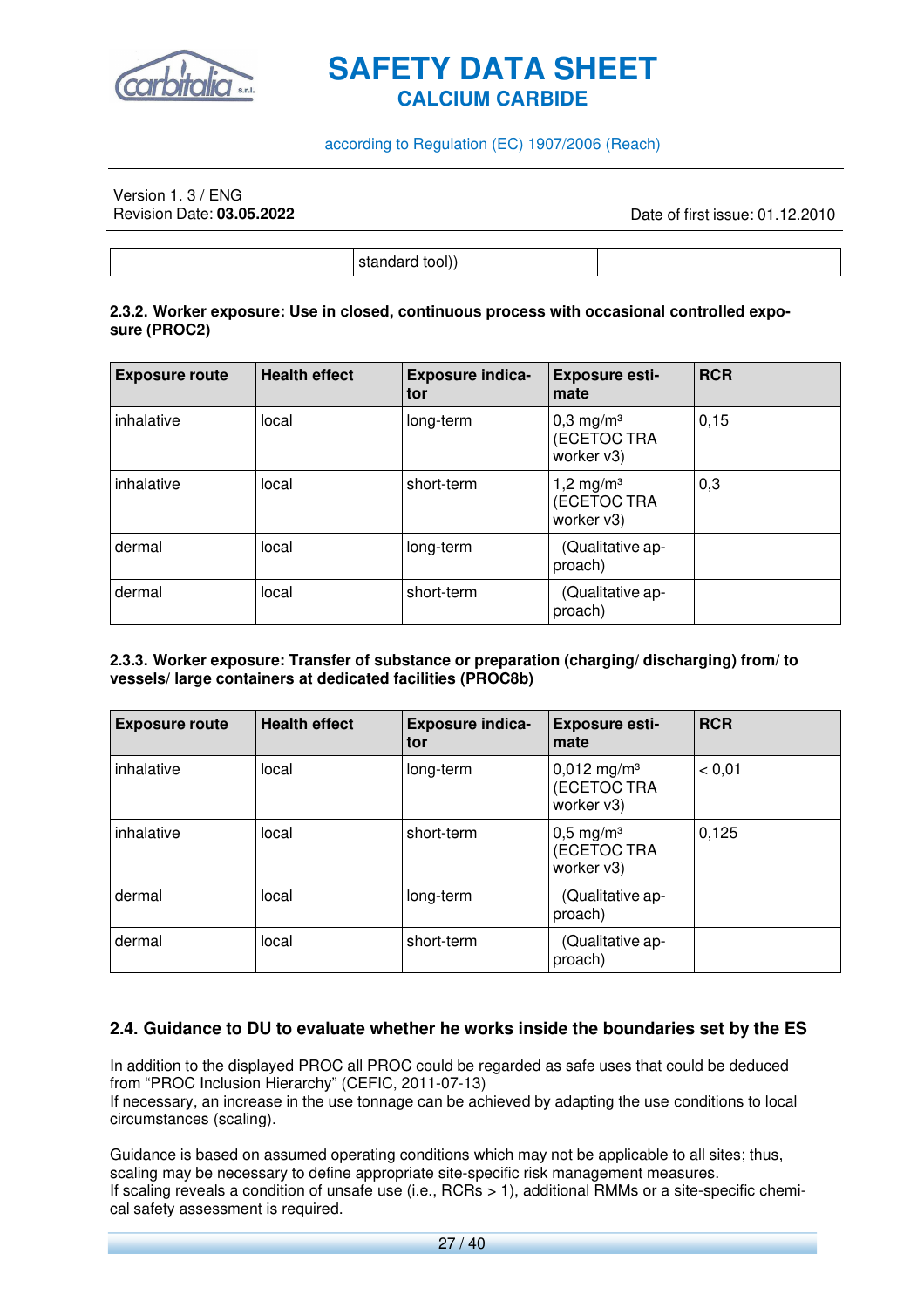

according to Regulation (EC) 1907/2006 (Reach)

Version 1. 3 / ENG<br>Revision Date: 03.05.2022

Date of first issue: 01.12.2010

#### **ES 3: Worker (industrial) - Metallurgy**

#### **3.1. Title section**

|                    | <b>Structured Short Title</b><br>Worker (industrial) - Metallurgy<br>÷ |                   |
|--------------------|------------------------------------------------------------------------|-------------------|
| <b>Environment</b> |                                                                        |                   |
|                    |                                                                        |                   |
| CS <sub>1</sub>    | Worker (industrial) - Metallurgy                                       | ERC6b             |
| <b>Worker</b>      |                                                                        |                   |
| CS <sub>2</sub>    | Worker (industrial) - Metallurgy                                       | PROC <sub>2</sub> |
| CS <sub>3</sub>    | Worker (industrial) - Metallurgy                                       | PROC22            |

#### **3.2. Conditions of use affecting exposure**

#### **3.2.1. Control of environmental exposure: Industrial use of reactive processing aids (ERC6b)**

| Amount used (or contained in articles), frequency and duration of use/exposure                                 |    |                                          |
|----------------------------------------------------------------------------------------------------------------|----|------------------------------------------|
| Annual amount per site                                                                                         | t. | 2000000 kg<br>100 $%$                    |
| Daily amount per site                                                                                          |    | 66670 kg                                 |
| Technical and organisational conditions and measures                                                           |    |                                          |
| Air filtration – particle removal<br>Air - minimum efficiency of 99,9 %<br>Water - minimum efficiency of 100 % |    |                                          |
| Conditions and measures related to sewage treatment plant                                                      |    |                                          |
| STP type                                                                                                       | ÷  | <b>Municipal STP</b>                     |
| STP sludge treatment                                                                                           |    | sludge to soil                           |
| <b>STP</b> effluent                                                                                            |    | $2000 \text{ m}^3/\text{d}$              |
| efficiency of sewage treatment plant : 100 %                                                                   |    |                                          |
| Conditions and measures related to treatment of waste (including article waste)                                |    |                                          |
| Waste treatment                                                                                                | ÷  | See Section 13 of the Safety Data Sheet. |
| Other conditions affecting environmental exposure                                                              |    |                                          |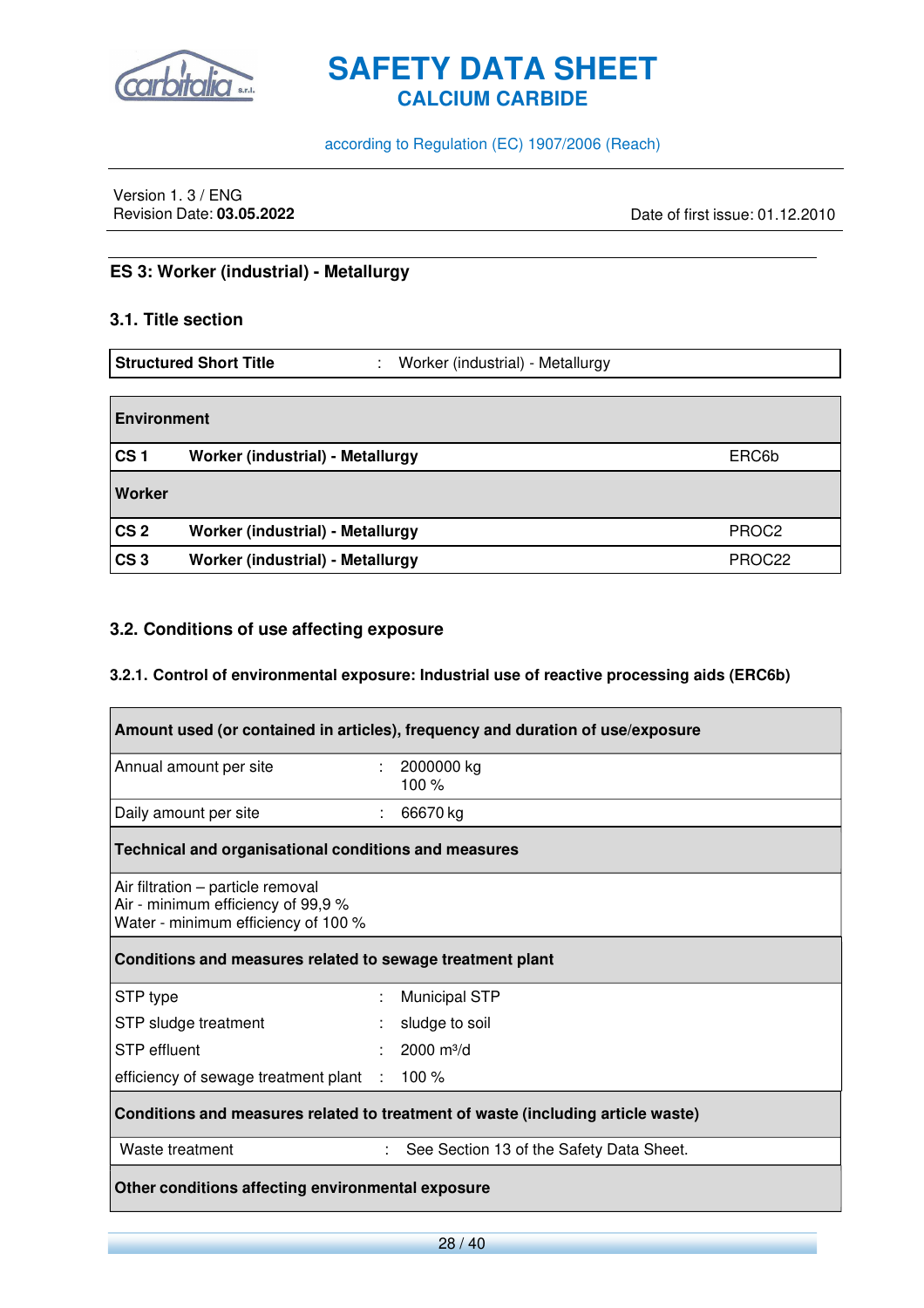

#### according to Regulation (EC) 1907/2006 (Reach)

## Version 1. 3 / ENG<br>Revision Date: 03.05.2022

Revision Date: **03.05.2022** Date of first issue: 01.12.2010

Receiving surface water flow : 18000 m<sup>3</sup>/d

#### **3.2.2. Control of worker exposure: Use in closed, continuous process with occasional controlled exposure (PROC2)**

| <b>Product (article) characteristics</b>                   |                                                                                                   |  |
|------------------------------------------------------------|---------------------------------------------------------------------------------------------------|--|
| Covers concentrations up to 100 %                          |                                                                                                   |  |
| Physical form of product                                   | solid<br>Dustiness: High                                                                          |  |
|                                                            | Amount used (or contained in articles), frequency and duration of use/exposure                    |  |
| Duration<br>$\mathbb{R}^n$                                 | duration of activity $<$ 8 h                                                                      |  |
|                                                            | Conditions and measures related to personal protection, hygiene and health evaluation             |  |
| Dermal - minimum efficiency of 90 %                        | Wear chemically resistant gloves (tested to EN374) in combination with 'basic' employee training. |  |
| For further specification, refer to section 8 of the SDS.  |                                                                                                   |  |
| Other conditions affecting workers exposure                |                                                                                                   |  |
| Indoor or outdoor use                                      | Indoor use.                                                                                       |  |
| Temperature                                                | Covers use at temperatures below melting point.                                                   |  |
| Ventilation rate per hour                                  | : 10                                                                                              |  |
|                                                            | Additional good practice advice. Obligations according to Article 37(4) of REACH do not apply     |  |
| Occupational Health and Safety Management System: Advanced |                                                                                                   |  |

#### **3.2.3. Control of worker exposure: Potentially closed processing operations with minerals/ metals at elevated temperature; Industrial setting (PROC22)**

| <b>Product (article) characteristics</b>                                              |                                                                                |  |
|---------------------------------------------------------------------------------------|--------------------------------------------------------------------------------|--|
| Covers concentrations up to 5 %                                                       |                                                                                |  |
| Physical form of product                                                              | : solid                                                                        |  |
|                                                                                       | Amount used (or contained in articles), frequency and duration of use/exposure |  |
| <b>Duration</b>                                                                       | : duration of activity $<$ 8 h                                                 |  |
| Conditions and measures related to personal protection, hygiene and health evaluation |                                                                                |  |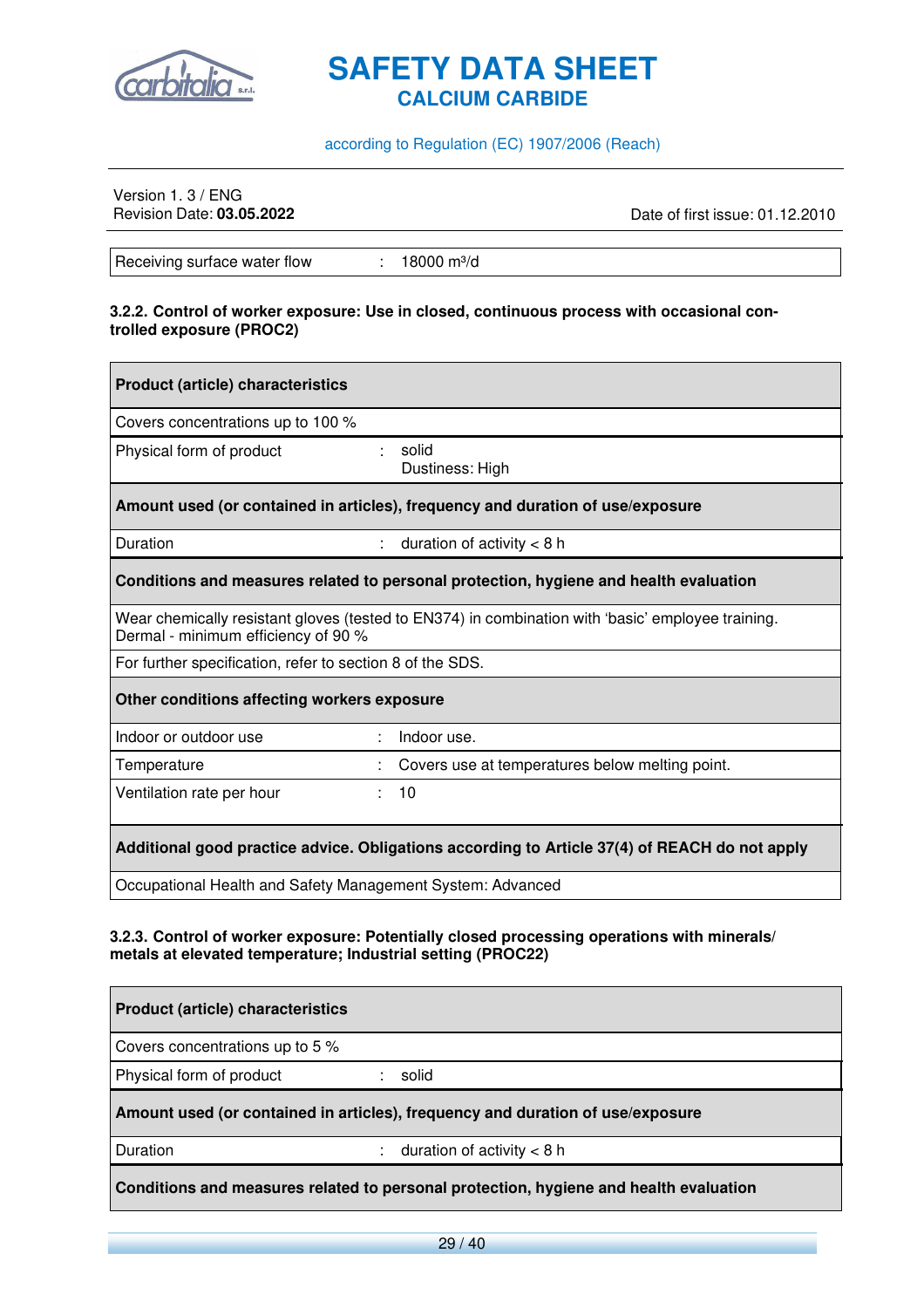

#### according to Regulation (EC) 1907/2006 (Reach)

## Version 1. 3 / ENG<br>Revision Date: 03.05.2022

Revision Date: **03.05.2022** Date of first issue: 01.12.2010

| Wear chemically resistant gloves (tested to EN374) in combination with 'basic' employee training.<br>Dermal - minimum efficiency of 90 % |  |                                                   |
|------------------------------------------------------------------------------------------------------------------------------------------|--|---------------------------------------------------|
| For further specification, refer to section 8 of the SDS.                                                                                |  |                                                   |
| Other conditions affecting workers exposure                                                                                              |  |                                                   |
| Indoor or outdoor use                                                                                                                    |  | Indoor use.                                       |
| Temperature                                                                                                                              |  | : Covers use at temperatures below melting point. |
| Ventilation rate per hour                                                                                                                |  | : 10                                              |
| Additional good practice advice. Obligations according to Article 37(4) of REACH do not apply                                            |  |                                                   |

Occupational Health and Safety Management System: Advanced

#### **3.3. Exposure estimation and reference to its source**

#### **3.3.1. Environmental release and exposure: Industrial use of reactive processing aids (ERC6b)**

| <b>Protection Target</b>   | <b>Exposure estimate</b>                      | <b>RCR</b> |
|----------------------------|-----------------------------------------------|------------|
| Freshwater                 | $< 0,0000001$ mg/L (EUSES)                    | < 0.01     |
| Marine water               | $< 0,0000001$ mg/L (EUSES)                    | < 0.01     |
| Freshwater sediment        | (Other consideration (non-<br>standard tool)) |            |
| Marine sediment            | (Other consideration (non-<br>standard tool)) |            |
| Sewage treatment plant     | (Other consideration (non-<br>standard tool)) |            |
| Agricultural soil          | (Other consideration (non-<br>standard tool)) |            |
| Man via environment - Oral | (Other consideration (non-<br>standard tool)) |            |

#### **3.3.2. Worker exposure: Use in closed, continuous process with occasional controlled exposure (PROC2)**

| <b>Exposure route</b> | <b>Health effect</b> | <b>Exposure indica-</b><br>tor | <b>Exposure esti-</b><br>mate                        | <b>RCR</b> |
|-----------------------|----------------------|--------------------------------|------------------------------------------------------|------------|
| inhalative            | local                | long-term                      | $0.3$ mg/m <sup>3</sup><br>(ECETOC TRA<br>worker v3) | 0.15       |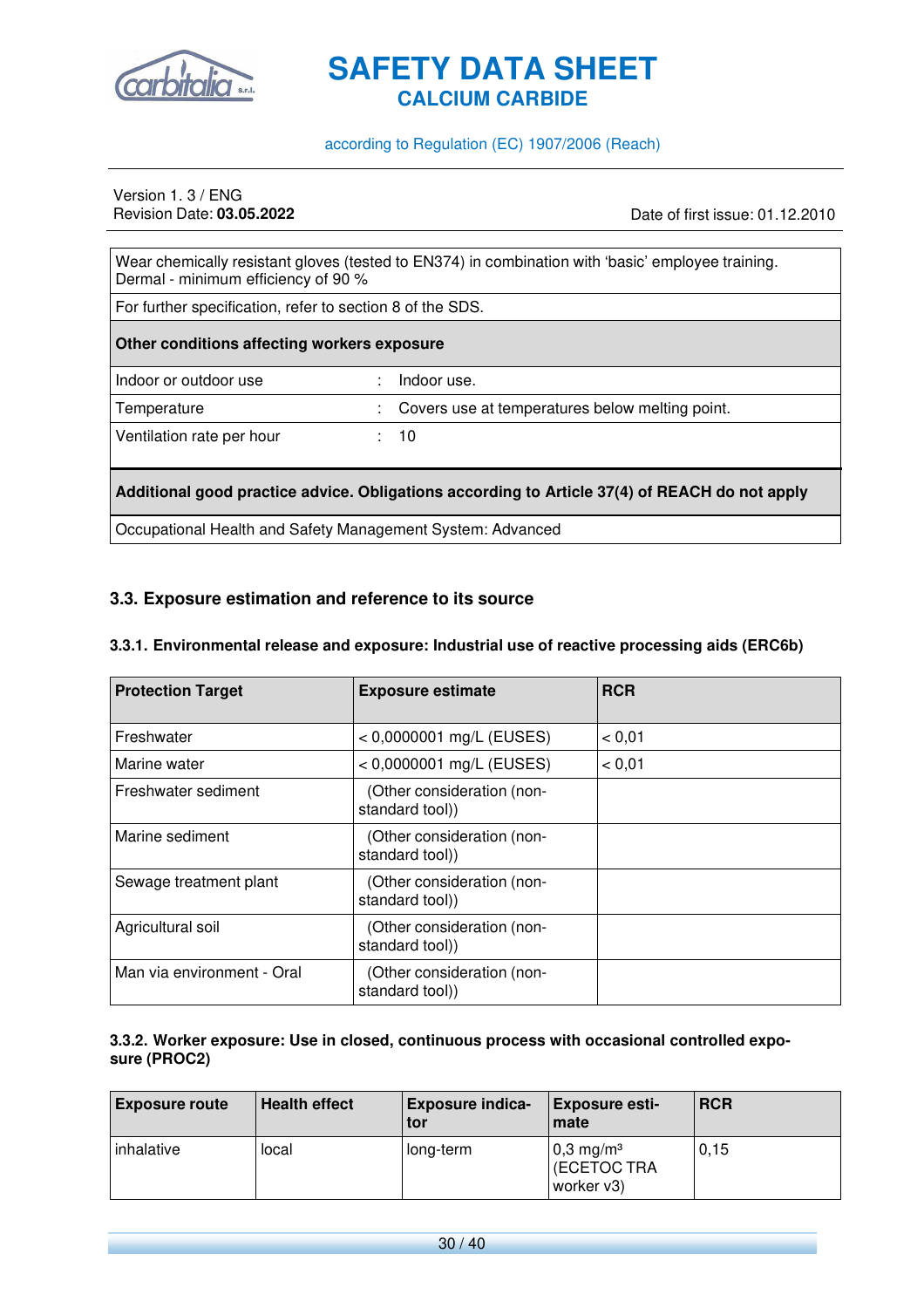

#### according to Regulation (EC) 1907/2006 (Reach)

## Version 1. 3 / ENG<br>Revision Date: **03.05.2022**

#### Revision Date: **03.05.2022** Date of first issue: 01.12.2010

| inhalative | local | short-term | 1,2 mg/m <sup>3</sup><br>(ECETOC TRA<br>worker v3) | 0,3 |
|------------|-------|------------|----------------------------------------------------|-----|
| dermal     | local | long-term  | (Qualitative ap-<br>proach)                        |     |
| dermal     | local | short-term | (Qualitative ap-<br>proach)                        |     |

#### **3.3.3. Worker exposure: Potentially closed processing operations with minerals/ metals at elevated temperature; Industrial setting (PROC22)**

| <b>Exposure route</b> | <b>Health effect</b> | <b>Exposure indica-</b><br>tor | <b>Exposure esti-</b><br>mate                        | <b>RCR</b> |
|-----------------------|----------------------|--------------------------------|------------------------------------------------------|------------|
| inhalative            | local                | long-term                      | $0,6$ mg/m <sup>3</sup><br>(ECETOC TRA<br>worker v3) | 0,3        |
| inhalative            | local                | short-term                     | $2,4$ mg/m <sup>3</sup><br>(ECETOC TRA<br>worker v3) | 0,6        |
| dermal                | local                | long-term                      | (Qualitative ap-<br>proach)                          |            |
| dermal                | local                | short-term                     | (Qualitative ap-<br>proach)                          |            |

#### **3.4. Guidance to DU to evaluate whether he works inside the boundaries set by the ES**

In addition to the displayed PROC all PROC could be regarded as safe uses that could be deduced from "PROC Inclusion Hierarchy" (CEFIC, 2011-07-13) If necessary, an increase in the use tonnage can be achieved by adapting the use conditions to local circumstances (scaling).

Guidance is based on assumed operating conditions which may not be applicable to all sites; thus, scaling may be necessary to define appropriate site-specific risk management measures. If scaling reveals a condition of unsafe use (i.e., RCRs > 1), additional RMMs or a site-specific chemical safety assessment is required.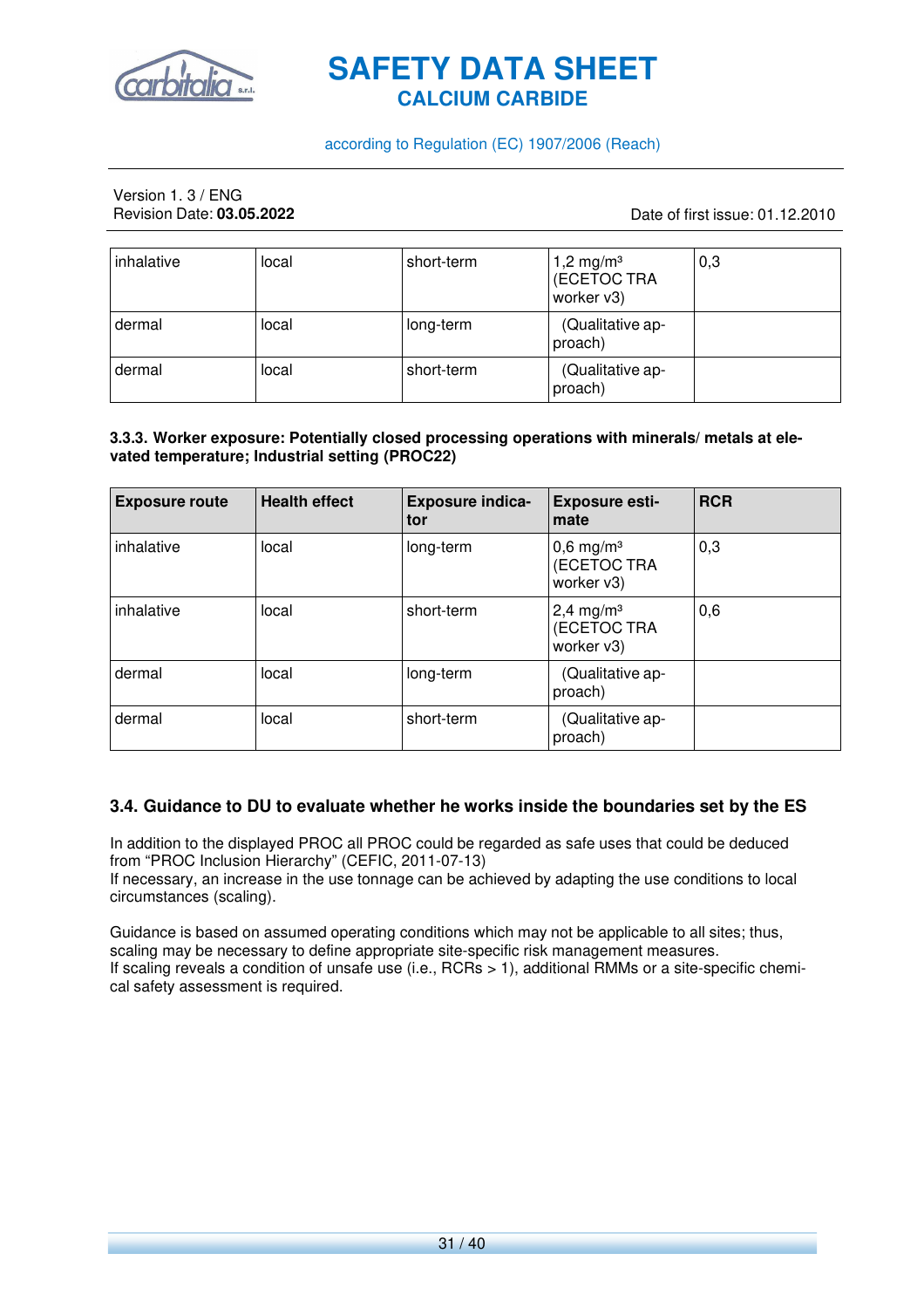

according to Regulation (EC) 1907/2006 (Reach)

Version 1. 3 / ENG<br>Revision Date: 03.05.2022

Revision Date: **03.05.2022** Date of first issue: 01.12.2010

#### **ES 4: Worker (occupational) - Carbide lamp**

#### **4.1. Title section**

|                    | <b>Structured Short Title</b><br>÷            | Worker (occupational) - Carbide lamp |
|--------------------|-----------------------------------------------|--------------------------------------|
|                    |                                               |                                      |
| <b>Environment</b> |                                               |                                      |
| CS <sub>1</sub>    | Worker (occupational) - Carbide lamp<br>ERC8e |                                      |
| Worker             |                                               |                                      |
| CS <sub>2</sub>    | Worker (occupational) - Carbide lamp          | PROC <sub>15</sub>                   |

#### **4.2. Conditions of use affecting exposure**

#### **4.2.1. Control of environmental exposure: Wide dispersive outdoor use of reactive substances in open systems (ERC8e)**

| Amount used (or contained in articles), frequency and duration of use/exposure  |  |                                          |
|---------------------------------------------------------------------------------|--|------------------------------------------|
| Daily amount per site                                                           |  | : $0,15$ kg<br>10 $%$                    |
| Conditions and measures related to sewage treatment plant                       |  |                                          |
| STP type                                                                        |  | <b>Municipal STP</b>                     |
| STP sludge treatment                                                            |  | sludge to soil                           |
| STP effluent                                                                    |  | $2000 \text{ m}^3/\text{d}$              |
| efficiency of sewage treatment plant :                                          |  | 96,51%                                   |
| Conditions and measures related to treatment of waste (including article waste) |  |                                          |
| Waste treatment                                                                 |  | See Section 13 of the Safety Data Sheet. |
| Other conditions affecting environmental exposure                               |  |                                          |
| Receiving surface water flow                                                    |  | $: 18000 \text{ m}^3/\text{d}$           |

#### **4.2.2. Control of worker exposure: Use as laboratory reagent (PROC15)**

**Product (article) characteristics**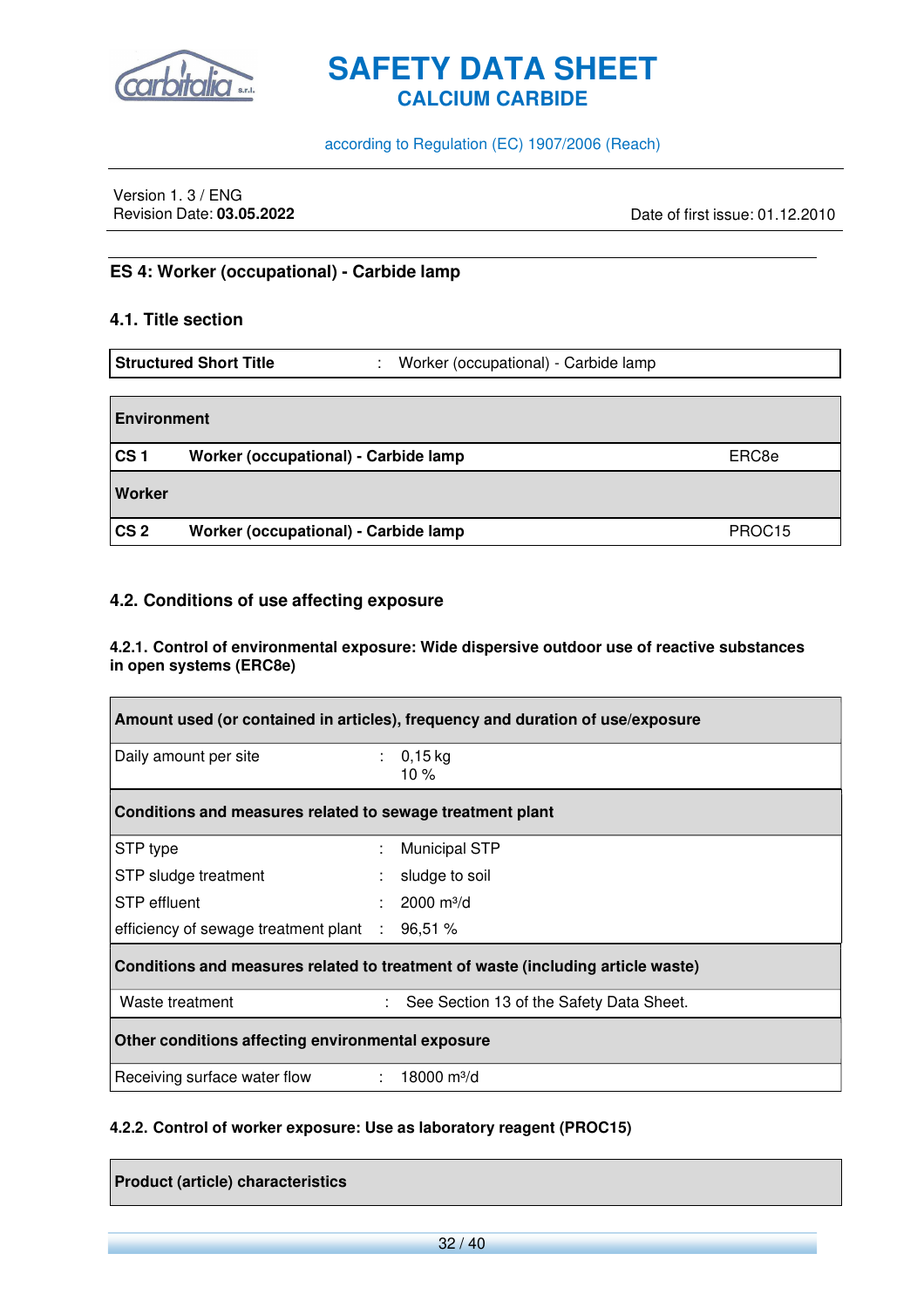

#### according to Regulation (EC) 1907/2006 (Reach)

## Version 1. 3 / ENG<br>Revision Date: 03.05.2022

Revision Date: **03.05.2022** Date of first issue: 01.12.2010

| Covers concentrations up to 100 %                                                             |                                                                                       |  |
|-----------------------------------------------------------------------------------------------|---------------------------------------------------------------------------------------|--|
| Physical form of product                                                                      | solid<br>Dustiness: Low                                                               |  |
|                                                                                               | Amount used (or contained in articles), frequency and duration of use/exposure        |  |
| Duration                                                                                      | duration of activity $<$ 15 min<br>÷                                                  |  |
|                                                                                               | Conditions and measures related to personal protection, hygiene and health evaluation |  |
| Wear suitable gloves tested to EN374.<br>Dermal - minimum efficiency of 90 %                  |                                                                                       |  |
| For further specification, refer to section 8 of the SDS.                                     |                                                                                       |  |
| Other conditions affecting workers exposure                                                   |                                                                                       |  |
| Indoor or outdoor use                                                                         | Indoor use.                                                                           |  |
| Temperature                                                                                   | Covers use at ambient temperatures.                                                   |  |
| Ventilation rate per hour                                                                     | 3<br>÷.                                                                               |  |
| Additional good practice advice. Obligations according to Article 37(4) of REACH do not apply |                                                                                       |  |
| Basic Occupational Health and Safety Management System                                        |                                                                                       |  |

### **4.3. Exposure estimation and reference to its source**

#### **4.3.1. Environmental release and exposure: Wide dispersive outdoor use of reactive substances in open systems (ERC8e)**

| <b>Protection Target</b>   | <b>Exposure estimate</b>                      | <b>RCR</b> |
|----------------------------|-----------------------------------------------|------------|
| Freshwater                 | 0,0000052 mg/L (EUSES)                        | < 0.01     |
| Marine water               | $< 0,0000005$ mg/L (EUSES)                    | < 0.01     |
| Freshwater sediment        | (Other consideration (non-<br>standard tool)) |            |
| Marine sediment            | (Other consideration (non-<br>standard tool)) |            |
| Sewage treatment plant     | (Other consideration (non-<br>standard tool)) |            |
| Agricultural soil          | (Other consideration (non-<br>standard tool)) |            |
| Man via environment - Oral | (Other consideration (non-                    |            |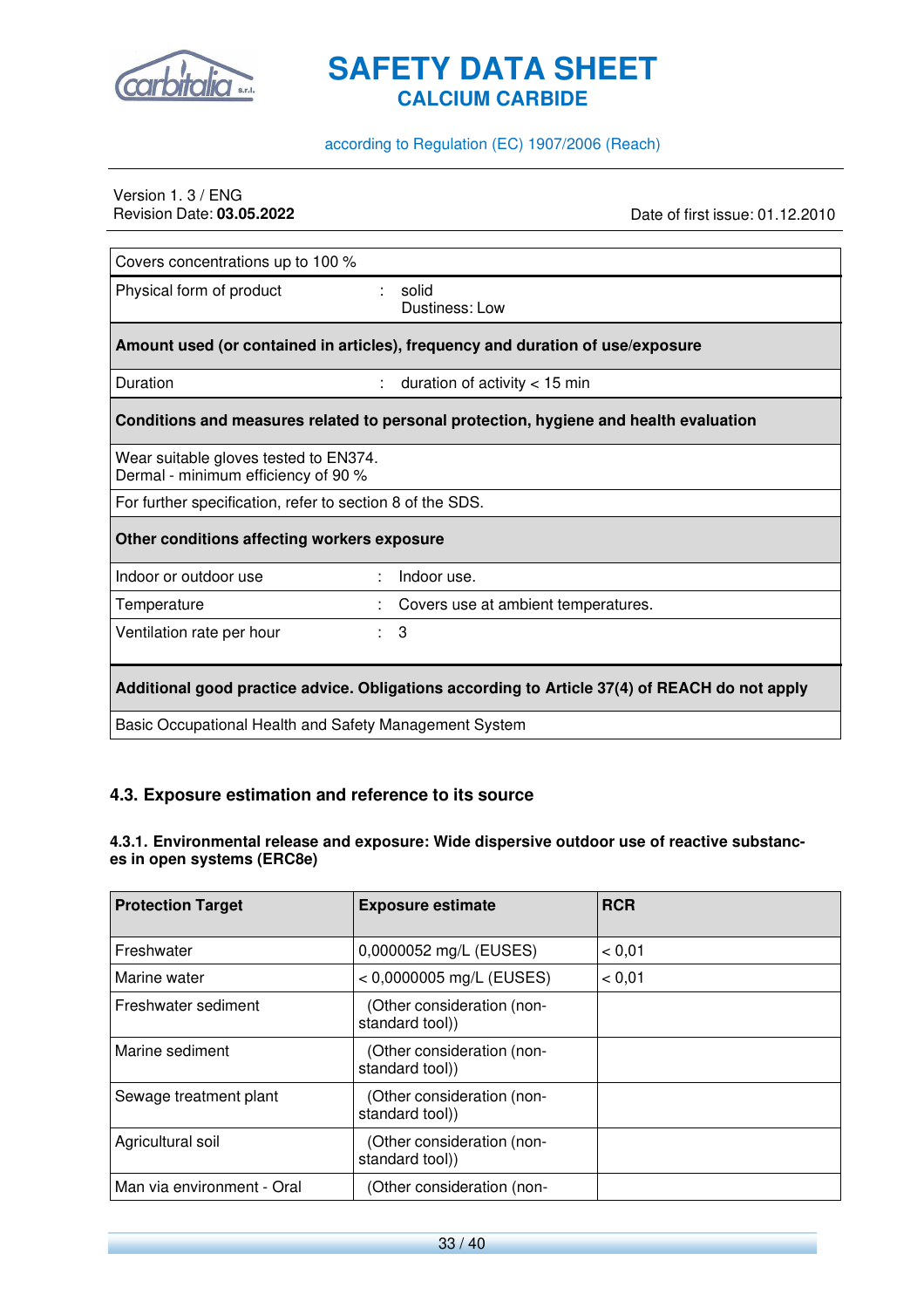

#### according to Regulation (EC) 1907/2006 (Reach)

## Version 1. 3 / ENG<br>Revision Date: **03.05.2022**

Revision Date: **03.05.2022** Date of first issue: 01.12.2010

standard tool))

#### **4.3.2. Worker exposure: Use as laboratory reagent (PROC15)**

| <b>Exposure route</b> | <b>Health effect</b> | <b>Exposure indica-</b><br>tor | <b>Exposure esti-</b><br>mate                         | <b>RCR</b> |
|-----------------------|----------------------|--------------------------------|-------------------------------------------------------|------------|
| inhalative            | local                | long-term                      | $0,01$ mg/m <sup>3</sup><br>(ECETOC TRA<br>worker v3) | < 0.01     |
| inhalative            | local                | short-term                     | $0,4$ mg/m <sup>3</sup><br>(ECETOC TRA<br>worker v3)  | 0,1        |
| dermal                | local                | long-term                      | (Qualitative ap-<br>proach)                           |            |
| dermal                | local                | short-term                     | (Qualitative ap-<br>proach)                           |            |

#### **4.4. Guidance to DU to evaluate whether he works inside the boundaries set by the ES**

In addition to the displayed PROC all PROC could be regarded as safe uses that could be deduced from "PROC Inclusion Hierarchy" (CEFIC, 2011-07-13) If necessary, an increase in the use tonnage can be achieved by adapting the use conditions to local circumstances (scaling).

Guidance is based on assumed operating conditions which may not be applicable to all sites; thus, scaling may be necessary to define appropriate site-specific risk management measures. If scaling reveals a condition of unsafe use (i.e., RCRs > 1), additional RMMs or a site-specific chemical safety assessment is required.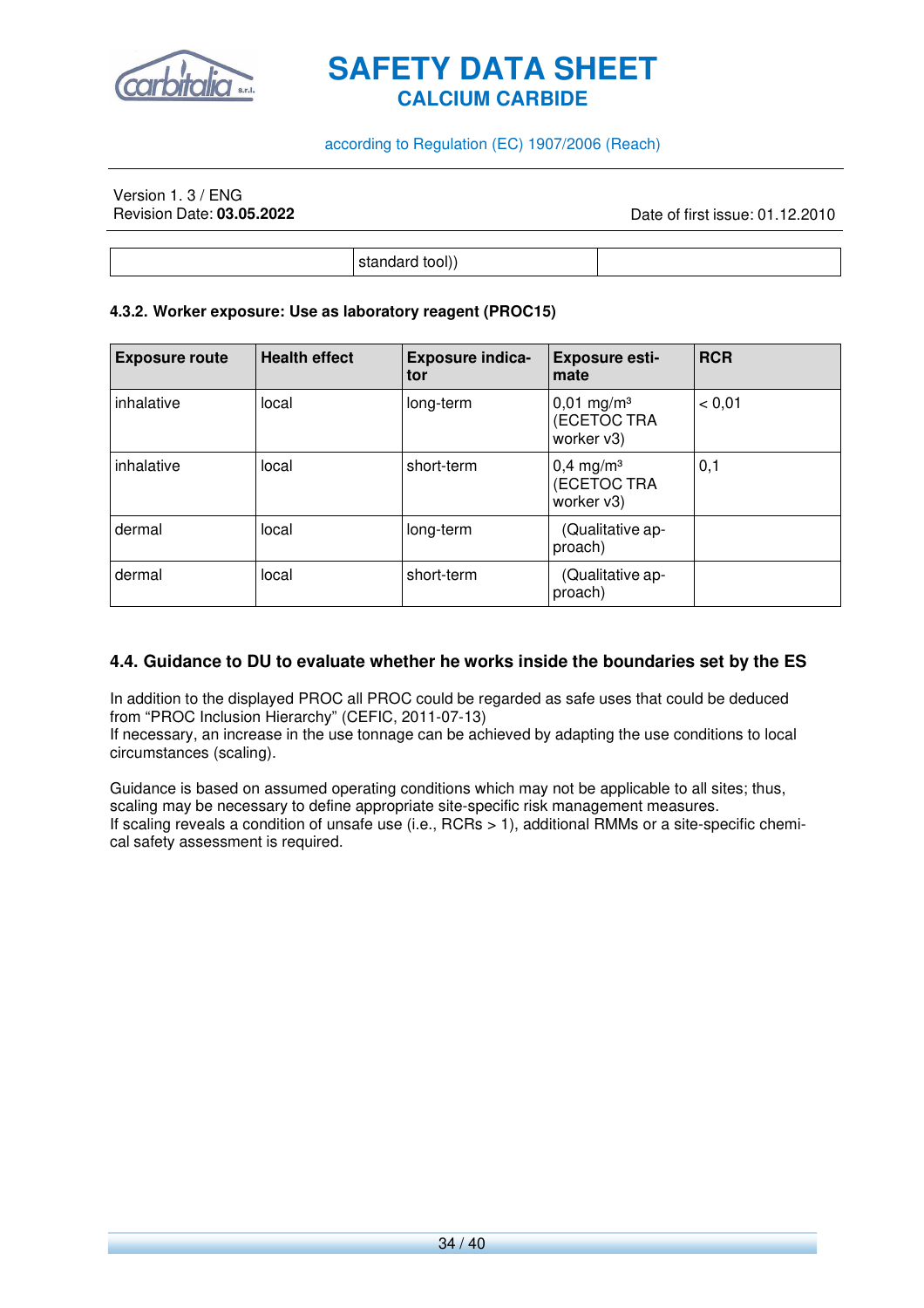

according to Regulation (EC) 1907/2006 (Reach)

Version 1. 3 / ENG<br>Revision Date: 03.05.2022

Revision Date: **03.05.2022** Date of first issue: 01.12.2010

#### **ES 5: Worker (occupational) - Carbide welding**

#### **5.1. Title section**

|                    | <b>Structured Short Title</b><br>٠      | Worker (occupational) - Carbide welding |                   |
|--------------------|-----------------------------------------|-----------------------------------------|-------------------|
|                    |                                         |                                         |                   |
| <b>Environment</b> |                                         |                                         |                   |
| CS <sub>1</sub>    | Worker (occupational) - Carbide welding |                                         | ERC8e             |
| Worker             |                                         |                                         |                   |
| CS <sub>2</sub>    | Worker (occupational) - Carbide welding |                                         | PROC <sub>3</sub> |

#### **5.2. Conditions of use affecting exposure**

#### **5.2.1. Control of environmental exposure: Wide dispersive outdoor use of reactive substances in open systems (ERC8e)**

| Amount used (or contained in articles), frequency and duration of use/exposure  |  |                                          |
|---------------------------------------------------------------------------------|--|------------------------------------------|
| Daily amount per site                                                           |  | : $0,5$ kg<br>10%                        |
| Conditions and measures related to sewage treatment plant                       |  |                                          |
| STP type                                                                        |  | <b>Municipal STP</b>                     |
| STP sludge treatment                                                            |  | sludge to soil                           |
| STP effluent                                                                    |  | $2000 \text{ m}^3/\text{d}$              |
| efficiency of sewage treatment plant : 96,51 %                                  |  |                                          |
| Conditions and measures related to treatment of waste (including article waste) |  |                                          |
| Waste treatment                                                                 |  | See Section 13 of the Safety Data Sheet. |
| Other conditions affecting environmental exposure                               |  |                                          |
| Receiving surface water flow                                                    |  | $: 18000 \text{ m}^3/\text{d}$           |

#### **5.2.2. Control of worker exposure: Use in closed batch process (synthesis or formulation) (PROC3)**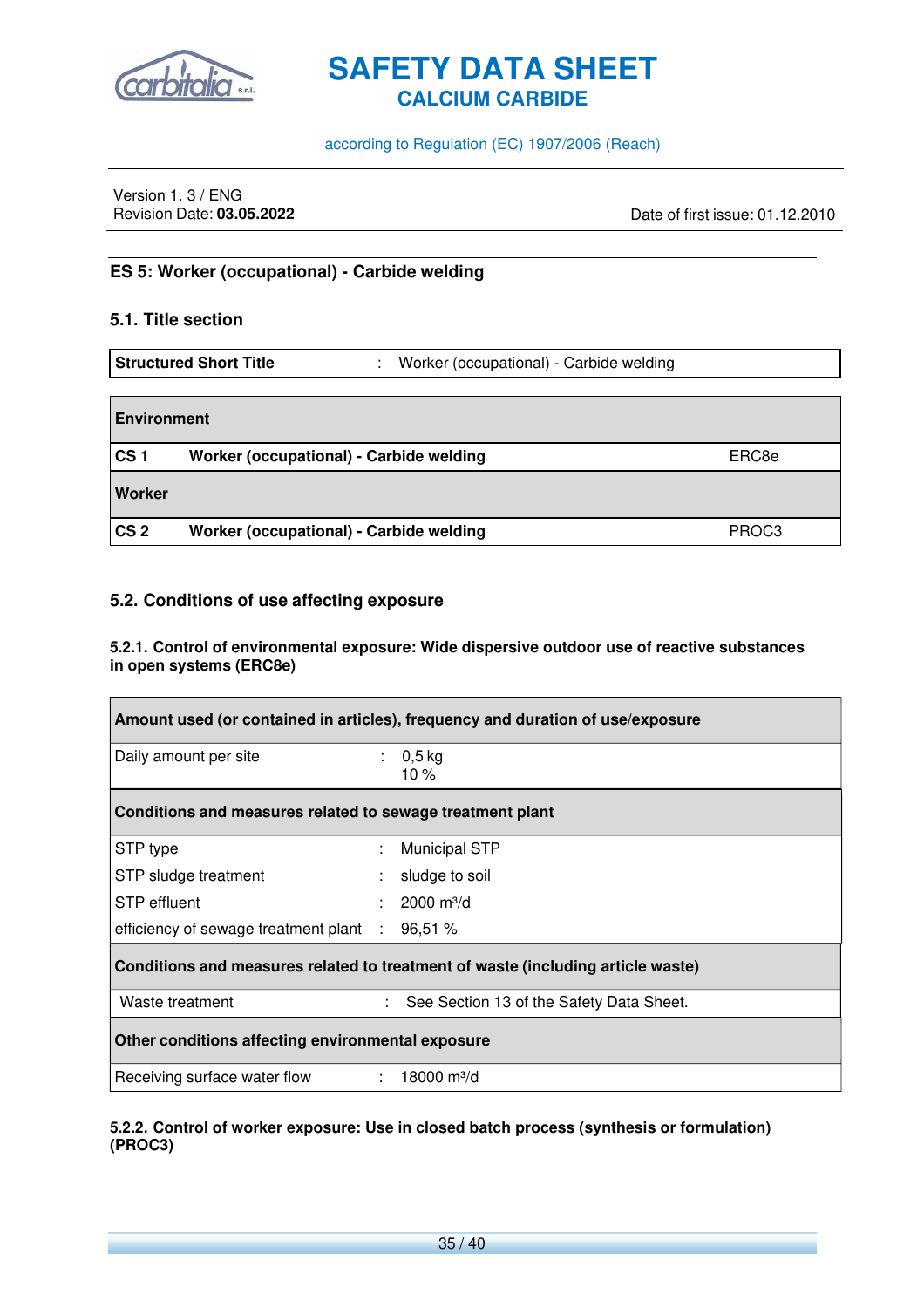

according to Regulation (EC) 1907/2006 (Reach)

## Version 1. 3 / ENG<br>Revision Date: 03.05.2022

Date of first issue: 01.12.2010

| <b>Product (article) characteristics</b>                                     |                                                                                               |
|------------------------------------------------------------------------------|-----------------------------------------------------------------------------------------------|
| Covers concentrations up to 100 %                                            |                                                                                               |
| Physical form of product                                                     | solid<br>Dustiness: Low                                                                       |
|                                                                              | Amount used (or contained in articles), frequency and duration of use/exposure                |
| Duration                                                                     | duration of activity $<$ 15 min                                                               |
|                                                                              | Conditions and measures related to personal protection, hygiene and health evaluation         |
| Wear suitable gloves tested to EN374.<br>Dermal - minimum efficiency of 90 % |                                                                                               |
| For further specification, refer to section 8 of the SDS.                    |                                                                                               |
| Other conditions affecting workers exposure                                  |                                                                                               |
| Indoor or outdoor use                                                        | Indoor use.<br>÷                                                                              |
| Temperature                                                                  | Covers use at ambient temperatures.                                                           |
| Ventilation rate per hour                                                    | 3<br>÷.                                                                                       |
|                                                                              | Additional good practice advice. Obligations according to Article 37(4) of REACH do not apply |
| Basic Occupational Health and Safety Management System                       |                                                                                               |

#### **5.3. Exposure estimation and reference to its source**

#### **5.3.1. Environmental release and exposure: Wide dispersive outdoor use of reactive substances in open systems (ERC8e)**

| <b>Protection Target</b> | <b>Exposure estimate</b>                      | <b>RCR</b> |
|--------------------------|-----------------------------------------------|------------|
| Freshwater               | 0,0000175 mg/L (EUSES)                        | < 0.01     |
| Marine water             | 0,0000017 mg/L (EUSES)                        | < 0.01     |
| Freshwater sediment      | (Other consideration (non-<br>standard tool)) |            |
| Marine sediment          | (Other consideration (non-<br>standard tool)) |            |
| Sewage treatment plant   | (Other consideration (non-<br>standard tool)) |            |
| Agricultural soil        | (Other consideration (non-                    |            |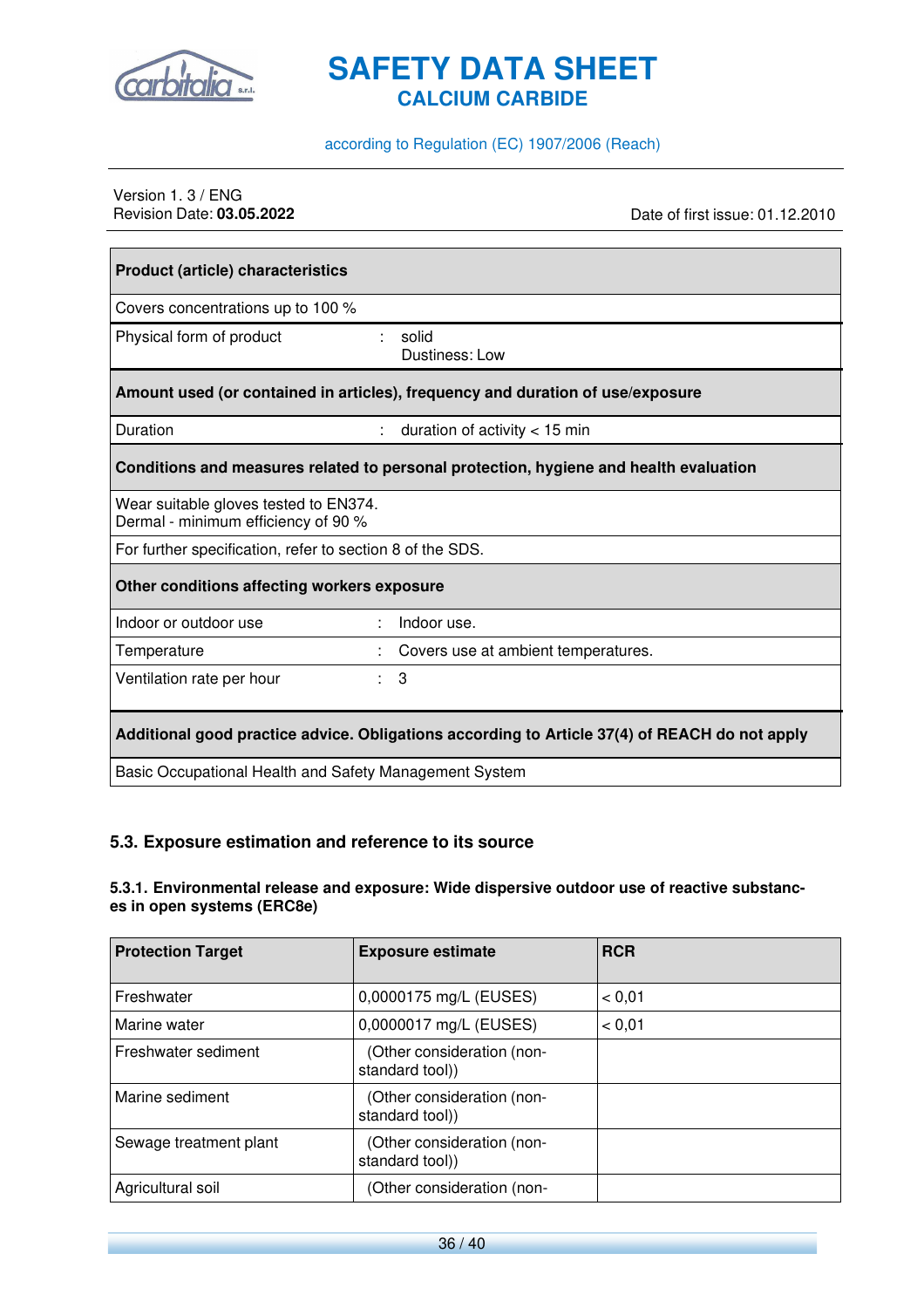

#### according to Regulation (EC) 1907/2006 (Reach)

## Version 1. 3 / ENG<br>Revision Date: **03.05.2022**

Revision Date: **03.05.2022** Date of first issue: 01.12.2010

|                              | standard tool))                               |  |
|------------------------------|-----------------------------------------------|--|
| I Man via environment - Oral | (Other consideration (non-<br>standard tool)) |  |

#### **5.3.2. Worker exposure: Use in closed batch process (synthesis or formulation) (PROC3)**

| <b>Exposure route</b> | <b>Health effect</b> | <b>Exposure indica-</b><br>tor | <b>Exposure esti-</b><br>mate                         | <b>RCR</b> |
|-----------------------|----------------------|--------------------------------|-------------------------------------------------------|------------|
| inhalative            | local                | long-term                      | $0,01$ mg/m <sup>3</sup><br>(ECETOC TRA<br>worker v3) | < 0.01     |
| inhalative            | local                | short-term                     | $0,4$ mg/m <sup>3</sup><br>(ECETOC TRA<br>worker v3)  | 0,1        |
| dermal                | local                | long-term                      | (Qualitative ap-<br>proach)                           |            |
| dermal                | local                | short-term                     | (Qualitative ap-<br>proach)                           |            |

#### **5.4. Guidance to DU to evaluate whether he works inside the boundaries set by the ES**

In addition to the displayed PROC all PROC could be regarded as safe uses that could be deduced from "PROC Inclusion Hierarchy" (CEFIC, 2011-07-13)

If necessary, an increase in the use tonnage can be achieved by adapting the use conditions to local circumstances (scaling).

Guidance is based on assumed operating conditions which may not be applicable to all sites; thus, scaling may be necessary to define appropriate site-specific risk management measures. If scaling reveals a condition of unsafe use (i.e., RCRs > 1), additional RMMs or a site-specific chemical safety assessment is required.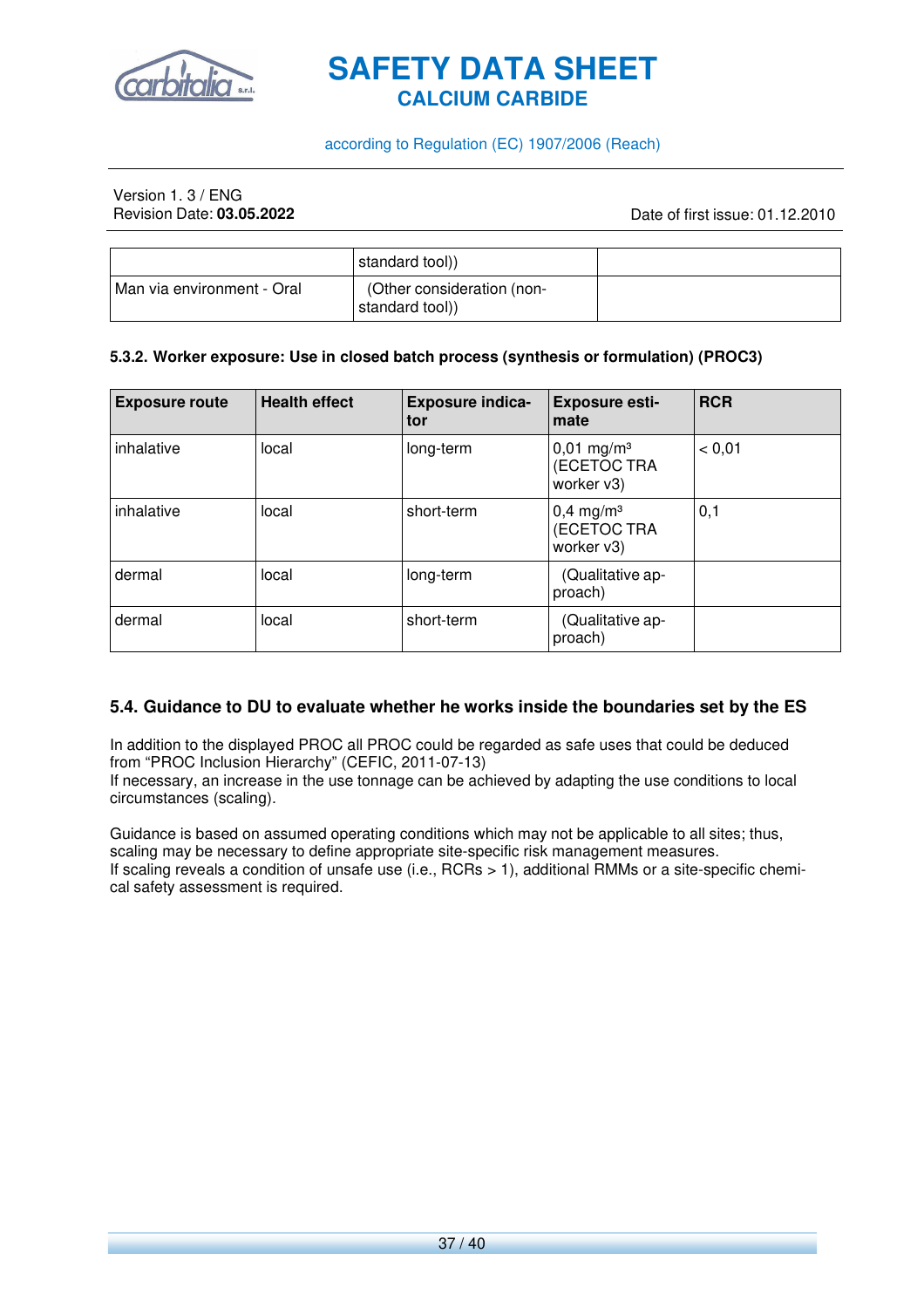

according to Regulation (EC) 1907/2006 (Reach)

Version 1. 3 / ENG<br>Revision Date: 03.05.2022

Revision Date: **03.05.2022** Date of first issue: 01.12.2010

#### **ES 6: Worker (occupational) - Moisture analyser**

#### **6.1. Title section**

| <b>Structured Short Title</b> | Worker (occupational) - Moisture analyser |
|-------------------------------|-------------------------------------------|
|                               |                                           |

| <b>Environment</b> |                                                    |                    |  |  |  |
|--------------------|----------------------------------------------------|--------------------|--|--|--|
| CS <sub>1</sub>    | Worker (occupational) - Moisture analyser<br>ERC9b |                    |  |  |  |
| Worker             |                                                    |                    |  |  |  |
| CS <sub>2</sub>    | Worker (occupational) - Moisture analyser          | PROC <sub>15</sub> |  |  |  |

#### **6.2. Conditions of use affecting exposure**

#### **6.2.1. Control of environmental exposure: Wide dispersive outdoor use of substances in closed systems (ERC9b)**

| Amount used (or contained in articles), frequency and duration of use/exposure  |   |                                          |  |  |
|---------------------------------------------------------------------------------|---|------------------------------------------|--|--|
| Daily amount per site                                                           |   | : $0,005$ kg<br>10 $%$                   |  |  |
| Conditions and measures related to sewage treatment plant                       |   |                                          |  |  |
| STP type                                                                        |   | <b>Municipal STP</b>                     |  |  |
| STP sludge treatment                                                            |   | sludge to soil                           |  |  |
| STP effluent                                                                    |   | $2000 \text{ m}^3/\text{d}$              |  |  |
| efficiency of sewage treatment plant $\therefore$ 96,51 %                       |   |                                          |  |  |
| Conditions and measures related to treatment of waste (including article waste) |   |                                          |  |  |
| Waste treatment                                                                 | ÷ | See Section 13 of the Safety Data Sheet. |  |  |
| Other conditions affecting environmental exposure                               |   |                                          |  |  |
| Receiving surface water flow : 18000 m <sup>3</sup> /d                          |   |                                          |  |  |

#### **6.2.2. Control of worker exposure: Use as laboratory reagent (PROC15)**

**Product (article) characteristics**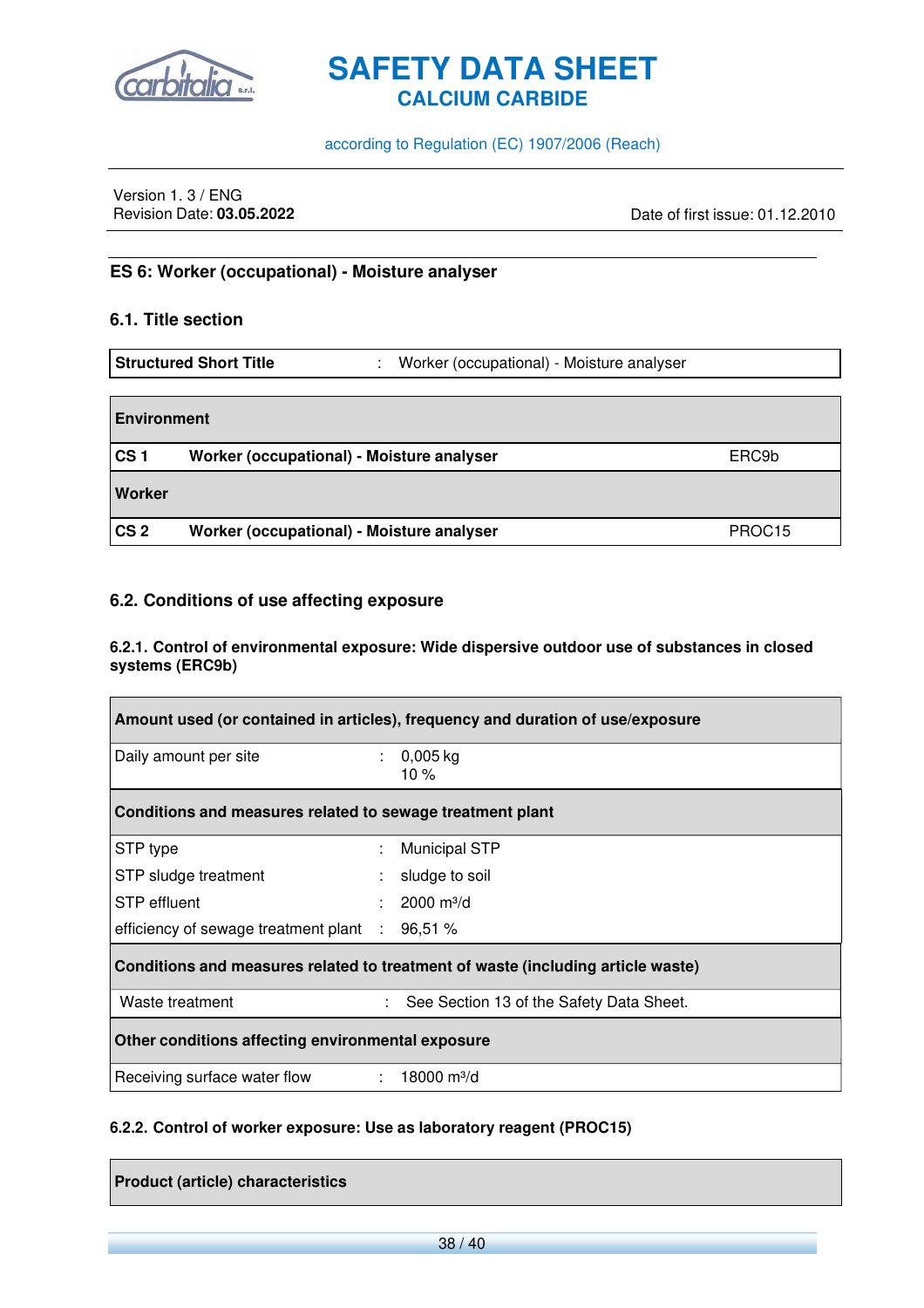

#### according to Regulation (EC) 1907/2006 (Reach)

## Version 1. 3 / ENG<br>Revision Date: 03.05.2022

Revision Date: **03.05.2022** Date of first issue: 01.12.2010

| Covers concentrations up to 100 %                                                             |                                                                                       |  |  |  |
|-----------------------------------------------------------------------------------------------|---------------------------------------------------------------------------------------|--|--|--|
| Physical form of product                                                                      | solid<br>Dustiness: Low                                                               |  |  |  |
|                                                                                               | Amount used (or contained in articles), frequency and duration of use/exposure        |  |  |  |
| Duration<br>÷                                                                                 | duration of activity $<$ 15 min                                                       |  |  |  |
|                                                                                               | Conditions and measures related to personal protection, hygiene and health evaluation |  |  |  |
| Wear suitable gloves tested to EN374.<br>Dermal - minimum efficiency of 90 %                  |                                                                                       |  |  |  |
| For further specification, refer to section 8 of the SDS.                                     |                                                                                       |  |  |  |
| Other conditions affecting workers exposure                                                   |                                                                                       |  |  |  |
| Indoor or outdoor use                                                                         | Indoor use.                                                                           |  |  |  |
| Temperature                                                                                   | Covers use at ambient temperatures.                                                   |  |  |  |
| Ventilation rate per hour<br>÷.                                                               | 3                                                                                     |  |  |  |
| Additional good practice advice. Obligations according to Article 37(4) of REACH do not apply |                                                                                       |  |  |  |
| Basic Occupational Health and Safety Management System                                        |                                                                                       |  |  |  |

### **6.3. Exposure estimation and reference to its source**

#### **6.3.1. Environmental release and exposure: Wide dispersive outdoor use of substances in closed systems (ERC9b)**

| <b>Protection Target</b>   | <b>Exposure estimate</b>                      | <b>RCR</b> |
|----------------------------|-----------------------------------------------|------------|
| Freshwater                 | 0,0000004 mg/L (EUSES)                        | < 0.01     |
| Marine water               | $< 0,0000001$ mg/L (EUSES)                    | < 0.01     |
| Freshwater sediment        | (Other consideration (non-<br>standard tool)) |            |
| Marine sediment            | (Other consideration (non-<br>standard tool)) |            |
| Sewage treatment plant     | (Other consideration (non-<br>standard tool)) |            |
| Agricultural soil          | (Other consideration (non-<br>standard tool)) |            |
| Man via environment - Oral | (Other consideration (non-                    |            |